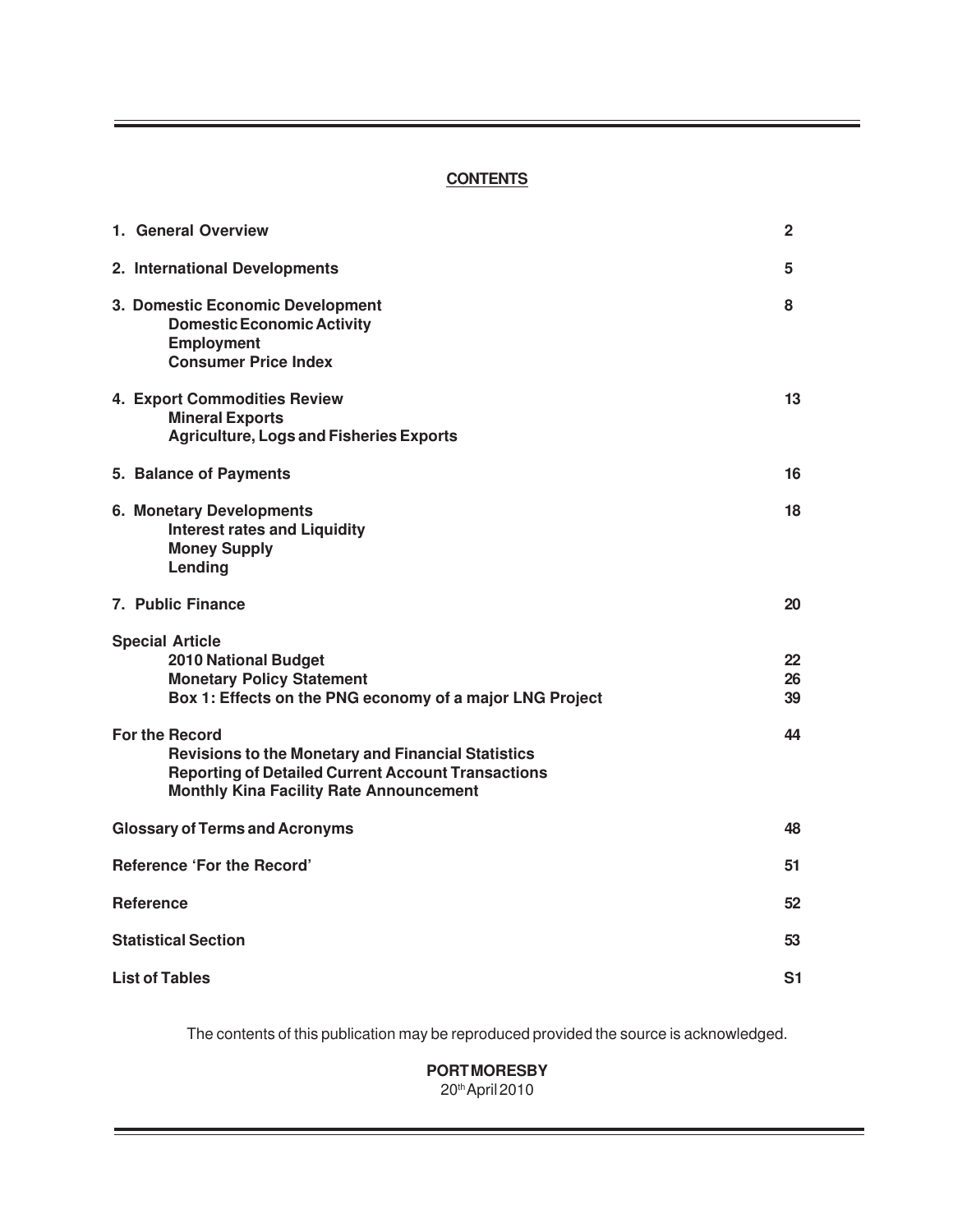### **1. GENERAL OVERVIEW**

Economic indicators available to the Bank of Papua New Guinea show that the domestic economy grew at a lower pace in 2009, compared to 2008. Lower global demand, as a result of the world recession, led to significant falls in the international prices of most primary commodities. This adversely affected exports of PNG's major commodities, with significant falls in both volumes and prices, resulting in lower export earnings for the mineral and the agriculture/forestry/ fisheries sectors. Consequently, the current account recorded a large deficit. However, significant inflows in the capital and financial accounts more than offset the current account deficit, yielding an overall balance of payments surplus. After a low pace in the first half of the year, growth in the private sector activity picked up in the second half of 2009, with significant growth in the building and construction, financial/business and other services, retail and transportation sectors. This was also supported by the increase in private sector lending from the commercial banks, partly for capacity building associated with the LNG project. Increased spending by the Government, including drawdown of trust accounts, also contributed to the growth in the economy.

Evidence of growth also came from the increase in the quarterly aggregate employment and business sales for the December and September quarters of 2009, respectively. Annual headline inflation rate eased to 5.7 percent in 2009 from 11.2 percent in 2008, reflecting low foreign inflation, mainly associated with declines international prices of fuel and food and the appreciation of the kina exchange rate, especially against the Australian dollar. The Trade Weighted Exchange Rate Index (TWI) appreciated by 1.3 percent during the year. Given the high inflation in the first half of 2009, the Bank maintained a tight stance of monetary policy throughout the year until December when the policy signaling rate, the monthly Kina Facility Rate (KFR), was reduced from 8.0 percent to 7.0 percent. The reduction follows the easing in inflation rate.

Data from the Bank's Business Liaison Survey (BLS) show that the total nominal value of sales in the private sector increased by 3.4 percent in the September quarter of 2009, compared to an increase of 9.1 percent in the June quarter. Excluding the mineral sector, sales increased by 11.5 percent in the September quarter, following an increase of 4.9 percent in the previous quarter. By sector, all sectors recorded increases, except the mineral and transportation sectors. By region, all regions recorded increases, except the Islands and Highlands regions. Over the twelve months to September 2009, total sales declined by 15.8 percent.

The Bank's Employment Index show that the level of employment in the formal private sector increased by 0.7 percent in the December quarter of 2009, compared to an increase of 0.6 percent in the September quarter. The change in employment level in the mineral sector was negligible so that when excluding the mineral sector, the level of employment increased by 0.7 percent in the December quarter of 2009, compared to an increase of 0.6 percent in the previous quarter. By sector, the level of employment increased in all sectors, except the financial/business and other services sector. By region, all regions recorded increases, except the Momase and the Highlands regions. Over the year to December 2009, the level of employment increased by 4.2 percent, compared to 3.8 percent in September. Excluding the mineral sector, the level of employment increased by 5.0 percent over the year to December 2009, compared to 4.0 percent in September.

Quarterly headline inflation, as measured by the Consumer Price Index (CPI), was 1.2 percent in the December quarter of 2009, compared to 1.8 percent in the September quarter. There were increases in all expenditure groups, except the 'household equipment & operations expenditure' group, with the largest increases recorded in the 'Rents, council charges, fuel and power' and 'Transport and communication' expenditure groups, which mainly reflected an increase in fuel prices. By region, all urban areas recorded increases, except Lae. The quarterly exclusion-based and trimmed-mean inflation recorded increases of 0.8 percent and 1.2 percent, respectively, in the December quarter of 2009, compared to an increase of 0.9 and 1.4 percent, respectively, in the previous quarter.

In 2009, the daily average kina exchange rate appreciated against all major currencies, except the US dollar and Japanese yen. It appreciated against the Australian dollar by 4.54 percent to A\$0.4652, pound sterling by 15.08 percent to 0.2331 sterling, euro by 3.25 percent to 0.2613 euro, while it depreciated against the US dollar by 1.9 percent to US\$0.3639 and Japanese yen by 11.26 percent to 34.00 yen. These movements resulted in the daily average TWI appreciating by 1.3 percent for the year.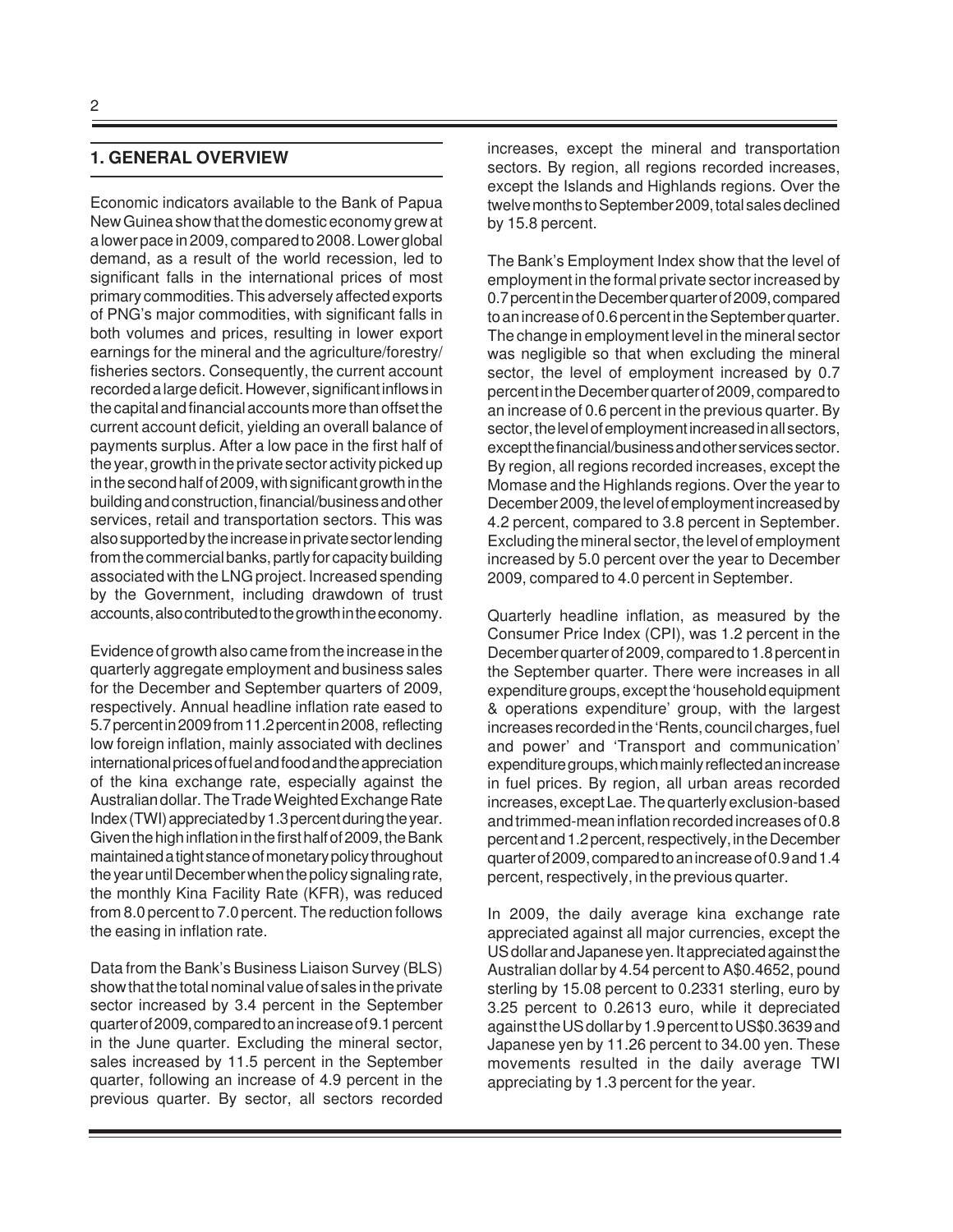Lower kina prices of most of the mineral and agricultural export commodities, reflecting lower international prices, more than offset the depreciation of the kina against the US dollar in 2009. The weighted average kina price of Papua New Guinea's exports declined by 14.4 percent in 2009, relative to 2008. There was a decline of 14.5 percent in the weighted average kina price of mineral exports, with lower kina prices of copper and crude oil exports. For agricultural, logs and marine product exports, the weighted average kina price declined by 13.8 percent. This was accounted for by lower prices of coffee, cocoa, palm oil, copra, copra oil and rubber exports.

There was an overall surplus in the balance of payments of K1, 728 million in 2009, compared to a deficit of K598 million in 2008. This outcome was due to a surplus in the capital and financial account, more than offsetting a deficit in the current account.

The trade account recorded a surplus of K4,158 million in 2009, a decline of 42.2 per cent from 2008. The lower surplus was due to a significant decline in the value of merchandise exports, which more than offset a decline in the value of merchandise imports.

The capital account recorded a net inflow of K74 million in 2009, compared to K67 million in 2008, reflecting higher transfers by donor agencies through direct project financing for the acquisition of fixed assets.

The financial account recorded a net inflow of K2,989 million in 2009, compared to a net outflow of K2,863 million in 2008. This outcome was due to net inflows from direct investments, mainly from share placements by a resident mineral company to raise capital for ongoing operation and capital related expenditure, drawdown from investments in short-term money market and financial derivative instruments, and from other investments.

The level of gross foreign exchange reserves at the end of December 2009 was K6, 553.1 (US\$2,457.4) million, sufficient for 10.1 months of total and 15.3 months of non-mineral import covers.

The Bank of Papua New Guinea eased its monetary policy stance in the month of December 2009, based on moderation in inflation outcomes, by reducing the Kina Facility Rate (KFR) from 8.00 percent to 7.00 percent. The dealing margin for the Repurchase Agreements (Repos) was maintained at 100 basis

points on both sides of the KFR. Domestic interest rates for short-term securities decreased across all maturities, reflecting excess liquidity in the banking system.

The Bank continued to utilise Open Market Operation (OMO) instruments in the conduct of monetary policy in 2009. There was a decline in Treasury bill auction in 2009 due to the Government's positive cash flow position, prompting the Central Bank to diffuse excess liquidity mainly through issuance of additional CBBs and occasional use of Reverse Repos. Trading in the inter-bank market was low in 2009 due to the high level of liquidity in the banking system. The Cash Reserve Requirement (CRR) and the Minimum Liquid Assets Ratio (MLAR) of commercial banks were maintained at 3.0 percent and 25.0 percent, respectively, in 2009.

The average level of broad money supply (M3\*) increased by 11.0 percent in 2009, compared to an increase of 26.4 percent in 2008. This outcome was due to an increase of 23.2 percent in average net private sector credit, an increase of 4.5 percent in average net foreign assets of depository corporations, and an increase of 20.8 percent in average net credit to public non financial corporations. Net domestic claims outstanding, excluding advances to the Central Government and outstanding loans under the Government's Agricultural export commodity support schemes increased by 17.5 percent in 2009, compared to an increase of 39.2 percent in 2008.

In 2009, total domestic credit extended by depository corporations to the private sector, public non-financial corporations, Provincial and Local Governments, and other financial corporations, increased by K946.0 million to K6,562.0 million, compared to an increase of K1,566.7 million in 2008. This was due to an increase in private sector credit of K954.4 million.

Fiscal operations of the National Government for 2009 show an overall deficit of K36.3 million in 2009, compared to a deficit of K478.5 million in 2008. This represents 0.2 percent of nominal GDP.

Total revenue, including foreign grants, was K6,651.3 million in 2009, 6.0 percent lower than in 2008. This represents 100.2 percent of the revised budget. The decline in revenue mainly reflected lower tax receipts, associated with lower international commodity prices, which more than offset an increase in non-tax revenue. Total expenditure in 2009 was K6,687.6 million, 11.4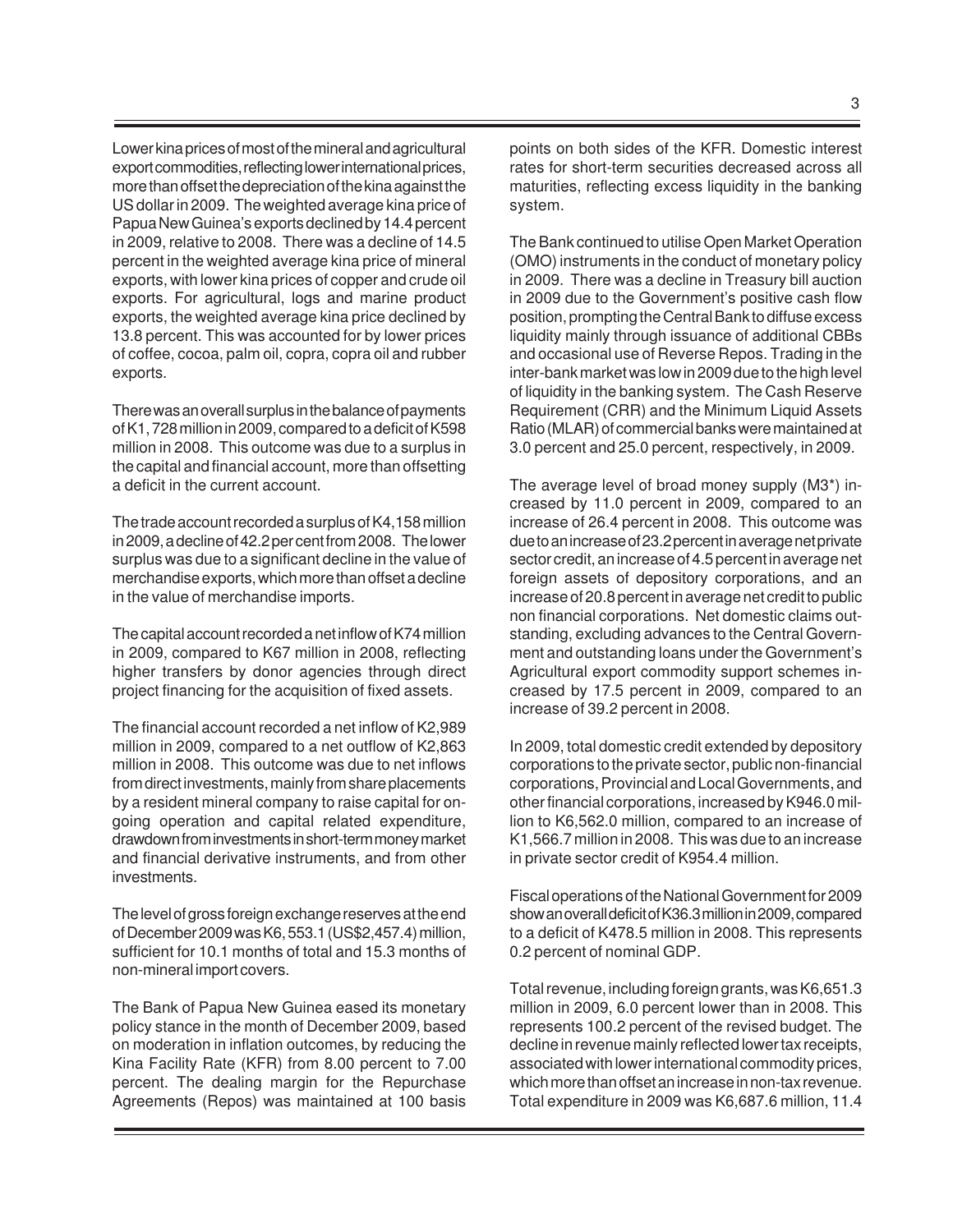percent lower than in 2008 and represented 99.4 percent of the revised budget. This outcome was mainly due to lower capital expenditure, which more than offset an increase in recurrent expenditure.

The deficit, combined with net external loan repayments totalling K110.1 million was financed domesti-

cally. Net external loan repayments comprised of K92.6 million to concessionary, K2.0 million to commercial and K15.5 million to extraordinary sources. Domestic financing totalled K146.4 million and comprised of K853.8 million in net financing by the financial corporations, which more than offset K707.4 million in settlement of presented cheques.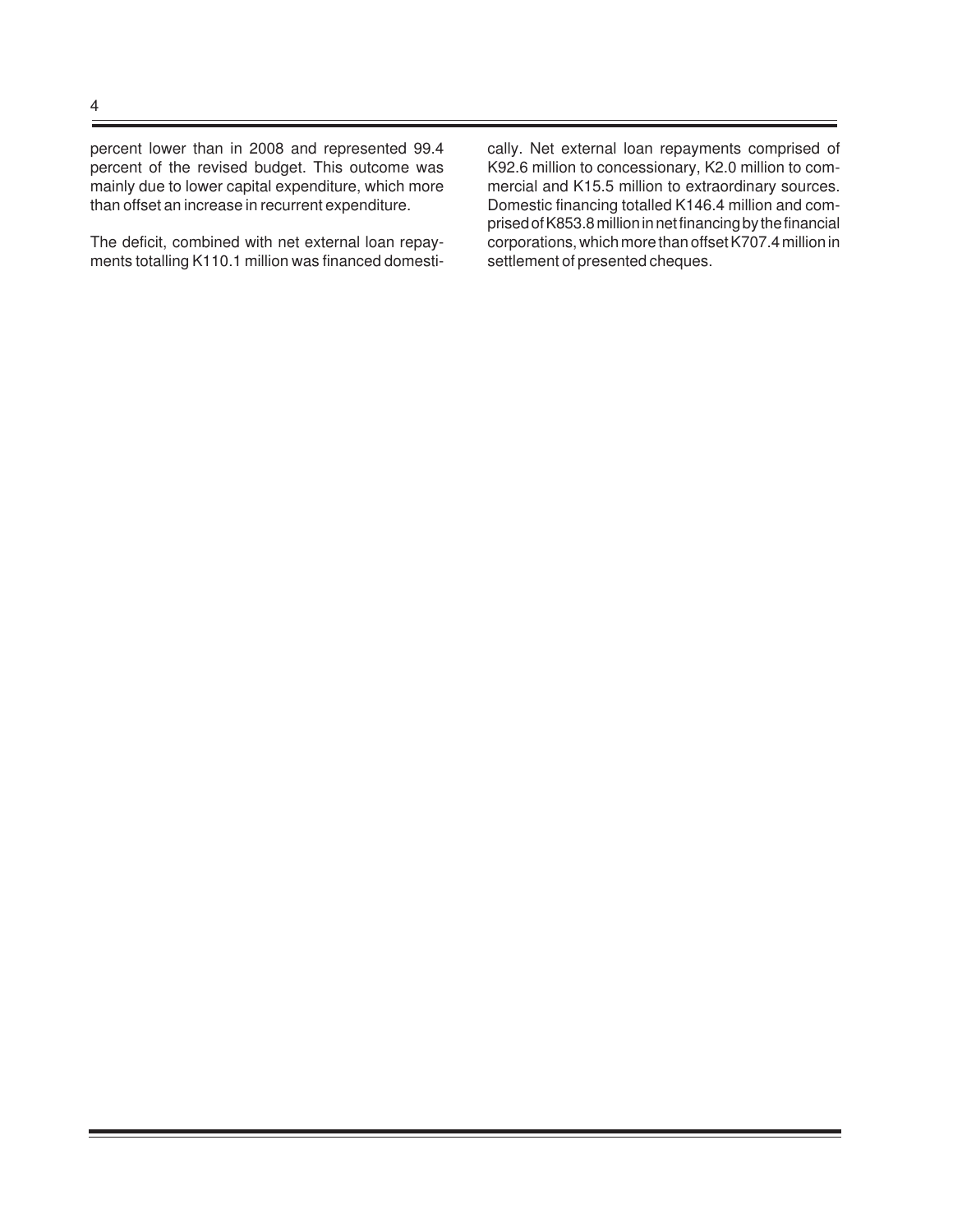#### **2. INTERNATIONAL DEVELOPMENTS**

There were further evidence of world economic recovery from the recession in the December quarter of 2009. According to the IMF's January 2010 World Economic Outlook (WEO) Update, global economic growth in the second half of 2009 was stronger than anticipated but occured at different paces in various regions. The Update estimated that world economic activity declined by 0.8 percent in 2009, a lower decline than projected in the October 2009 WEO Update, reflecting huge support from the extraordinary fiscal policy stimulus. The January 2010 WEO Update revised upwards its projections of global economic growth to 3.9 percent in 2010 and 4.3 percent in 2011. The growth will be mainly driven by the emerging and developing economies. Advanced economies are expected to grow at a slower rate of 2.1 percent in 2010 and 2.4 percent in 2011, while emerging and developing economies are projected to grow by 6.0 percent in 2010 and 6.3 percent in 2011. Global inflation remained low in 2009 as a result of the economic recession and is expected to gradually pick up as economies recover.

In October 2009, at the 2009 IMF-World Bank meeting in Istanbul, Turkey, the World Bank President, Robert Zoellick, stated that the World Bank needs to be more efficient in order to best serve developing countries. The international system needs a World Bank group that represents the international economic realities of the 21<sup>st</sup> century and recognises the roles and responsibilities of growing stakeholders and provides a larger voice for developing countries. The President pledged to give developing countries a larger voice in the Bank's operations as they could become an important engine for growth that could create a more balanced global economy. He stressed that there is a need for a system of international political economy that reflects a new multi-collarity of growth and a need to integrate rising economic powers as responsible stakeholders.

Finance Ministers from the Group of 20 nations (G20) gathered in Scotland, in November 2009 to discuss exit strategies from economic stimulus packages by Governments in response to the global financial crisis. The Ministers pointed out that although the global economy is recovering, significant risks and uncertainty still persist and that support will still be in place until full recovery is realised. The IMF in support of this idea, noted that "the pace of recovery is uneven, particularly

in advanced economies" and support is still required. The IMF warned that "withdrawing policy stimulus too early can be very costly". The British Prime Minister, Gordon Brown, proposed a financial rescue fund that is funded by imposition of a tax on financial institution around the world. This is to prepare for any possible future financial crisis.

Also in November 2009, the Asia Pacific Co-operation summit was held in Singapore. In support of the G20 Framework for Strong, Sustainable and Balanced Growth, the leaders agreed that global economic recovery requires a new growth model and an expanded trade and investment agenda that will strengthen regional economic integration in the Asia Pacific region. This includes pursuing a balanced, inclusive and sustainable growth supported by innovation and a knowledge based economy to ensure a stable recovery that will create employment opportunities and other benefits for member countries. Leaders warned that a world recovery still faces uncertainty and that reducing economic stimulus packages was a timing issue. If stimulus packages are withdrawn too early, the region's recovery could be derailed and if too late, deficits will be unsustainable.

International oil prices increased in December 2009 to around US\$80 per barrel following further evidence of global economic recovery and cold weather in the Northern hemisphere. According to the US Energy Information Administration, the West Texas Intermediate crude oil price, which averaged US\$62 per barrel in 2009, is projected to average at around US\$80 and US\$84 per barrel in 2010 and 2011, respectively, should economic recovery continues. Gold prices reached record levels of above US\$1,000 per ounce in December 2009. Continued increase in global demand for gold is expected to put pressure on gold prices to further increase.

In the United States, real GDP increased by 0.1 percent in 2009, compared to a decline of 0.8 percent in 2008. The increase was mainly due to positive contributions from private inventory investments, exports, and personal consumption expenditures. The latest IMF forecast is for real GDP to grow by 2.7 percent in 2010.

Industrial production decreased by 2.0 percent in 2009, compared to a decrease of 7.8 percent in 2008. The Institute of Supply Management's Purchasing Managers Index was 55.2, 53.7 and 54.9 in October,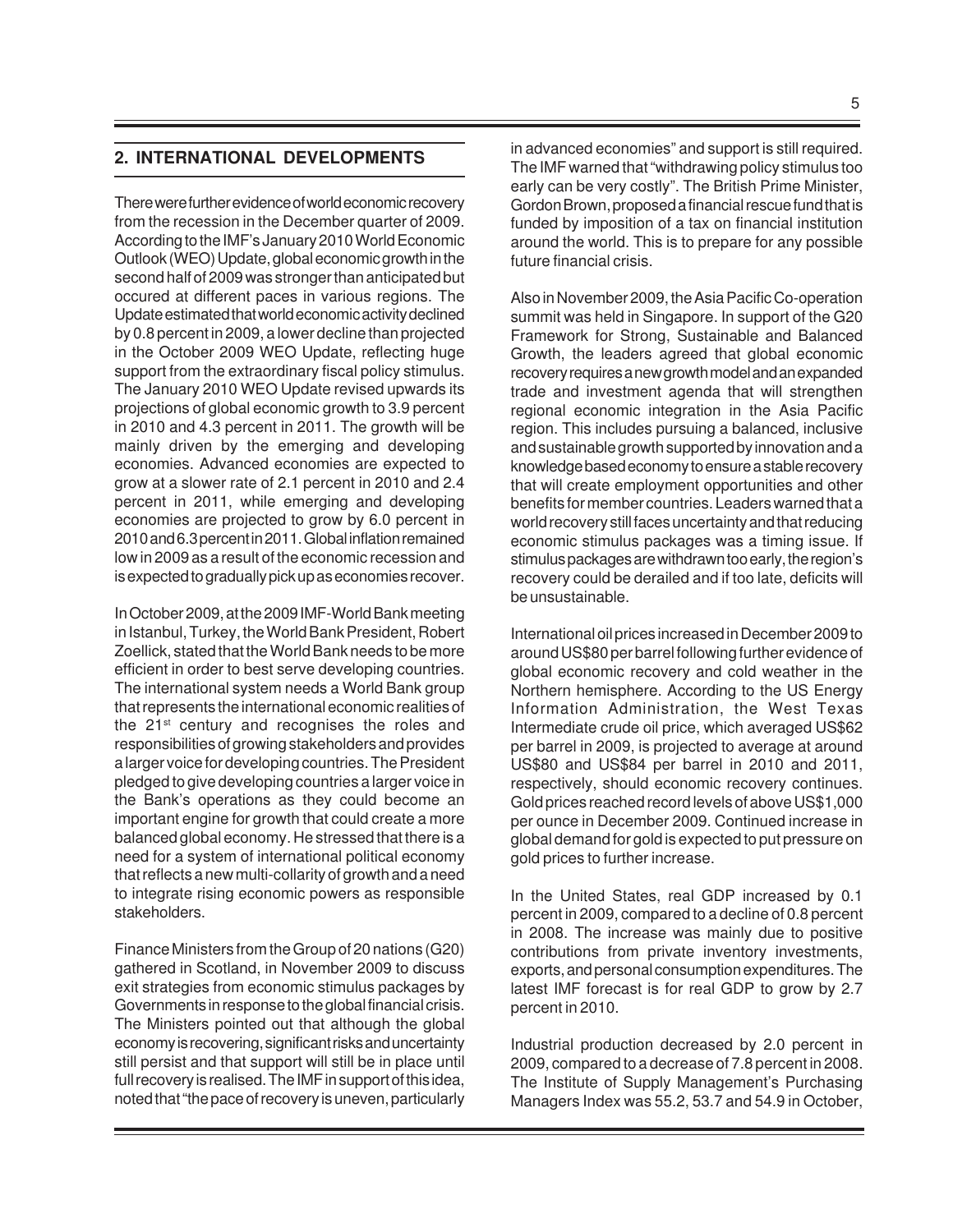November and December 2009, respectively. An index below 50 indicates contraction while an index above 50 indicates expansion in the manufacturing industry. Retail sales declined by 5.9 percent in 2009, compared to a decline of 6.4 percent in 2008, reflecting a slow pick up in consumer spending. The annual unemployment rate was 10.0 percent in December 2009, compared to 7.2 percent in December 2008.

Consumer prices increased by 2.7 percent in 2009, compared to an increase of 0.1 percent in 2008, reflecting increased domestic demand as the economy continues to recover. A surge in electric and gas utility prices, due to cold weather in the US, also contributed to the increase. Broad money supply increased by 3.4 percent in 2009, compared to an increase of 9.9 percent in 2008. The Federal Reserve will continue to employ a wide range of tools to promote economic growth and preserve price stability. It has maintained the target range for the federal funds rate at 0 to 0.25 percent. The Fed is of the view that economic conditions are likely to warrant exceptionally low levels of the federal funds rate for an extended period.

The trade deficit was US\$517.0 billion in December 2009, compared to a deficit of US\$820.6 billion in December 2008. The lower deficit was attributed to the recovery in the US economy reflecting growth in exports and the Government's policy to reduce imports by encouraging domestic production of imported goods.

In Japan, real GDP declined by 0.4 percent in 2009, compared to a decline of 4.6 percent in 2008. This outcome was driven mainly by growth in domestic demand, in particular, private consumption. Exports also grew, mainly due to increased demand for Japanese automobiles and construction machinery, but at a slower pace. The January 2010 IMF forecast is for real GDP to grow by 1.7 percent in 2010.

Industrial production increased by 5.3 percent in 2009, compared to a decline of 20.8 percent in 2008. Retail sales declined by 0.2 percent in 2009, compared to an increase of 0.3 percent in 2008. The unemployment rate was 5.1 percent in December 2009, compared to 4.4 percent in December 2008.

Consumer prices decreased by 1.7 percent in 2009, compared to an increase of 0.4 percent in 2008, mainly reflecting weak consumer demand. Broad money supply grew by 3.1 percent in 2009, compared to an increase of 1.0 percent in 2008. The Bank of Japan maintained the uncollateralised overnight call rate at 0.1 percent during the December quarter of 2009.

The current account surplus was US\$141.6 billion in 2009, compared to US\$156.0 billion in 2008. Although lower, it reflects a gradual restoration of demand for Japanese exports.

In the Euro area, real GDP declined by 2.4 percent in 2009, compared to a growth of 0.8 percent in 2008. Production declined due to higher financial costs, and investment and exports growth slowed significantly due to reduced global demand. The January 2010 IMF forecast is for real GDP to grow by 1.0 percent in 2010.

Industrial production declined by 5.0 percent in 2009, compared to a decline of 12.0 percent in 2008. The decline was due to lower production of capital goods and durable consumer goods. Retail sales declined by 1.6 percent in 2009, the same as in 2008. The unemployment rate was 10.0 percent in December 2009, compared to 7.5 percent in December 2008. The economic downturn has severely affected business profitability and resulted in job losses.

Consumer prices in the Euro area increased by 0.9 percent in 2009, compared to a decline of 1.6 percent in 2008. The increase was mainly due to higher prices for alcohol and tobacco products. Broad money supply declined by 0.2 percent in 2009, compared to a decline of 7.3 percent in 2008. The European Central Bank (ECB) continued to pursue an accommodative monetary policy stance, maintaining the Euro Refinancing Rate at 1.00 percent in the December quarter.

The trade account of the Euro zone was in deficit by US\$33.1 billion in 2009, compared to a deficit of US\$46.4 billion in 2008. The deficit reflected the significant drop in exports.

In Germany, real GDP declined by 2.4 percent in 2009, compared to a decline of 1.7 percent in 2008. The decline was mainly driven by a significant slowdown in export growth owing to the economic recession. The country also breached the European Union's public deficit ceiling for the first time in four years. The January 2010 IMF forecast is for real GDP to grow by 1.5 percent in 2010.

Industrial production declined by 6.7 percent in 2009, compared to a decline of 12.0 percent in 2008. Retail sales declined by 2.5 percent in 2009, compared to a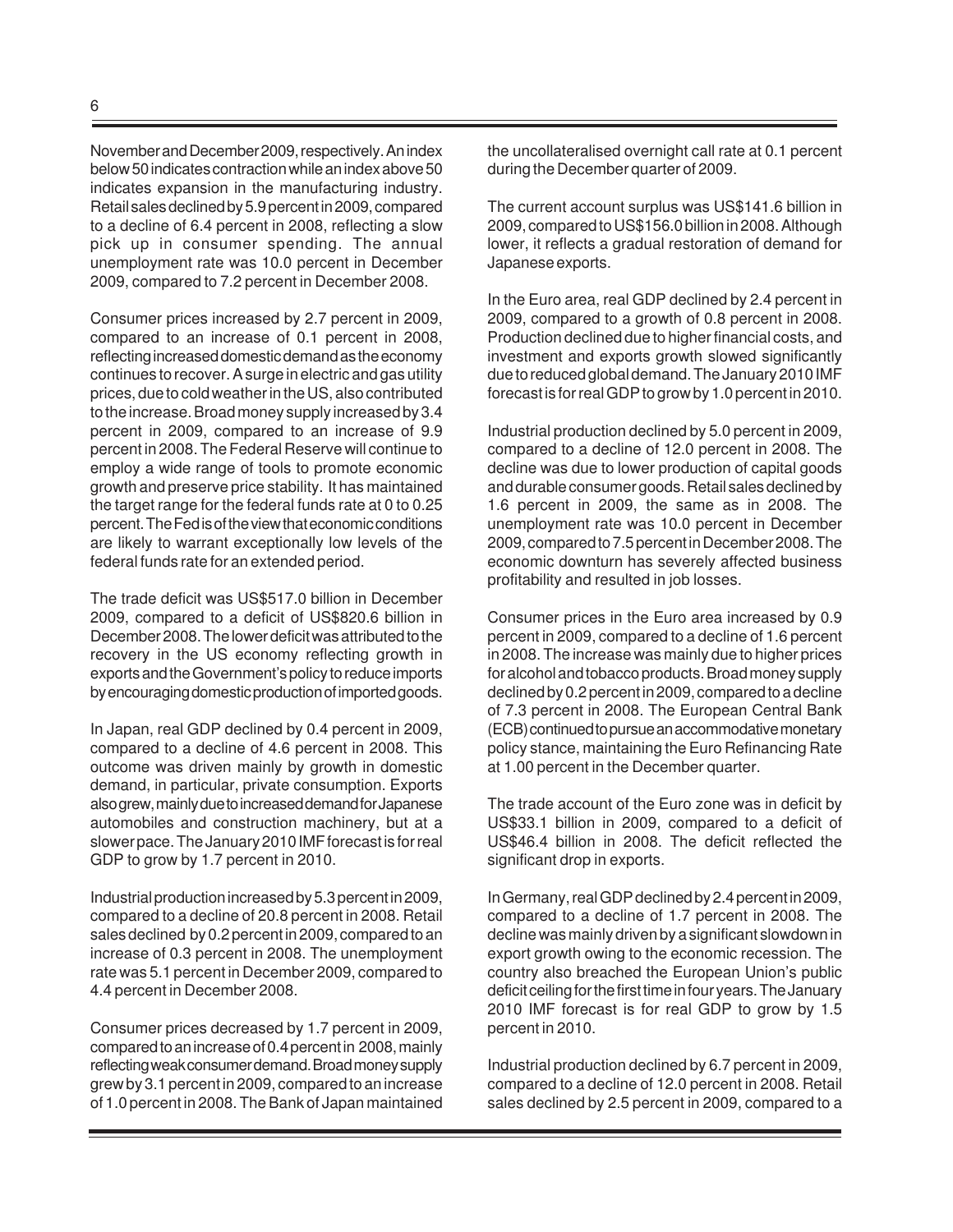decline of 0.3 percent in 2008. The unemployment rate was 8.1 percent in December 2009, compared to 7.6 percent in December 2008. Consumer prices increased by 0.9 percent in 2009, compared to an increase of 1.1 percent in 2008.

The current account surplus was US\$168.9 billion in 2009, compared to a surplus of US\$237.0 billion in 2008, reflecting the drop in exports.

In the United Kingdom (UK), real GDP contracted by 3.2 percent in 2009, compared to a decline of 1.9 percent in 2008. This was mainly driven by declines in the manufacturing, construction and business services/ finance sectors. The January 2010 IMF forecast is for real GDP to grow by 1.3 percent in 2010.

Industrial production declined by 3.6 percent in 2009, compared to a decrease of 9.3 percent in 2008. Retail sales increased by 0.7 percent in 2009, compared to an increase of 1.8 percent in 2008. The unemployment rate was 7.8 percent in December 2009, compared to 6.3 percent in December 2008.

Consumer prices increased by 2.9 percent in 2009, compared to an increase of 3.1 percent in 2008. Broad money supply increased by 6.4 percent in 2009, compared to an increase of 16.6 percent in 2008. The Bank of England continued to maintain its official Bank Rate at 0.5 percent in the December quarter of 2009.

The trade deficit was US\$128.1 billion in 2009, compared to US\$173.0 billion deficit in 2008. The lower deficit was mainly due to fall in import demand.

In Australia, real GDP grew by 2.7 percent in 2009, compared to an increase of 0.3 percent in 2008. This growth mainly reflected a considerable rise in business investment and exports. The coordinated fiscal and monetary policy stimulus implemented during the height of the financial crisis, combined with the pick up in export demand from Asia, mainly China, supported the strong growth and prevented Australia from falling into recession. The latest IMF forecast is for real GDP to grow by 2.5 percent in 2010.

Industrial production declined by 2.6 percent in 2009, compared to an increase of 2.1 percent in 2008. Retail sales increased by 3.7 percent in 2009, compared to an increase of 1.0 percent in 2008. The unemployment rate was 5.5 percent in December 2009, compared to 4.5 percent in December 2008.

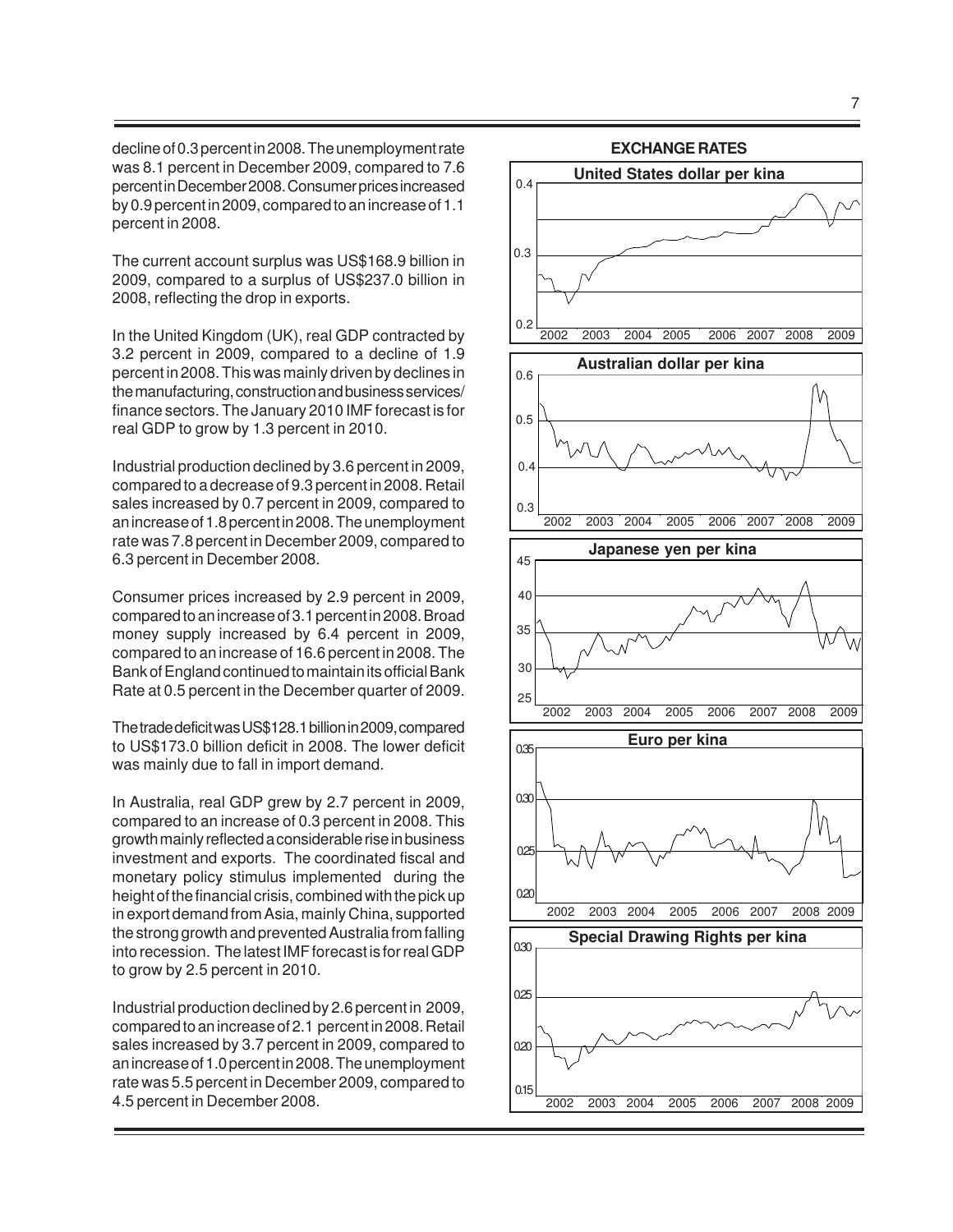Consumer prices rose by 2.1 percent in 2009, compared to an increase of 3.7 percent in 2008. Broad money supply increased by 5.8 percent in 2009, compared to 12.4 percent in 2008. The Reserve Bank of Australia raised its Cash Rate by 75 basis points to 3.75 percent in the December quarter of 2009, reflecting concerns about inflationary pressures following the strong growth of the Australian economy.

The trade deficit was US\$7.1 billion in 2009, compared to a deficit of US\$4.0 billion in 2008. The higher deficit was due to low export revenue associated with a decline in commodity prices.

In 2009, the daily average kina exchange rate appreciated against all major currencies, except the US dollar and Japanese yen. It appreciated against the Australian dollar by 4.54 percent to A\$0.4652, pound sterling by 15.08 percent to 0.2331 sterling, euro by 3.25 percent to 0.2613 euro, while it depreciated against the US dollar by 1.9 percent to US\$0.3639 and Japanese yen by 11.26 percent to 34.00 yen. These movements resulted in the daily average TWI appreciating by 1.3 percent for the year.

#### **3. DOMESTIC ECONOMIC DEVELOPMENT**

#### **DOMESTIC ECONOMIC ACTIVITY**

Data from the Bank's Business Liaison Survey (BLS) show an increase of 4.2 percent in the total nominal value of sales in the private sector in the September quarter of 2009, compared to an increase of 9.1 percent in the June quarter. Excluding the mineral sector, sales increased by 12.2 percent in the September quarter, following an increase of 4.9 percent in the previous quarter. By sector, all sectors recorded increases, except the mineral and transportation sectors. By region, all regions recorded increases, except the Islands and Highlands regions. Over the twelve months to September 2009, total sales declined by 15.2 percent.

In the building and construction sector, sales increased significantly by 24.1 percent in the September quarter, following an increase of 4.7 percent in the June quarter. Building and road projects in Morobe and NCD, and road maintenance work in the Highlands, Islands and Southern regions contributed to this strong growth. Over the twelve months to September 2009, sales increased by 43.5 percent.

In the wholesale sector, sales increased by 24.6 percent in the September quarter of 2009, compared to an increase of 2.1 percent in the previous quarter. The increase was attributed to opening of some new company branches, introduction of new products and higher activity associated with the mining and building projects. Over the twelve months to September 2009, sales declined by 18.3 percent.

In the financial/business and other services sector, sales increased by 26.2 percent in the September quarter of 2009, following an increase of 14.3 percent in the June quarter. The increase was mainly due to growth in banking activity, a pick up in guest turnover at hotels, higher demand for catering services, and increased real estate and security activities. Over the twelve months to September 2009, sales increased by 53.5 percent.

In the manufacturing sector, sales increased by 13.0 percent in the September quarter of 2009, compared to a decline of 6.9 percent in the previous quarter. The increase was mainly due to higher production of oilbased products by a major oil refinery, and a pick up in food processing from higher demand for consumables. Over the twelve months to September 2009, sales declined by 16.8 percent.

In the agriculture/forestry/fisheries sector, sales grew moderately by 2.9 percent in the September quarter of 2009, compared to an increase of 16.7 percent in the June quarter. The increase in the agriculture subsector was due to high palm oil and coffee exports as a result of improved production and international prices. In the forestry sub-sector, the increase was attributed to growth in log exports from a rebound in international prices and improved harvest of logs. The increase in the fisheries sub-sector was mainly due to high export of tuna and favorable international prices of marine products. Over the twelve months to September 2009, the value of sales declined by 36.8 percent.

In the retail sector, sales increased by 0.3 percent in the September quarter of 2009, compared to an increase of 14.3 percent in the June quarter. The increase was mainly associated with higher demand, especially for heavy duty machinery and vehicles by mining and construction projects and information technology consumables. Over the twelve months to September 2009, sales increased by 6.0 percent.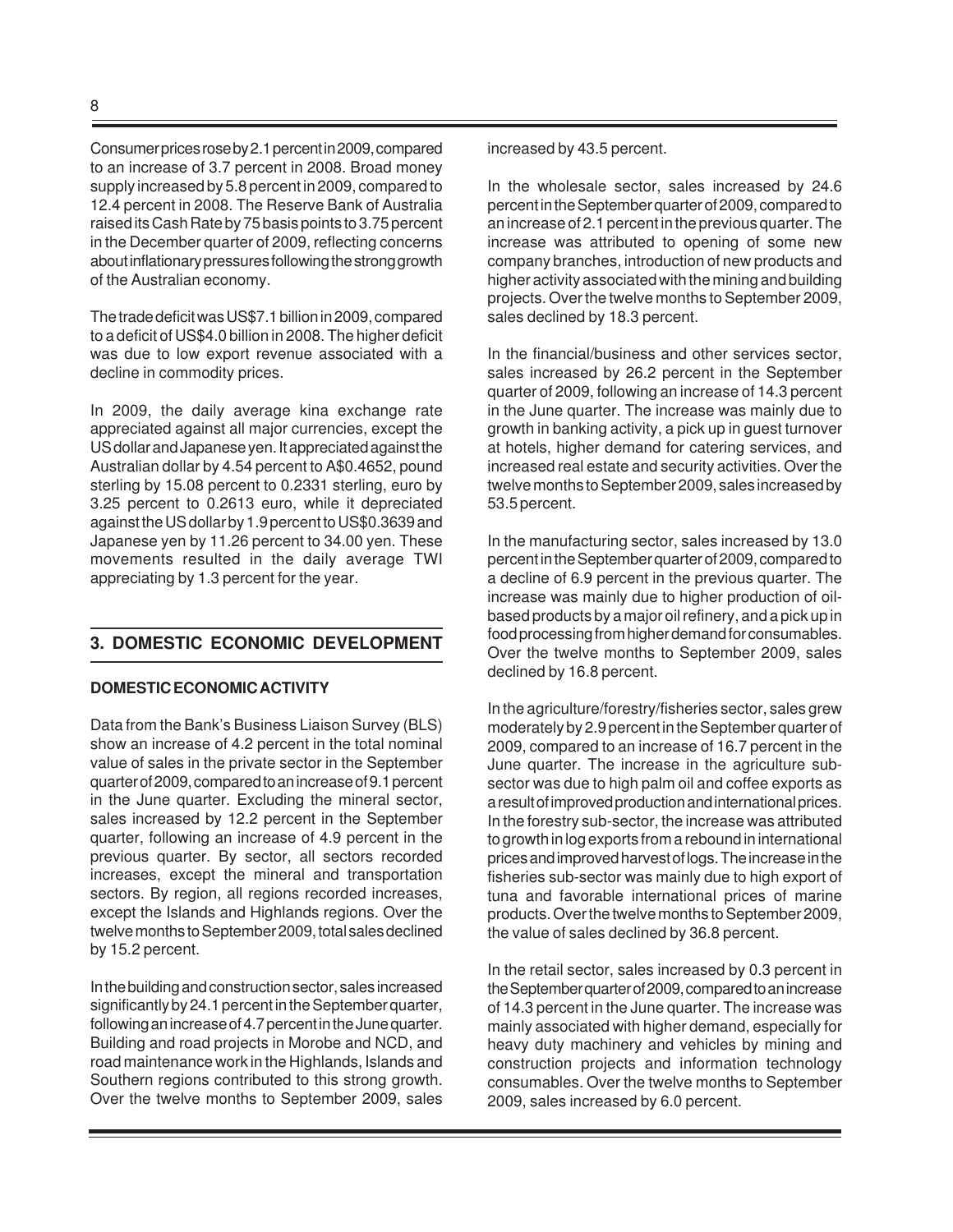In the transportation sector, sales declined by 1.4 percent in the September quarter of 2009, after an increase of 24.3 percent in the June quarter. The decline was due to lower cargo haulage by sea transportation and decline in passenger travel by both air and land transportation. The deteriorating condition of the Highlands highway also contributed to lower revenue for some major trucking companies. Over the twelve months to September 2009, sales increased by 22.5 percent.

In the mineral sector, sales decreased by 6.0 percent in the September quarter of 2009, following a significant growth of 15.0 percent in the previous quarter. This was due to lower production and export of gold associated with the maintenance of the processing plant at the Lihir gold mine, unstable wall at the Porgera gold mine preventing access to the pit, and ongoing landowner issues at the Simberi gold mine. Over the twelve months to September 2009, sales declined by 30.8 percent.

By region, sales in the Momase region increased by 17.6 percent in the September quarter, compared to an increase of 22.4 percent in the previous quarter. The increase came from the manufacturing and wholesale sectors, and the fisheries sub-sector. The increase in the manufacturing sector was due to a pick up in food processing, associated with higher demand for consumables. In the wholesale sector, the increase reflected higher demand generated by mining and building projects, while the increase in fisheries subsector was attributed to increased exports of tuna and favorable international prices of marine products. The increase in the building and construction sector was mainly due to private sector funded building and road projects. Over the twelve months to September 2009, sales declined by 7.9 percent.

In NCD, sales rose by 12.3 percent in the September quarter, after increasing by 4.7 percent in the June quarter. The increase was in the manufacturing, wholesale, retail, building and construction, and the financial/business and other services sectors. The increase in the manufacturing sector was due to a higher throughput for oil-based products by a major oil refinery, and a pick up in food processing associated with higher demand for consumables. The growth in the retail and wholesale sectors reflected higher demand, especially for heavy duty machineries and information technology consumables, and expansion of business activity, while the increase in the financial/business

and other services sector was mainly attributed to increased banking activity, a pick up in guest turnover at hotels, higher catering, real estate and security activities. Over the twelve months to September 2009, sales declined by 8.1 percent.

In the Southern region, sales increased by 10.3 percent in the September quarter, compared to an increase of 24.7 percent in the June quarter of 2009. The increase was mainly driven by the wholesale sector and agriculture and forestry sub-sectors. The increase in the wholesale sector reflected growth in demand, while the increase in the agriculture sub-sector was due to higher production and price of palm oil. The increase in the forestry sub-sector mainly reflected higher prices of forestry products.Over the twelve months to September 2009, sales declined by 63.3 percent.

In Morobe, sales grew by 7.7 percent in the September quarter, following an increase of 6.0 percent in the previous quarter. The growth was driven by the manufacturing, wholesale, retail, and building and construction sectors. In the manufacturing sector, the increase reflected a pick up in forestry products and food processing. The increases in the wholesale and retail sectors were due to higher demand stemming from increased activity in mining and construction projects. In the building and construction sector, the increase reflected the ongoing private sector building projects and road maintenance. Over the twelve months to September 2009, sales declined by 0.8 percent.

In the Highlands region, sales declined by 1.7 percent in the September quarter, after a solid growth of 22.0 percent in the June quarter of 2009. The fall was mainly in the mineral and wholesale sectors. The decrease in the mineral sector was driven by lower production of gold at Porgera mine, while the fall in the wholesale sector reflected lower demand, associated with the end of coffee season. Over the twelve months to September 2009, sales declined by 8.8 percent.

In the Islands region, sales fell markedly by 12.9 percent in the September quarter, following a 7.9 percent drop in the previous quarter. The decline was mainly in the mineral and wholesale sectors. The decrease in the mineral sector was due to lower production and export of gold at Lihir gold mine due to routine plant maintenance, while the decline in the wholesale sector was due to lower demand, reflecting a fall in income of cocoa farmers and lower prices of other agricultural commodities. Over the twelve months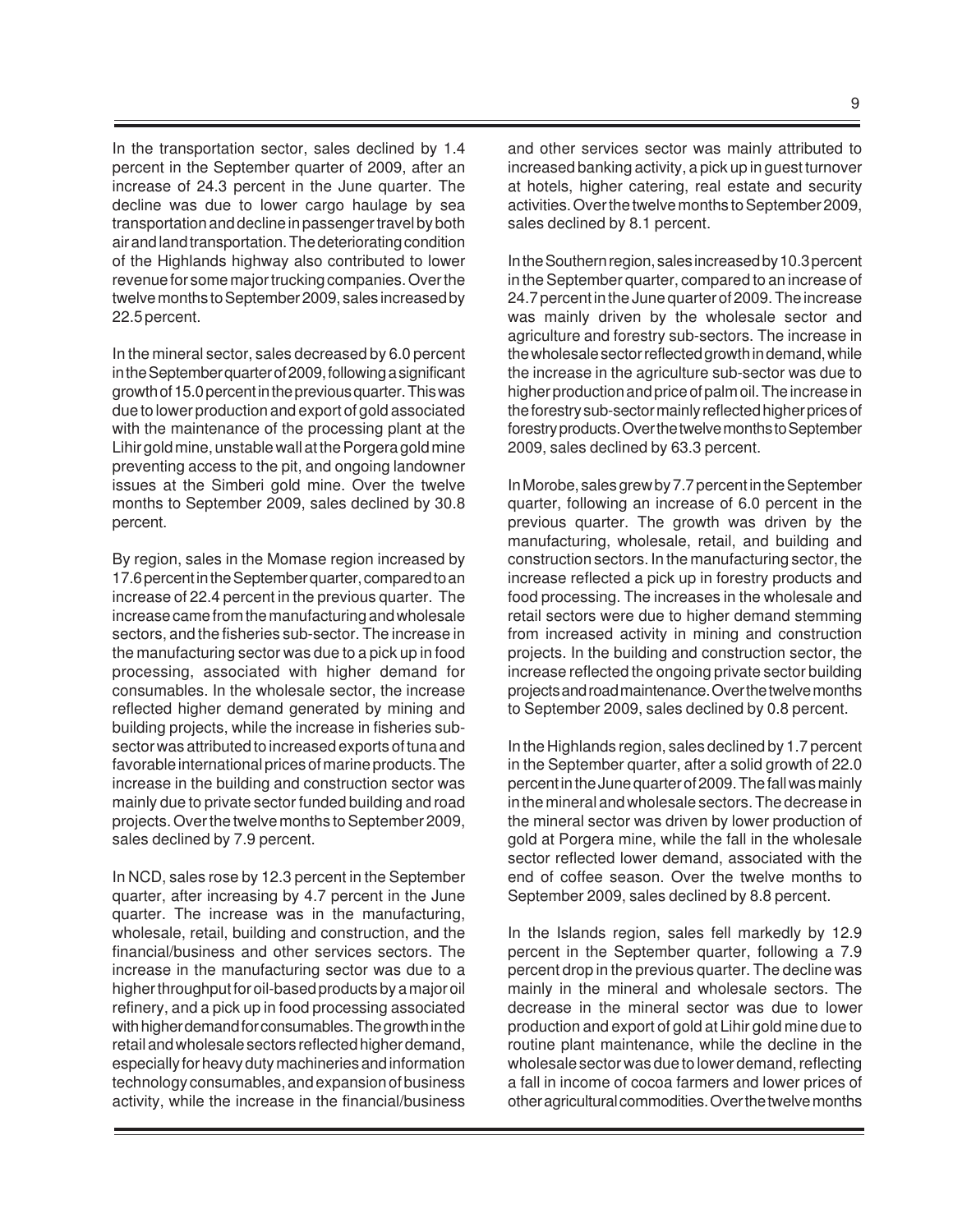to September 2009, sales dropped by 6.8 percent.

#### **EMPLOYMENT**

The Bank's Employment Index shows that the level of employment in the formal private sector increased by 0.7 percent in the December quarter of 2009, compared to an increase of 0.6 percent in the September quarter. Excluding the mineral sector, the level of employment increased by 0.7 percent in the December quarter of 2009, as the change in mineral sector was negligible compared to an increase of 0.6 percent in the previous quarter. By industry, the level of employment increased in all sectors, except the financial/business and other services sector. By region, all regions recorded increases, except the Momase and Highlands regions. Over the year to December 2009, the level of employment increased by 4.2 percent, compared to 3.8 percent over the year to September. Excluding the mineral sector, the level of employment increased by 5.0 percent over the year to December 2009, compared to 4.0 percent over the year to September.

In the agriculture/forestry/fisheries sector, the level of employment increased by 1.3 percent in the December quarter of 2009, compared to a decline of 1.7 percent in the September quarter. There were increases in all the sub-sectors. The rise in the agriculture sub-sector was associated with increased harvesting and export of palm oil. The growth in the fisheries sub-sector was due to higher catch partly reflecting the addition of new fishing boats by a fishing company, while the increase in the forestry sub-sector was due to increased log harvest associated with favorable dry weather conditions. Over the year to December 2009, the level of employment increased by 9.2 percent.

In the building and construction sector, the level of employment increased by 5.6 percent in the December quarter of 2009, compared to a decline of 1.2 percent in the September quarter of 2009. The increase was attributed to a rise in building activities for both commercial and residential properties and maintenance of certain sections of the Highlands highway, and some roads in the Islands region. Over the year to December 2009, the level of employment declined by 2.0 percent.

In the mineral sector, employment rose by 0.4 percent in the December quarter of 2009, compared to an increase of 0.2 percent in the September quarter. The increase was due to more work load at a mining site and construction work associated with mineral activities.

Over the year to December 2009, the level of employment declined by 3.3 percent.

In the manufacturing sector, the level of employment increased by 1.5 percent in the December quarter of 2009, compared to 4.0 percent in the previous quarter. The increase was experienced by various companies involved in the manufacturing of goods ranging from dairy products and food to health care products. A general increase in demand for most of these products resulted in increased production and employment levels. Over the year to December 2009, the level of employment increased by 8.3 percent.

In the wholesale and retail sectors, the level of employment increased by 2.4 percent in the December quarter of 2009, compared to 1.7 percent in the previous quarter. The level of employment in the wholesale sector increased by 0.7 percent in the December quarter of 2009, compared to 1.0 percent in the previous quarter. In the retail sector, the level of employment increased by 3.1 percent in the December quarter of 2009, compared to an increase of 2.0 percent in the September quarter. The increases in both sectors were mainly associated with increased demand during the festive season. Over the year to December 2009, the level of employment in the wholesale and retail sectors increased by 3.9 percent and 0.2 percent, respectively.

In the transportation sector, the level of employment increased by 4.1 percent in the December quarter of 2009, compared to a decline of 1.5 percent in the September quarter. The increase was mainly due to higher cargo haulage to the Highlands region and increased demand for hire cars. A major airline company also recruited new staff under its graduate trainee scheme. Over the year to December 2009, the level of employment declined by 5.9 percent.

In the financial/business and other services sector, employment level declined by 3.9 percent in the December quarter of 2009, compared to an increase of 2.3 percent in the September quarter. The decline was mainly a result of the expiration of contracts by certain service providers and termination of employees. Over the year to December 2009, the level of employment grew by 7.1 percent.

By region, the level of employment increased in all regions, with the exception of the Highlands and Momase regions. In the Southern region, the level of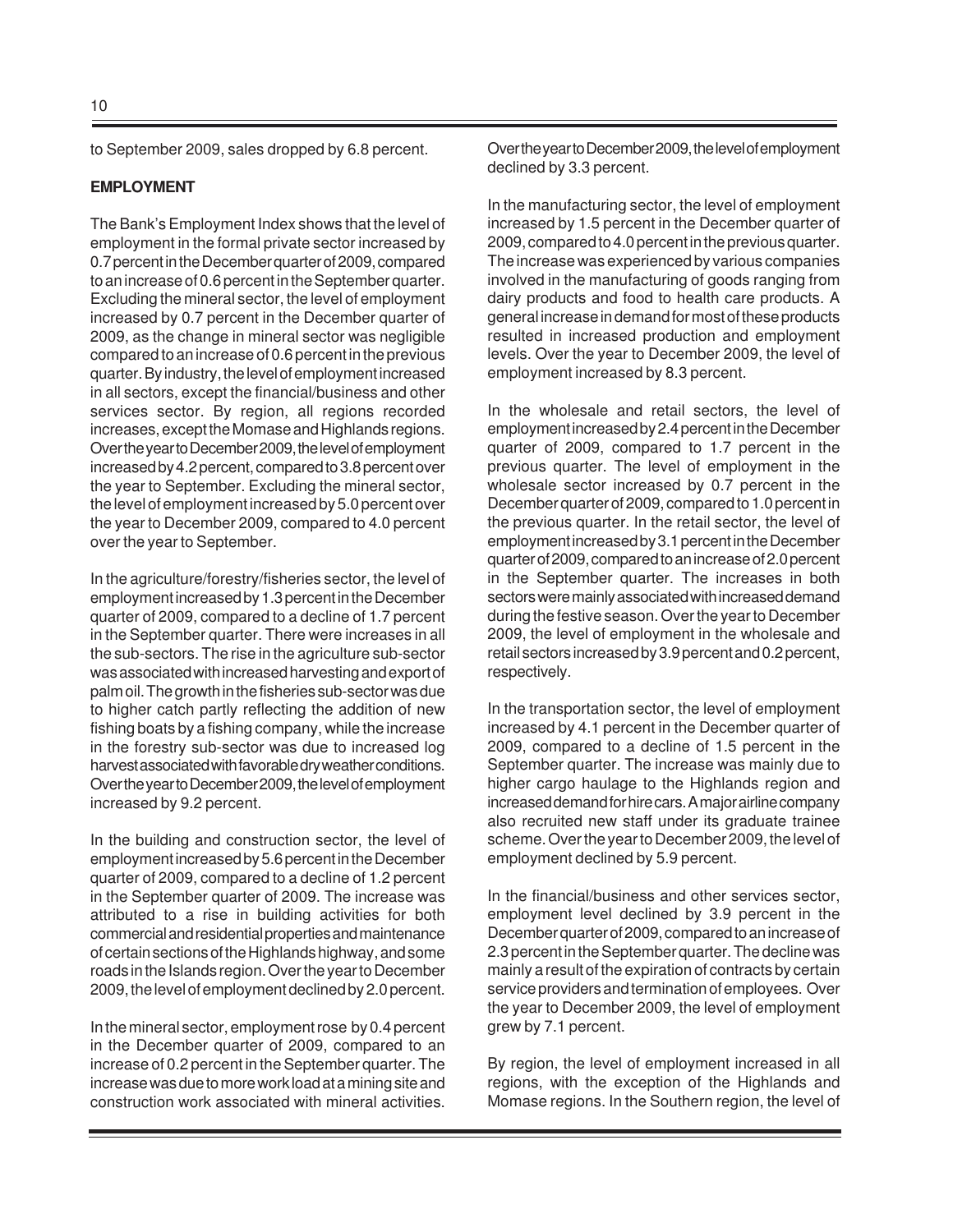

employment increased by 3.5 percent in the December quarter of 2009, compared to 2.1 percent in the September quarter. The increase was in the wholesale, retail, manufacturing and mineral sectors as well as the agriculture and fisheries sub-sectors. Over the year to December 2009, the level of employment increased by 11.1 percent.

In NCD, the employment level increased by 2.6 percent in the December quarter of 2009, compared to an increase of 1.8 percent in the September quarter. This was accounted for by increases in the building and construction, wholesale, retail, manufacturing and transportation sectors. Over the year to December 2009, the level of employment increased by 8.6 percent.

In the Islands region, the level of employment increased by 2.1 percent in the December quarter of 2009, compared to a decline of 2.3 percent in the September quarter. The increase was in the building and construction, wholesale, retail and mineral sectors and the agriculture and forestry sub-sectors. Over the year to December 2009, the employment level increased by 1.1 percent.

In Morobe, the level of employment increased by 1.5 percent in the December quarter of 2009, compared to a decline of 0.7 percent in the previous quarter. The increase was in the manufacturing, wholesale, retail and transportation sectors and the fisheries subsector. Over the year to December 2009, the level of employment increased by 8.2 percent.

In the Momase region, the level of employment declined by 2.6 percent in the December quarter of 2009, compared to an increase of 11.9 percent in the September quarter. The decline was in the building and construction sector and the fisheries sub -sector. Over the year to December 2009, the employment level increased by 13.2 percent.

In the Highlands region, the level of employment declined by 7.0 percent in the December quarter of 2009, compared to a decline of 5.5 percent in the September quarter. The decline was in the financial/ business and other services sector and the agriculture sub-sector. Over the year to December 2009, the level of employment declined by 16.1 percent

#### **CONSUMER PRICE INDEX**

Quarterly headline inflation, as measured by the Consumer Price Index (CPI), was 1.2 percent in the December quarter of 2009, compared to 1.8 percent in the September quarter. There were increases in the 'Drinks, Tobacco and Betelnut', Food, 'Clothing and Footwear', 'Household equipment and operations', 'Transport and Communication', and 'Miscellaneous' expenditure groups. The largest increases were recorded in the 'Rents, council charges, fuel and power' and 'Transport and communication' expenditure groups. By region, all urban areas recorded increases, with the exception of Lae. The quarterly exclusionbased and trimmed-mean inflation recorded increases of 0.8 percent and 1.2 percent, respectively, in the December quarter of 2009, compared to an increase of 0.9 and 1.4 percent, respectively, in the previous quarter.

The CPI for the 'Food' expenditure group increased by 1.2 percent in the December quarter of 2009, compared to an increase of 1.5 percent in the September quarter. The increase was in all sub-groups, except cereals. This expenditure group contributed 0.5 percentage points to the overall movement in the CPI.

In the 'Drinks, Tobacco and Betelnut' expenditure group, prices increased by 1.1 percent in the December quarter of 2009, compared to an increase of 3.2 percent in the previous quarter. An increase in the cigarette and tobacco and betelnut subgroups offset a decline in other subgroups. This expenditure group contributed 0.2 percentage points to the overall movement in the CPI.

In the 'Clothing and Footwear' expenditure group, the CPI increased by 1.2 percent in the December quarter of 2009, compared to a decrease of 1.7 percent in the previous quarter. The increase was in the men and boys clothing, and other clothing and footwear, while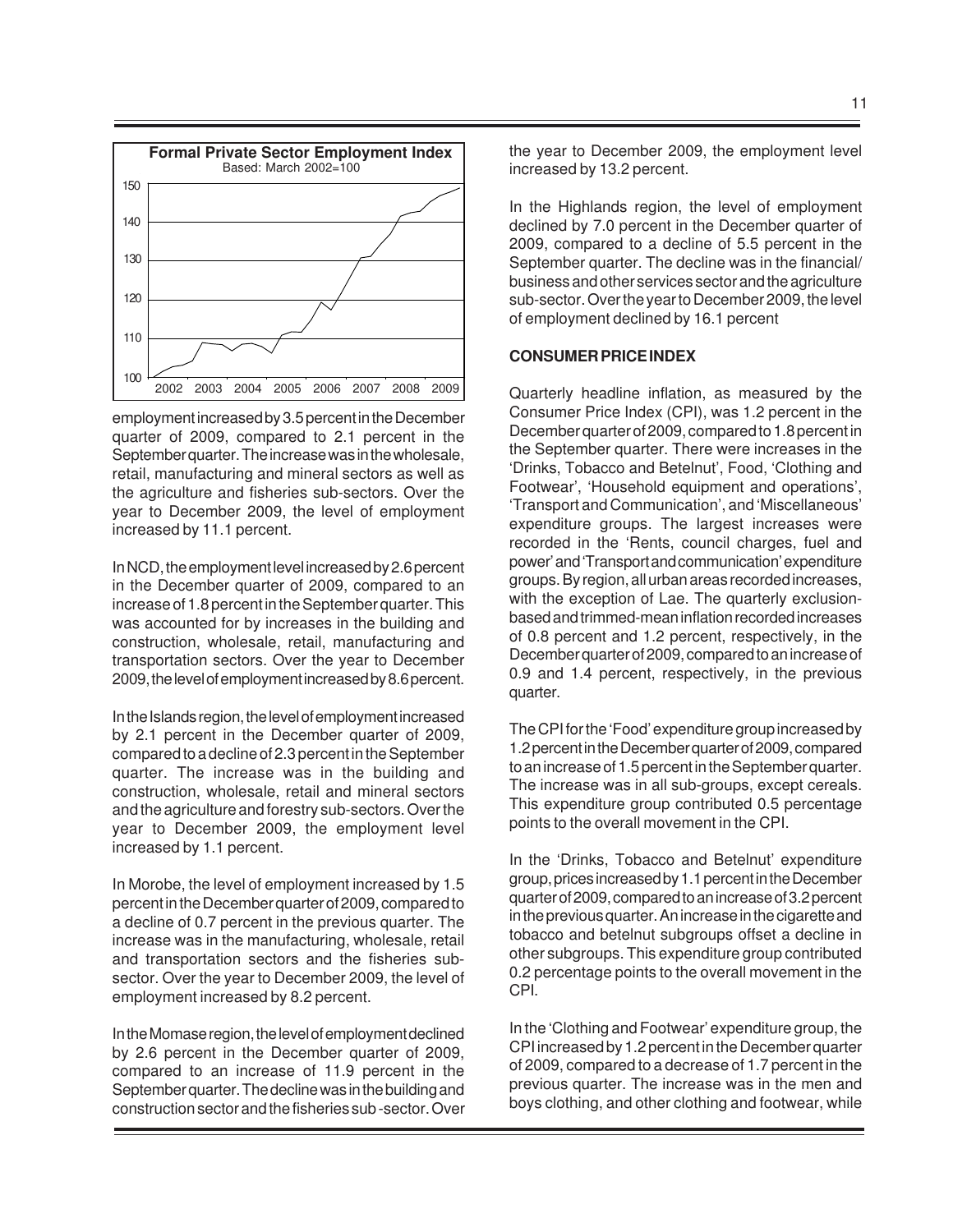prices for woman and girls clothing declined. This expenditure group contributed 0.1 percentage points to the overall movement in the CPI.

The CPI for the 'Rents, Council charges, Fuel and power' expenditure group increased by 1.8 percent in the December quarter of 2009, compared to an increase of 2.7 percent in the September quarter, accounted for by increases in all subgroups. This expenditure group contributed 0.1 percentage point to the overall movement in the CPI.

The CPI for the 'Household equipment and operations' expenditure group declined by 1.2 percent in the December quarter of 2009, compared to an increase of 2.5 percent in the previous quarter. The decrease was in all sub-groups, except for the durable goods. This expenditure group contributed negative 0.1 percentage point to the overall movement in the CPI.

In the 'Transport and Communication' expenditure group, prices increased by 1.8 percent in the December quarter of 2009, compared to an increase of 1.1 percent in the September quarter. The increase was in all subgroups, with the largest price increase recorded in the motor vehicle operation. This expenditure group contributed 0.2 percentage points to the overall movement in the CPI.

In the 'Miscellaneous' expenditure group, prices increased by 0.2 percent in the December quarter of 2009, compared to no change in the previous quarter. The increase was mainly in the hospital and medical, and other goods subgroups. This expenditure group's contribution to the overall movement in the CPI was insignificant.

By urban areas, quarterly headline inflation increased in all the surveyed centers in the December quarter of 2009, except Lae. Port Moresby recorded the highest increase of 1.9 percent, followed by Madang with 1.6 percent. Goroka and Rabaul recorded 1.3 percent and 1.2 percent, respectively.

In Port Moresby, CPI increased by 1.9 percent in the December quarter of 2009, compared to an increase of 1.6 percent in the September quarter. All expenditure groups recorded increases, with the largest increase of 3.7 percent coming from the 'Drinks, tobacco and betelnut' expenditure group. 'Clothing and footwear' expenditure group increased by 2.2 percent, 'Transport and Communication' expenditure group by 1.7 percent,



'Food' expenditure group by 1.5 percent, and 'Rents, Council charges, Fuel and power' expenditure group by 1.5 percent. The 'Household equipment and operations' expenditure group recorded a marginal increase of 0.3 percent, while the 'Miscellaneous' expenditure group recorded a decline of 0.2 percent.

In Madang, prices increased by 1.6 percent in the December quarter of 2009, the same as in the September quarter. There were increases in all the expenditure groups. The 'Transport and communication' expenditure group recorded the highest increase of 2.4 percent followed by 'Rents, council charges, fuel & power' with 1.8 percent 'Household equipment and operations' and 'Food' expenditure groups both recorded 1.6 percent, while the 'Drinks, Tobacco and Betelnut' expenditure group recorded an increase of 1.5 percent. 'Clothing and footwear' and 'Miscellaneous' expenditure groups recorded small increases.

In Goroka, prices increased by 1.3 percent in the December quarter of 2009, compared to an increase of 1.2 percent in the previous quarter. All expenditure groups recorded price increases, except the 'Clothing and Footwear' and 'Household equipment & operation' expenditure groups. The 'Transport and communication' expenditure group recorded the highest increase of 2.4 percent followed by the 'Food' expenditure group with 2.1 percent. 'Rents, Council charges, Fuel and power', and 'Drinks, Tobacco and Betelnut' expenditure groups recorded an increase of 1.7 percent and 1.3 percent, respectively. The 'Miscellaneous' expenditure group recorded an increase of 0.4 percent.

In Rabaul, prices increased by 1.2 percent in the December quarter of 2009, compared to an increase of 1.5 percent in the previous quarter. All expenditure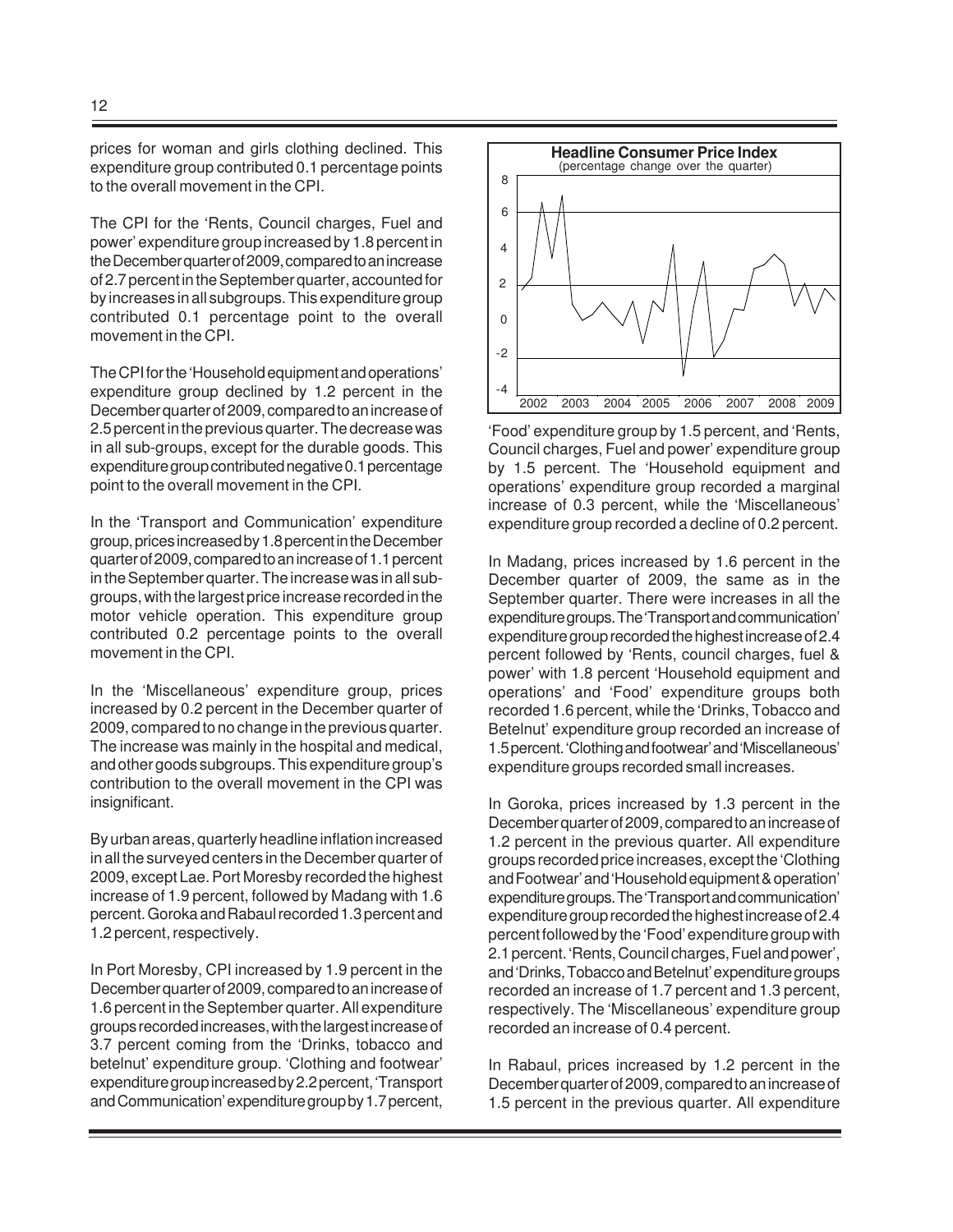groups recorded increases, except the 'Clothing and footwear' and 'Household equipment and operations' groups. The highest increase of 3.2 percent came from the 'Rents, Council charges, Fuel and power' expenditure group, followed by the 'Drinks, Tobacco and Betelnut' expenditure group with 3.0 percent. The 'Transport and Communication' expenditure group recorded a 2.1 percent increase.

In Lae, prices declined by 0.4 percent in the December quarter of 2009, compared to an increase of 2.9 percent in the September quarter. Falls of 3.0 percent and 0.3 percent,respectively, in the 'Drinks, Tobacco and Betelnut' and 'Household equipment and operation' expenditure groups, more than offset the increases in the other expenditure groups.

Annual headline inflation was 5.7 percent in the December quarter of 2009, a drop from 11.2 percent in the December quarter of 2008. The lower inflation mainly reflected the decline in international food and fuel prices, low inflation in PNG's main trading partners and fall in the prices of seasonal produce. Annual exclusion-based inflation was 5.0 percent in the December quarter of 2009, compared to 11.0 percent in the December quarter of 2008. Annual trimmed mean inflation was 3.8 percent in the December quarter of 2009, compared to 11.6 percent in the December quarter of 2008.

# **4. EXPORT COMMODITIES REVIEW**

The total value of merchandise exports was K11,897.7 million in 2009, a decline of 24.0 percent from 2008. There were declines in the values of crude oil, copper, coffee, cocoa, copra, copra oil, palm oil, rubber, tea, logs, marine, refined petroleum product and other nonmineral exports, which more than offset an increase in the value of gold. The value of agricultural, marine products and other non-mineral exports, excluding forestry product and refined petroleum product exports was K2,052.3 million and accounted for 17.2 percent of total merchandise exports in 2009, compared to 17.6 percent in 2008. Forestry product exports were K409.9 million and accounted for 3.4 percent of total merchandise exports in 2009, same as in 2008. Refined petroleum product exports were K378.5 million and accounted for 3.2 percent of total merchandise exports in 2009, compared to 3.3 percent in 2008. Mineral export receipts, excluding crude oil, were

K7,446.6 million and accounted for 62.6 percent of total merchandise exports in 2009, compared to 53.3 percent in 2008. Crude oil exports totalled K1,610.4 million and accounted for 13.5 percent of total merchandise exports in 2009, compared to 22.4 percent in 2008.

The weighted average kina price of Papua New Guinea's exports declined by 14.4 percent in 2009, relative to 2008. There was a decline of 14.5 percent in the weighted average kina price of mineral exports, with lower kina prices of copper and crude oil exports. For agricultural, logs and marine product exports, the weighted average kina price declined by 13.8 percent, accounted for by lower prices of coffee, copra, copra oil, palm oil and rubber exports. The lower kina prices of most agricultural export commodities reflected lower international prices in 2009, compared to 2008 as a result of lower global demand induced by global financial crisis. Excluding logs, the weighted average price of agricultural and marine product exports declined by 15.1 percent in 2009, compared to 2008.

#### **Mineral Exports**

Total mineral export receipts were K9,057 million in 2009, a decline of 23.6 percent from 2008. The decline was due to lower kina prices of copper and crude oil, which more than offset an increase in the price of gold.

Gold export volumes were 63.3 tonnes in 2009, the same as in 2008. Higher production from the Lihir and Tolukuma mines were offset by lower production from the Ok Tedi, Porgera and Highlands Kainantu mines. The average free on board (f.o.b.) price received for Papua New Guinea's gold exports was K84.8 million per tonne in 2009, an increase of 14.9 percent from 2008. The outcome is mainly attributed to higher international prices resulting from growing investment demand. The average gold price at the London Metal Exchange was US\$970 per fine ounce in 2009, an increase of 13.5 percent from 2008. The increase was due to higher demand from investors for gold-based investments as a safe-haven investment after increased volatility of prices in the equity markets. The combined increase in export price and volume resulted in export receipts of K5,366.7 million in 2009, which is 14.9 percent higher than in 2008.

Copper export volumes were 153.7 thousand tonnes in 2009, a decline of 17.2 percent from 2008. The decline was due to lower production and shipment of copper ore from the Ok Tedi mine. The average f.o.b. price of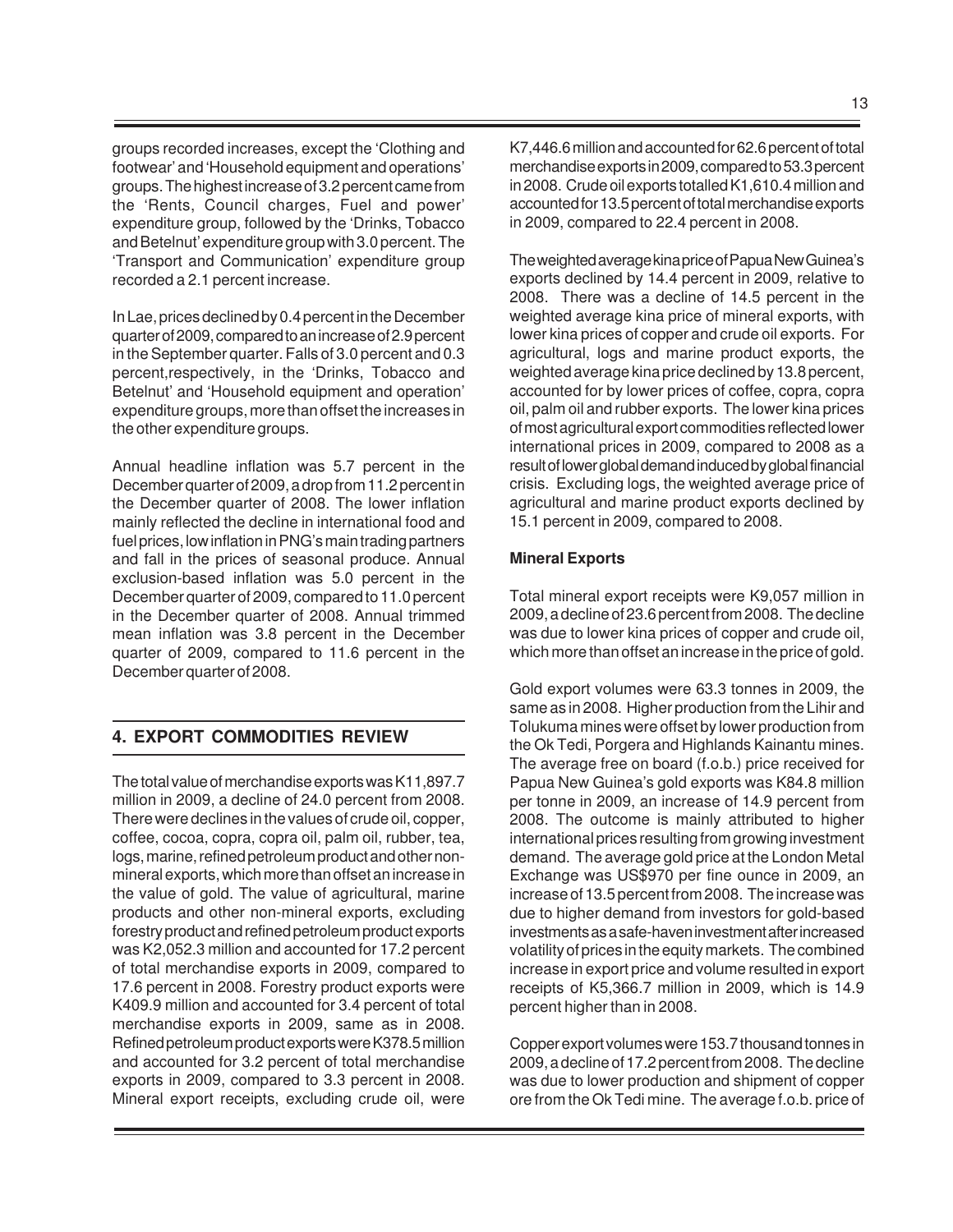Papua New Guinea's copper exports was K13,181 per tonne in 2009, a decline of 32.3 percent from 2008. The decline was due to the collapse of copper price in the world market in the third quarter of 2009. The combined decline in export price and volume resulted in export receipts of K2,025.9 million in 2009, a decrease of 44.0 percent from 2008.

Crude oil export volumes were 9,972.5 thousand barrels in 2009, a decline of 18.2 percent from 2008. The decline reflected lower extraction rates and production due to natural decline from existing wells and shut down of facilities for maintenance at the Gobe Main, South East Gobe and Moran oil projects, which more than offset an increase in production at the Kutubu oil field. The average export price of crude oil in 2009 was K161 per barrel, a decline of 44.1 percent from 2008. The decline was due to lower international prices resulting from cuts to the production quota by OPEC. The combined decline in export price and volume resulted in export receipts of K1,610.4 million, 54.1 percent lower than in 2008.

Export receipts of refined petroleum products from the Napanapa Oil Refinery in 2009 were K378.5 million, a decline of 25.9 percent from 2008. The decline was mainly due to lower export volumes attributed to low international prices.

#### **Agriculture, Logs and Fisheries Exports**

Export prices of most agricultural export commodities declined in 2009, compared to 2008. Coffee prices declined by 4.7 percent, copra by 41.0 percent, copra oil by 40.0 percent, palm oil by 26.5 percent and rubber by 27.6 percent. Cocoa and tea prices increased by 7.8 percent and 6.1 percent, respectively. The average export price of logs was K212 per cubic metre in 2009, an increase of 14.0 percent from 2008. The decline in export prices of coffee, copra, copra oil, palm oil, rubber and marine products, more than offset the increase in the price of cocoa, tea and logs resulting in a 13.8 percent decline in the weighted average price of agricultural, logs and marine exports. Excluding logs, the weighted average price of agricultural and marine product exports decreased by 17.9 percent in 2009, compared to 2008.

The volume of coffee exported was 62,200 tonnes in 2009, a decline of 7.2 percent from 2008. The decline was mainly attributed to replanting activities in most plantations in the major coffee producing areas under

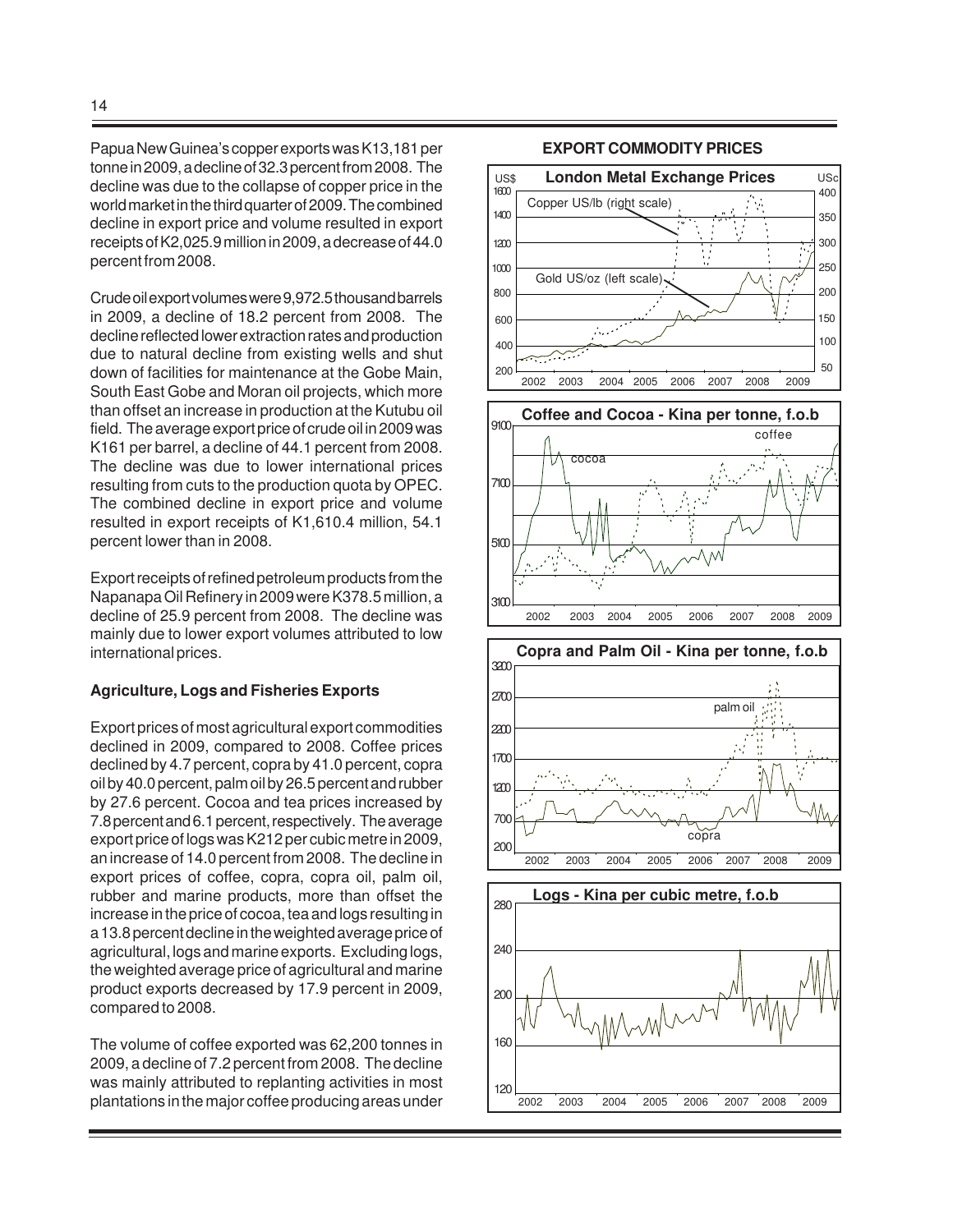the industry's rehabilitation program. The average export price of coffee was K7,400 per tonne in 2009, a decline of 4.7 percent from 2008, attributed mainly to lower international prices, reflecting a decline in global demand. The combined decline in export price and volume resulted in export receipts of K460.3 million in 2009, which is 11.5 percent lower than in 2008.

The volume of cocoa exported was 48,100 tonnes in 2009, a decline of 9.8 percent from 2008. The outcome was attributed to a significant decline in production by East New Britain, a major cocoa producing province, due to the cocoa pod borer disease. The lower production in East New Britain more than offset higher production in other cocoa growing areas, especially the Autonomous Region of Bougainville (ARB). The average export price of cocoa was K6,988 per tonne in 2009, an increase of 7.8 percent from 2008. The increase resulted from higher international prices due to lower production by Ivory Coast and Nigeria. The decline in export volume more than offset the increase in export price resulting in export receipts of K336.1 million in 2009, a decrease of 2.7 percent from 2008.

The volume of copra exported was 15,200 tonnes in 2009, a decline of 53.4 percent from 2008. The decline was mainly attributed to lower international prices, which prompted farmers to shift to producing alternative cash crops. The average export price of copra was K816 per tonne in 2009, a decline of 41.0 percent from 2008. The decline was due to lower international prices during the first three quarters of 2009 as a result of lower global demand. The combined decline in export price and volume resulted in export receipts of K12.4 million in 2009, a substantial decrease of 72.5 percent from 2008.

The volume of copra oil exported was 44,800 tonnes in 2009, a decline of 27.7 percent from 2008. The decline was mainly due to lower quantities of copra sold to two domestic mills for processing and export as a result of lower prices. The average export price of copra oil was K1,962 per tonne in 2009, a decline of 40.0 percent from 2008. The decline was due to lower international prices as a result of lower demand from Philippines and Indonesia, two of the world's major producers. The combined decline in export price and volume resulted in export receipts of K87.9 million in 2009, a decrease of 56.6 percent from 2008.

The volume of palm oil exported was 428,400 tonnes in 2009, a decline of 3.9 percent from 2008. This

outcome was due to lower production as result of replanting by the estates to replace ageing palm trees, combined with lower shipment exporters. The average export price of palm oil was K1,667 per tonne in 2009, a decline of 26.5 percent from 2008. The decline reflected lower international prices associated with higher production from Malaysia and Indonesia, two of the world's major producers, combined with the lower global demand. The combined decline in export price and volume resulted in export receipts of K714.3 million in 2009, a decrease of 29.4 percent from 2008.

The volume of tea exported was 5,600 tonnes in 2009, a decline of 8.2 percent from 2008. The decline was a supply response to lower international prices, combined with major European importers preferring to source supplies from Sri Lanka and India, which attract lower sea freight charges. The average export price of tea was K3,286 per tonne in 2009, an increase of 6.1 percent from 2008. The increase reflected lower production and strong global demand. The decline in export volume more than offset the increase export price resulting in export receipts of K18.4 million in 2009, a decline of 2.6 percent from 2008.

The volume of rubber exported was 5,400 tonnes in 2009, an increase of 10.2 percent from 2008. The increase was attributed to the shipment of unsold stock by local producers, favourable weather conditions and improvements to road conditions in the rubber producing regions. The average export price was K4,815 per tonne in 2009, a decline of 27.6 percent from 2008. The decline was due to lower international prices resulting from high stock levels in the world market. The decline in export price more than offset an increase in export volume resulting in export receipts declining by 20.2 percent to K26.0 million in 2009.

The volume of logs exported was 1,809 thousand cubic metres in 2009, a decline of 28.0 percent from 2008. The decline was due to unfavourable weather conditions. The average export price of logs was K212 per cubic metre in 2009, an increase of 14.0 percent from 2008. The increase resulted from higher international prices due to increased demand from the Asian region, especially China. The decline in export volume more than offset the increase in export price resulting in export receipts of K383.1 million in 2009, a decline of 18.1 percent from 2008.

The value of marine product exports was K207.3 million in 2009, a decline of 29.3 percent from 2008. This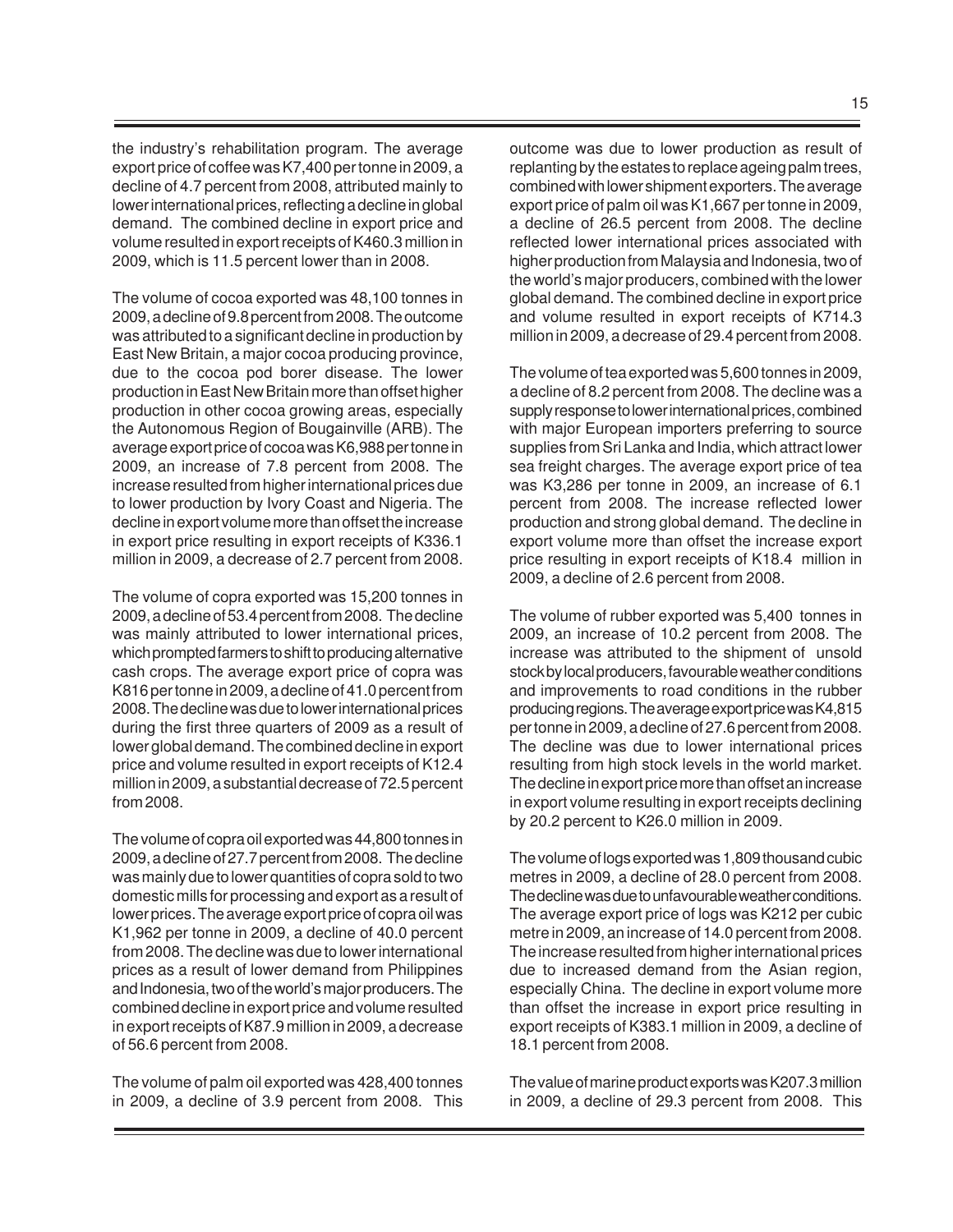outcome was due to declines in export price and volume.

# **5. BALANCE OF PAYMENTS**

There was an overall surplus in the balance of payments of K1,728 million in 2009, compared to a deficit of K598 million in 2008. This outcome was due to a significant surplus in the capital and financial accounts, which more than offset a deficit in the current account. The surplus in the capital and financial accounts reflected net inflows from capital transfers, foreign direct investments, portfolio investments, financial derivative instruments and other investments. The deficit in the current account was due to a lower trade surplus and higher net service payments and higher net transfer receipts. In 2009, the kina appreciated against most of the currencies of Papua New Guinea's major trading partner countries, with the exception of the US dollar and Japanese yen, compared to 2008. This resulted in a decline in the kina value of some balance of payments transactions.

The trade account recorded a surplus of K4,158 million in 2009, a decline of 42.1 percent from 2008. The lower surplus was due to a decline in the value of merchandise exports, which more than offset a decline in the value of merchandise imports. The value of merchandise exports in 2009 was K11,919 million, a decline of 24.0 percent from 2008. The decline was attributed to lower export values of crude oil, copper, coffee, cocoa, copra, copra oil, palm oil, tea, rubber, forestry, marine, refined petroleum and other non-mineral export products, which more than offset an increase in the export values of gold.

The value of merchandise imports was K7,761 million in 2009, a decline of 8.5 percent, compared to 2008. The decline was due to lower imports by all sectors. General imports declined by 4.9 percent to K5,655 million in 2009, compared to 2008, reflecting a slow down in demand in the domestic economy. Imports by the mining sector declined by 17.8 percent to K1,451 million in 2009, compared to 2008. The decline was mainly due to lower capital expenditure undertaken by the Ok Tedi mine. Petroleum sector imports declined by 19.0 percent to K655 million in 2009, compared to 2008. The outcome reflected d decline in exploration activities in response to lower international crude oil prices.

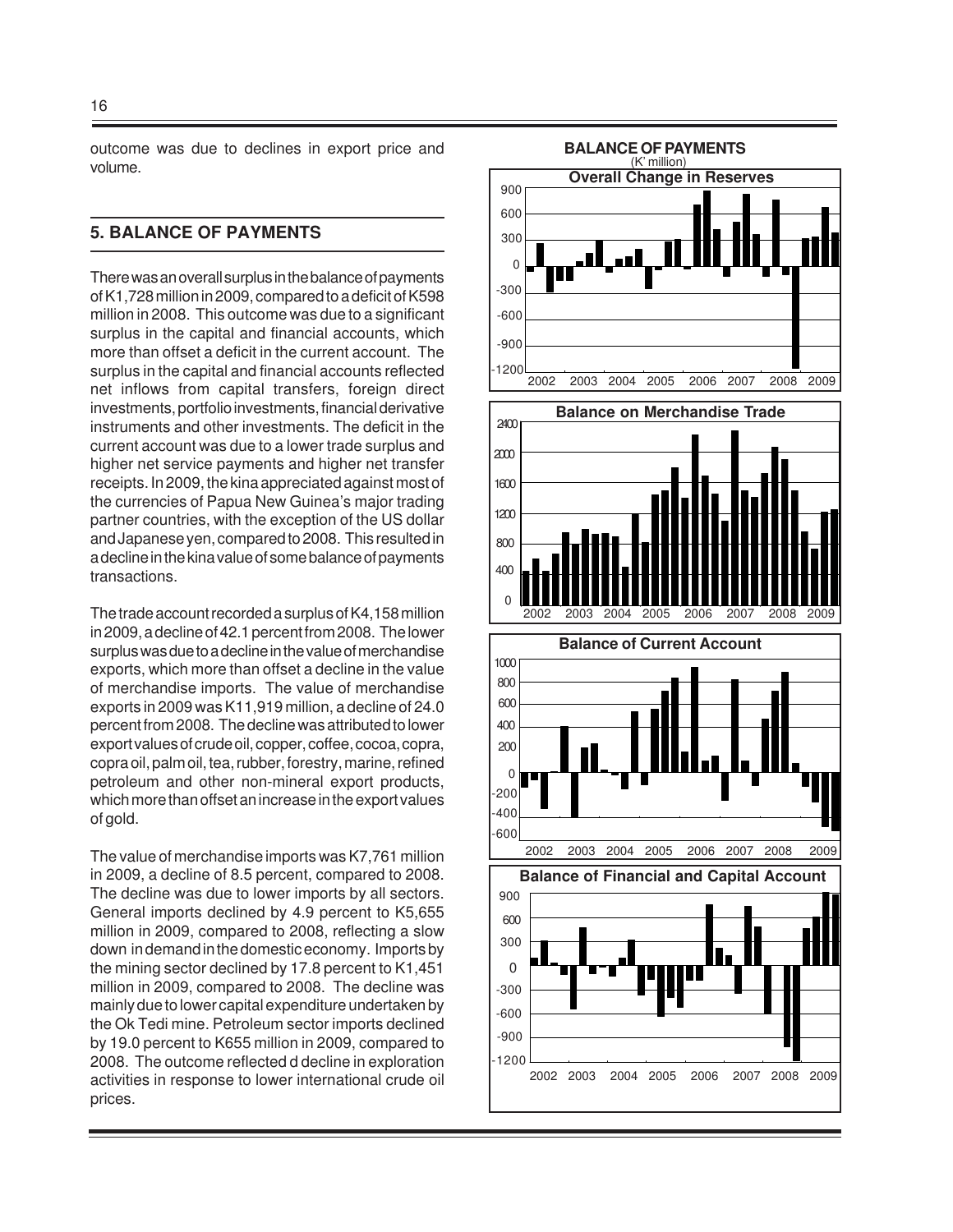The deficit in the services account was K4,310 million in 2009, an increase of 15.0 percent, compared to 2008. The higher deficit was due to increased payments for education, computer and information, other business, construction and refining and smelting services, combined with lower service receipts by resident companies.

The deficit in the income account was K1,714 million in 2009, a decline of 1.5 percent from 2008. The lower deficit was attributed to lower interest and dividend payments, combined with higher compensation of employees and dividend receipts.

The surplus in the transfers account was K491 million in 2009, an increase of 12.6 percent from 2008. The higher surplus was mainly due to increased receipts from gifts and grants, combined with lower transfer payments.

As a result of these developments in the trade, services, income and transfers accounts, the current account recorded a deficit of K1,374 million in 2009, compared to a surplus of K2,145 million in 2008.

The capital account recorded a net inflow of K74 million in 2009, compared to K67 million in 2009, reflecting higher transfers by donor agencies for capital projects.

The financial account recorded a net inflow of K2,989 million in 2009, compared to a net outflow of K2,863 million in 2008. This outcome was due to net inflows from direct investments mainly from share placements by a resident mineral company to raise capital for ongoing operating and capital related expenditure, drawdown from investments in short-term money market and financial derivative instruments, and from other investments. Net inflows from other investments reflect a drawdown in the net foreign assets of the banking system and foreign currency account balances of resident mineral companies. These more than offset net loan repayments by the Government.

As a result of these developments, the capital and financial accounts balance recorded a surplus of K3,063 million in 2009, compared to a deficit of K2,796 million in 2008.

In the December quarter of 2009, the balance of payments recorded an overall surplus of K390 million, compared to a deficit of K1,158 million in the corresponding quarter of 2008. This outcome was due to a surplus in the capital and financial accounts, which more than offset a deterioration in the current account.

The value of merchandise exports was K3,282 million in the December quarter of 2009, a decline of 4.0 percent from the corresponding quarter of 2008. The decline was due to lower export values of crude oil, cocoa, copra, copra oil, palm oil, rubber, forestry, marine and other non-mineral export products. Agricultural, forestry, marine products and other nonmineral exports, excluding refined petroleum product exports, were K582.1 million and comprised 17.7 percent of total merchandise exports in the December quarter of 2009, compared to 20.7 percent in the corresponding quarter of 2008. Refined petroleum product exports totalled K134.4 million in the December quarter of 2009 and accounted for 4.1 percent of total merchandise exports, compared to 3.0 percent in the corresponding quarter of 2008. Mineral exports totaled K2,560.4 million or 78.0 percent of total merchandise exports in the December quarter of 2009, compared to 76.1 percent in the corresponding quarter of 2008.

The value of merchandise imports was K2,037 million in the December quarter of 2009, an increase of 6.0 percent from the corresponding quarter of 2008. The outcome reflected higher general and mining imports, which more than offset lower petroleum imports. General imports increased by 8.5 percent to K1,480 million in the December quarter of 2009, compared to the corresponding quarter of 2008. Mining sector imports increased by 5.3 percent to K409.6 million in the December quarter of 2009, compared to the corresponding quarter of 2008. This outcome was due to higher capital expenditure by all mining projects. Imports by the petroleum sector declined by 29.8 percent to K147.1 million in the December quarter of 2009, compared to the corresponding quarter of 2008. This outcome was due to lower exploration activities.

The deficit in the services account was K1,186 million in the December quarter of 2009, an increase of 23.7 percent from the corresponding quarter of 2008. The higher deficit was attributed to an increase in payments for travel, education, computer and information, other business, construction, refining and smelting and other services, combined with lower service receipts by resident companies.

The deficit in the income account was K777 million in the December quarter of 2009, an increase of 39.5 percent, compared to the corresponding quarter of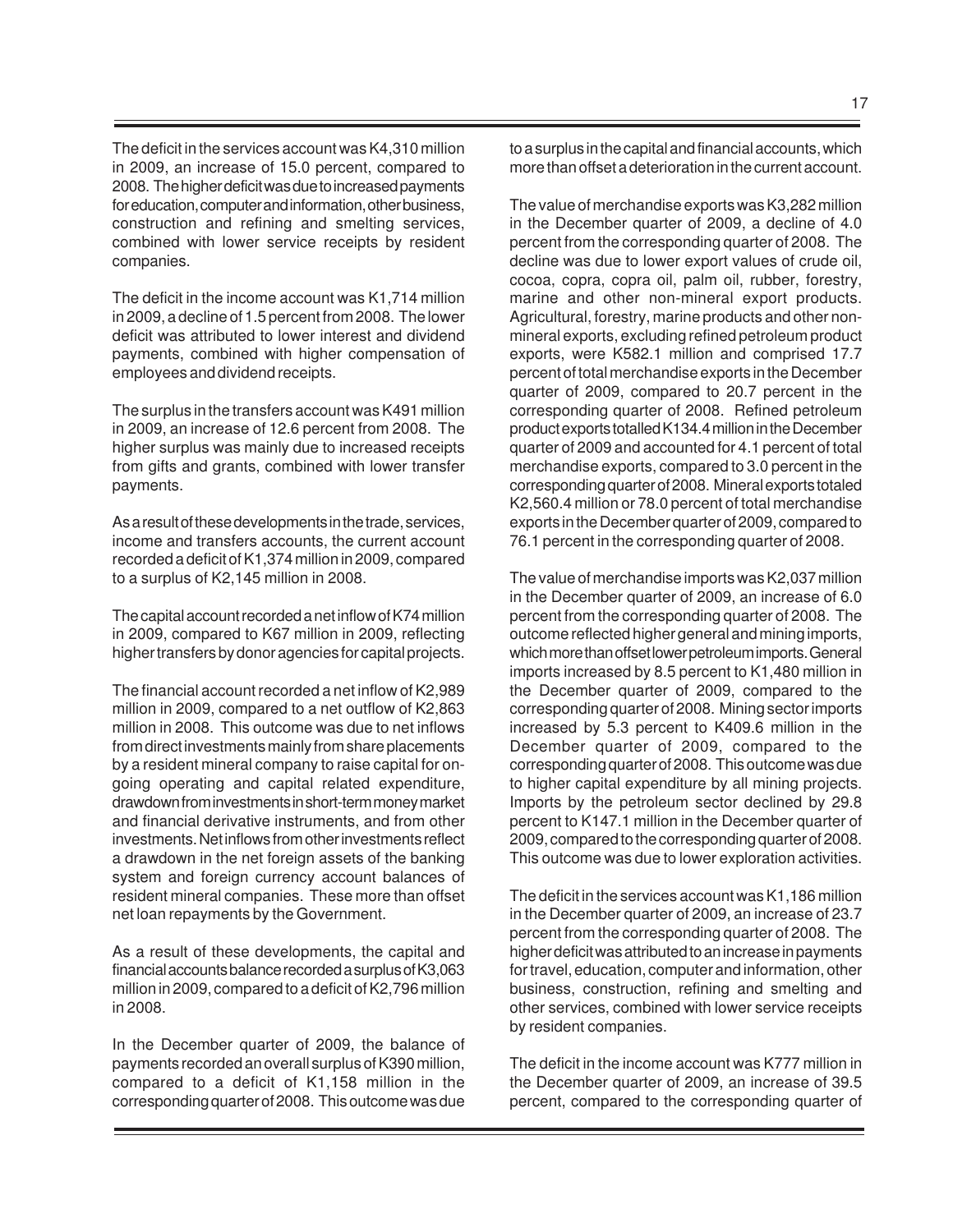2008. This outcome was due to higher compensation of employees and dividend payments, combined with lower interest receipts.

The surplus in the transfers account was K203 million in the December quarter of 2009, a significant increase of 109.3 percent, compared to the corresponding quarter of 2008. This outcome was mainly due to higher receipts from gifts and combined with lower transfer payments.

As a result of these developments in the trade, services, income and transfers accounts, the current account recorded a deficit of K515 million in the December quarter of 2009, compared to a surplus of K77 million in the corresponding quarter of 2008.

The capital account recorded a net inflow of K16 million in the December Quarter of 2009, compared to K4 million in the corresponding quarter of 2008, reflecting higher capital transfers by donor agencies for capital projects. The financial account recorded a net inflow of K864 million in the December quarter of 2009, compared to a net outflow of K1,189 million in the corresponding period of 2008. This outcome was due to net inflows from foreign direct investments, drawdown from investments in short-term money market and financial derivative instruments, and from other investments. Net inflows from other investments reflect a drawdown in the net foreign assets of the banking system and foreign currency account balances of resident mineral companies. These more than offset net loan repayments by the Government.

As a result of these developments, the capital and financial accounts balance recorded a surplus of K880 million in the December quarter of 2009, compared to a deficit of K1,185 million in the corresponding quarter of 2008.

The level of gross foreign exchange reserves at the end of December 2009 was K6,553.1 (US\$2,457.4) million, sufficient for 10.1 months of total and 15.3 months of non-mineral import covers.

# **6. MONETARY DEVELOPMENTS**

#### **INTEREST RATES AND LIQUIDITY**

The Bank of Papua New Guinea eased its monetary policy in December 2009 by reducing the Kina Facility Rate (KFR) from 8.00 percent to 7.00 percent, following the slow down in inflation. The dealing margin for the Repurchase Agreements (Repos) was maintained at 100 basis points on both sides of the KFR.

Interest rates for short-term securities decreased across all maturities to December 2009. At the Central Bank Bill (CBB) market, the 28-day CBB rate decreased from 5.94 percent to 5.15 percent, the 63-day rate from 7.07 percent to 5.08 percent, and the 91-day CBB rate decreased from 7.35 percent to 6.01 percent, over the year to December 2009. The declining rates reflected excess liquidity in the banking system. Government Treasury bill rates decreased with the 182-day rate declining from 7.40 percent in December 2008 to 6.95 percent in November 2009 and the 364-day rate fell from 8.16 percent to 7.76 percent during the same period. The Government did not issue any bills under these terms in December 2009. There was no Treasury bills issued for 91-day maturity between April and December 2009.

The weighted average deposit rates quoted by commercial banks on wholesale deposits (K500,000 and above) decreased across all maturities in 2009, except the 60-day rate. The 30-day rate declined from 5.62 percent to 4.01 percent, 91-day rate from 4.83 percent to 4.09 percent and the 182-day rate from 5.32 percent to 4.35 percent, whilst the 60-day rate increased from 3.53 percent to 4.14 percent. The weighted average interest rate on total deposits paid by commercial banks increased from 1.6 percent to 2.2 percent over the year to December 2009, whilst the weighted average interest rate on total loans increased from 8.8 percent to 10.2 percent. The commercial banks' Indicator Lending Rates (ILR) spread increased from 8.95 - 9.95 percent to 10.95 – 11.95 percent during 2009.

The Bank continued to utilise Open Market Operation (OMO) instruments in the conduct of monetary policy in 2009. There was a decline in Treasury bill auction in 2009 due to the Government's positive cash flow position. As a result, excess liquidity was diffused mainly through issuance of additional CBBs and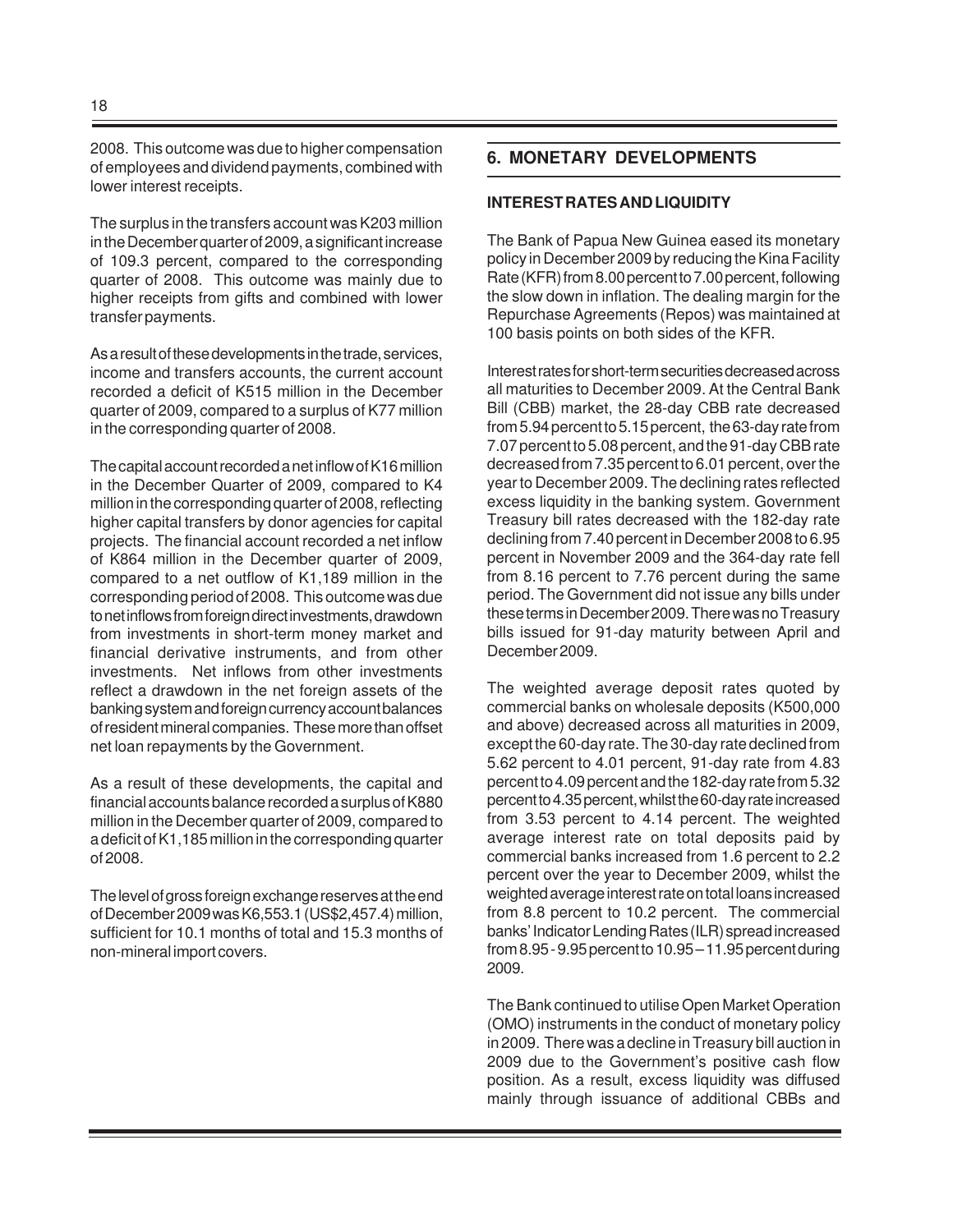occasional use of Reverse Repos. Trading in the interbank market was low in 2009 due to the high level of liquidity in the banking system. The Cash Reserve Requirement (CRR) and the Minimum Liquid Assets Ratio (MLAR) of commercial banks were maintained at 3.0 percent and 25.0 percent respectively, in 2009.

#### **MONEY SUPPLY**

The average level of broad money supply (M3\*) increased by 11.0 percent in 2009, compared to an increase of 26.4 percent in 2008. This was attributed to an increase of 23.2 percent in average net private sector credit and an increase of 4.5 percent in average net foreign assets of depository corporations, and an increase of 20.8 percent in average net credit to public non-financial corporations. Net domestic claims outstanding, excluding advances to the Central Government and outstanding loans under the Government's Agricultural export commodity price support schemes increased by 17.5 percent in 2009, compared to an increase of 39.2 percent in 2008. The average level of monetary base (reserve money) grew by 17.6 percent in 2009, compared to an increase of 16.1 percent in 2008. The increase reflected higher deposits of ODCs at the Central Bank and an increase in currency in circulation.

The average level of narrow money supply (M1\*) decreased by 0.4 percent in 2009, compared to an increase of 29.2 percent in 2008. This was due to a decline in average transferable deposits, which more than offset an increase in average currency held outside depository corporations. The average level of quasi money increased by 25.8 percent in 2009, compared to an increase of 22.9 percent in 2008, resulting from an increase in average term deposits.

The average level of deposits of the ODCs increased by 11.1 percent to K10,182.5 million in 2009 from K9,162.3 million in 2008, due to increases in other deposits including Central Government deposits.

#### **LENDING**

In 2009, total domestic credit extended by depository corporations to the private sector, public non-financial corporations, Provincial and Local Governments, and other financial corporations, increased by K948.3 million to K6,564.3 million, compared to an increase of K1,566.7 million in 2008. This was due to an increase in private sector credit of K956.8 million. The growth in private sector credit was broad based reflecting lending

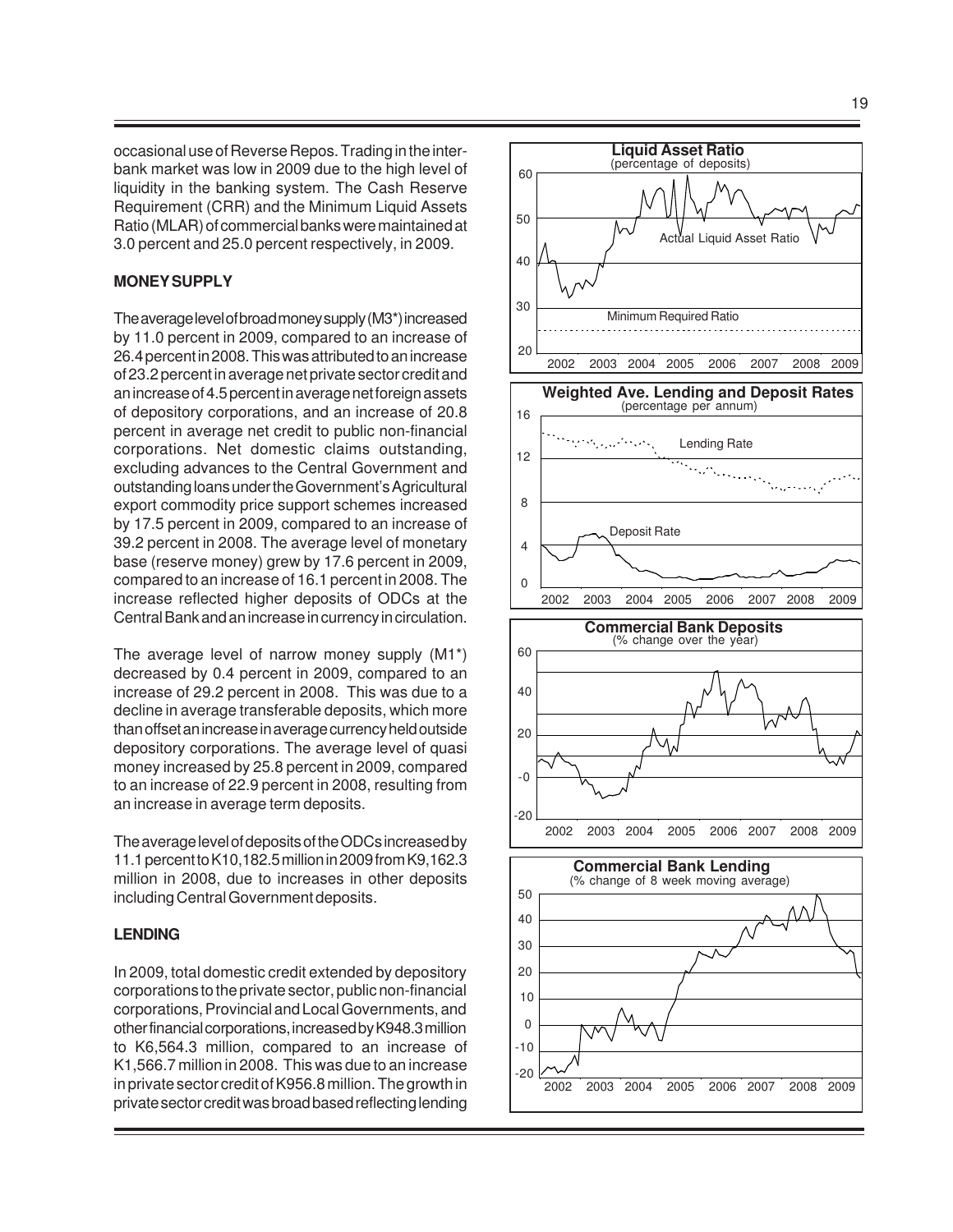

20



to the building and construction, transport and communication, commerce, hotels and restaurants, real estate, renting and other business services sectors, as well as for personal and housing loans. Whilst there were no repayments under the agriculture price support schemes, a Government write-off of K26.2 million for cocoa price support loan was effected in December 2009. The annual growth in domestic credit, excluding Central Government and advances under the price support schemes, was 17.5 percent in 2009.

# **7. PUBLIC FINANCE**

Fiscal operations of the National Government show an overall deficit of K36.3 million in 2009, compared to a deficit of K478.5 million in 2008. This represents 0.2 percent of nominal GDP.

Total revenue, including foreign grants, was K6,651.3 million in 2009, 6.0 percent lower than in 2008. This represents 100.2 percent of the revised budget. The decline in revenue mainly reflected lower tax receipts, associated with lower international commodity prices, which more than offset an increase in non-tax revenue.

Total tax revenue amounted to K4,974.5 million, 13.6 percent lower than the receipts collected in 2008, and represents 103.2 percent of the revised budget for 2009. Direct tax receipts totalled K3,519.7 million, 19.1 percent lower than the receipts collected in 2008, and represents 105.4 percent of the revised budget. This outcome reflected a decline in company tax receipts, which more than offset an increases in personal income and other direct tax receipts. The decline in company tax receipts reflected lower mining and petroleum taxes associated with lower international commodity prices due to the global financial crisis. The increase in personal income tax was due to higher remuneration and employment resulting from increased domestic economic activities, while the increase in other direct tax was mainly due to injection from trust accounts.

Indirect tax receipts were K1,454.8 million, 3.7 percent higher than in 2008, and represents 97.7 percent of the revised budget for 2009. The increase reflected higher collections in goods and services tax (GST) and excise duties, which more than offset declines in most indirect tax receipts. The increase in GST was attributed to higher collections in the main contributing provinces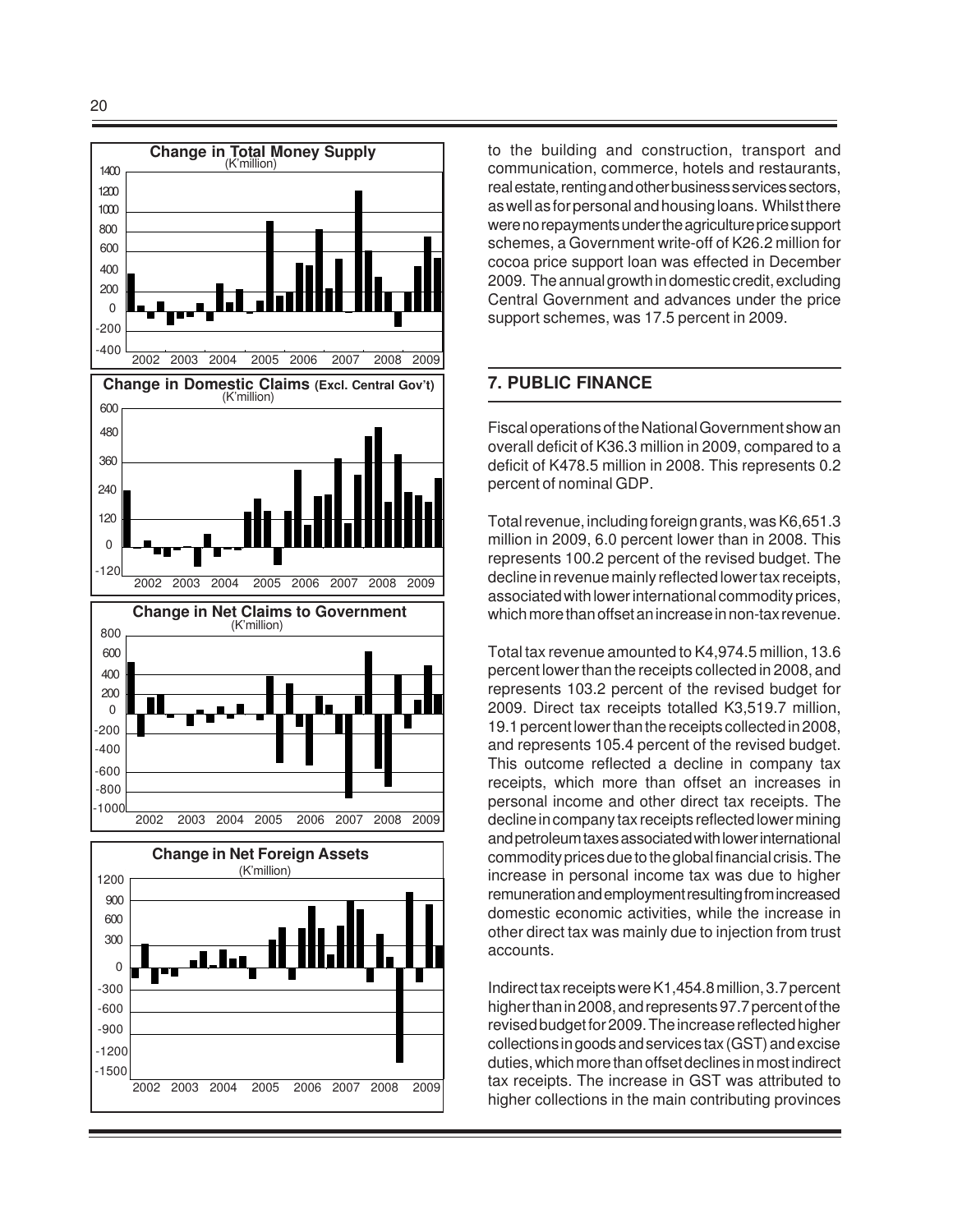resulting from higher economic activity. The increase in excise duties reflected increased consumption of domestically produced and imported items. The decline in import duties was due to lower volume of imports, while the decline in export tax was related to lower log exports.

Total non-tax revenue amounted to K765.8 million, K483.2 million higher than in 2008. The increase was mainly attributed to an injection from the trust accounts, which more than offset a decline in dividend payments by statutory bodies. Foreign grants amounted to K877.5 million, 12.4 percent lower than in 2008, mainly due to delay in reporting by donor agencies. Infrastructure tax credits amounted to K33.5 million, compared to K32.6 million in 2008 as approval for undertaking projects mainly by mineral companies were granted.

Total expenditure in 2009 was K6,687.6 million, 11.4 percent lower than in 2008 and represented 99.4 percent of the revised budget. This outcome was mainly due to lower capital expenditure, which more than offset an increase in recurrent expenditure.

Recurrent expenditure in 2009 was K4,166.5 million, 10.6 percent higher than in 2008, and represents 105.4 percent of the revised appropriation for 2009. The increase mainly resulted from higher spending by National Departments and Provincial Governments combined with higher interest payments. National Departmental expenditure totalled K2,403.4 million, 5.6 percent higher than the amount spent in 2008, and represents 101.7 percent of the revised budget appropriation. The increase mainly reflected higher payments for departmental goods and services and an increase in disbursement of personnel emoluments. Provincial Government expenditure was K1,046.6 million, 30.4 percent higher than in 2008, and represents 116.7 percent of the 2009 revised budget. This resulted from increases in the disbursement of personal emoluments, payments for goods and services and

allocation to the Autonomous Bougainville Government. Interest payments totalled K449.2 million, 17.9 percent higher than in the corresponding period of 2008, and represents 101.8 percent of the revised budget for 2009. The increase reflected higher interest payments on Inscribed stocks and Treasury bills associated with the increase in domestic debt issuance.

Total capital expenditure, including reappropriation to trust accounts, was K2,521.2 million, 33.4 percent lower than in 2008, and represents 90.9 percent of the revised budget for 2009. The additional priority expenditure and reappropriation to trust accounts comprise of both recurrent and development expenditure and their separation is difficult. Excluding the additional priority expenditure and re-appropriation to trust accounts, the Development expenditure in 2009 was K2,348.7 million, 44.1 percent higher than in 2008 and represents 90.5 percent of the revised budget. The higher development outlay mainly reflected the implementation of the Development Budget for 2009 with an increase in funding by the Government.

As a result of these developments in revenue and expenditure, the Government recorded an overall budget deficit of K36.3 million. The deficit, combined with net external loan repayments totalling K110.1 million was financed domestically. Net external loan repayments comprised of K92.6 million to concessionary, K2.0 million to commercial and K15.5 million to extraordinary sources. Domestic financing totalled K146.4 million and comprised of K853.8 million in net financing by the financial corporations, which more than offset K707.4 million in settlement of presented cheques. Of the K853.8 million by financial corporations, K1,498.3 million mainly reflected the drawdown of Government deposits at the Central Bank and K115.0 million reflected borrowing from other financial corporations, which more than offset K759.5 million mainly relating to Government deposits placed at the commercial banks.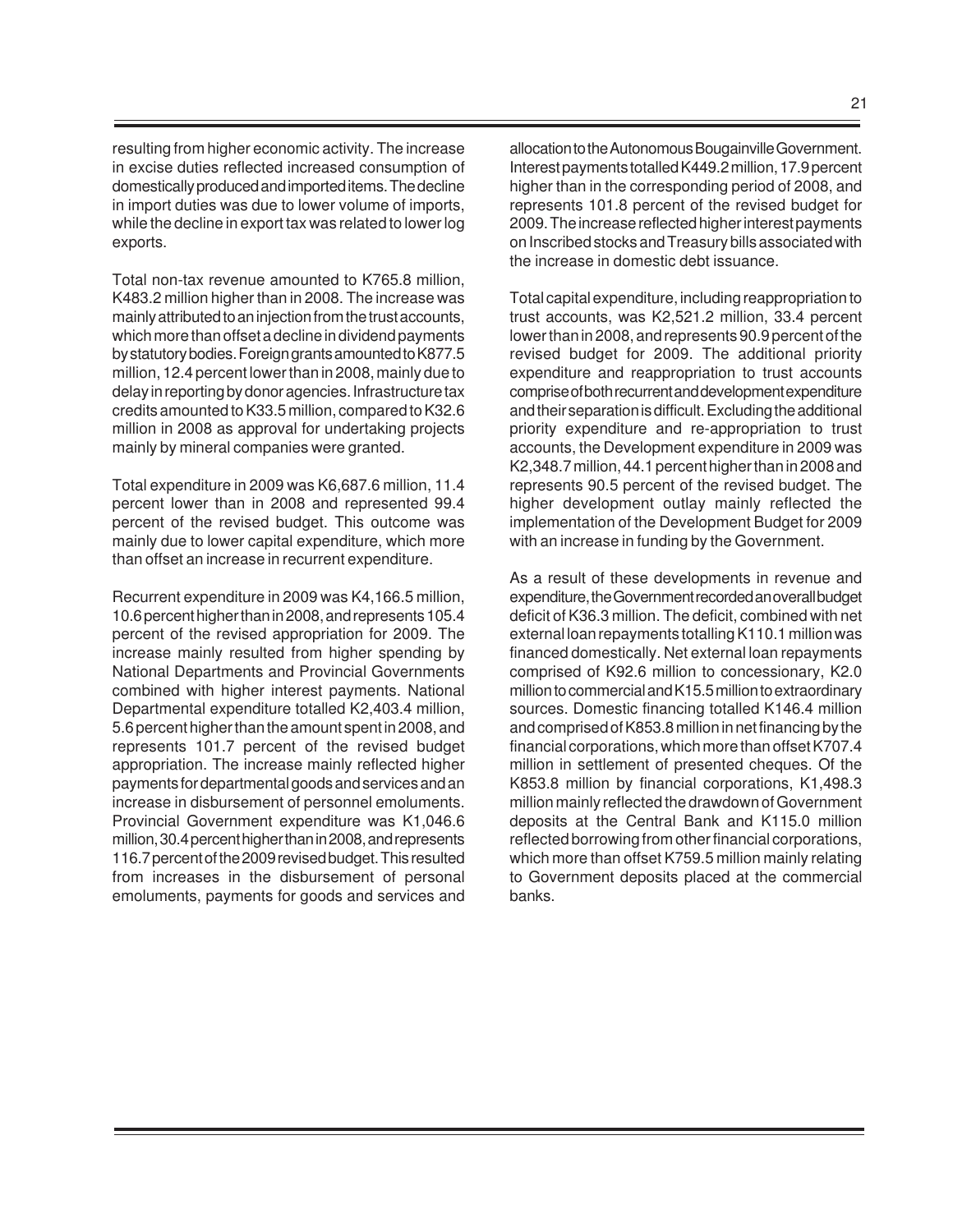#### **THE 2010 NATIONAL BUDGET**

The National Budget is the principal tool for fiscal policy; one component of a set of policy tools employed to meet multiple objectives of macroeconomic management. At the macroeconomic level, the importance of the budget lies in its immediate impact on the level of aggregate demand and hence, on the whole economy.

This article reviews the 2010 National Budget, which was presented in Parliament on 17<sup>th</sup> November 2009. The 2010 Budget focuses on promoting sustained economic growth through empowering and transforming the rural economy. The implementation of the budget will be guided by the Medium Term Fiscal Strategy (MTFS) 2008-2012, Medium Term Development Strategy (MTDS) 2005-2010 and the Medium Term Debt Strategy (Debt Strategy). As with previous budget articles the detailed budget data has been rearranged and aggregated. Some misclassification of data may occur as a result of this process, but the primary focus here is the broad aggregates and trends.

The fiscal strategy for 2010 is framed on the back of the global economic recovery and strong domestic economic growth expected from the commencement of construction on the PNG Liquefied Natural Gas (LNG) project. The MTFS aims for a balanced budget for 2010 in order to provide a stable macroeconomic environment conducive to private sector investment in line with the existing overarching frameworks - the MTFS, MTDS, Debt Strategy and the Fiscal Responsibility Act 2006. The MTFS contains three fiscal rules to ensure macroeconomic stability is maintained and guide the use of any additional revenue which include: keeping on-going expenditure in line with normal revenue defined as all non-mineral revenues plus mineral revenue equal to 4 percent of GDP; using additional revenue to pre-fund public investment projects and repay debts and other liabilities using a 70:30 ratio; and limiting the amount of public investment expenditure sourced from additional revenues to 4 percent of GDP. The MTFS also recognizes the inherent risks to the 2010 Budget, which include: the delay in the commencement of the LNG project, unforeseen shutdowns in the mineral sector, falls in the international commodity prices, and an unforeseen stalling in global economic recovery.

Consistent with the MTDS, which is based on exportdriven growth, rural development and poverty reduction, the Government continues to focus on the seven Expenditure Priority Areas (EPAs). These are: Transport Rehabilitation and Maintenance; Promotion of Income Earning Opportunities; Primary and Preventive Health; Basic Education; HIV/AIDS Prevention; Law and Justice; and Development Oriented Adult Education. The Development Budget strategy aims to target public investment mostly in the non-mineral sector of the economy and allow participation by the rural population in economic activity. The effective implementation of the MTDS requires the Government to align both the Recurrent and Development Budget with it through increased allocations, which would reach 55.0 percent by 2010 from 48.0 percent in 2005.

The 2010 Budget was based on the existing tax structure with no new tax measures introduced. The tax policy continues to focus on tax concessions all sectors to support private sector investment and employment, while it defers the Tariff Reduction Program to 2011.

The expenditure allocations for 2010 continue to focus on the broad goals of increased appropriations for MTDS priority areas, continued public sector reforms and removal of impediments to business and investment. The Government's on-going public sector reforms are vital in building the capacity of the institutions of public service delivery and creating a conducive environment for macroeconomic stability and economic growth.

Project grants from donor countries are an important component in the development process, which the Government would not otherwise undertake. In 2010, project support grants are expected to increase by K261.8 million to K1,293.9 million from the 2009 revised budget estimate, mainly attributed to the depreciation of the kina against the Australian dollar. In seeking to promote sustained economic growth the Government has substantially increased its budgetary support for the Development Budget by K385.1 million to K2,099.9 million. The Governments contribution to the Development Budget comes in three forms: Direct Financing, Tax Credit Scheme and Loans. Of a total of K3,393.8 million, 62.0 percent (K2,099.9 million) comes from the Government sources, while 38.0 percent (K1,293.9 million) comes from donors in the form of grants. The project support grants from donor countries continue to play an important role in the development of the country.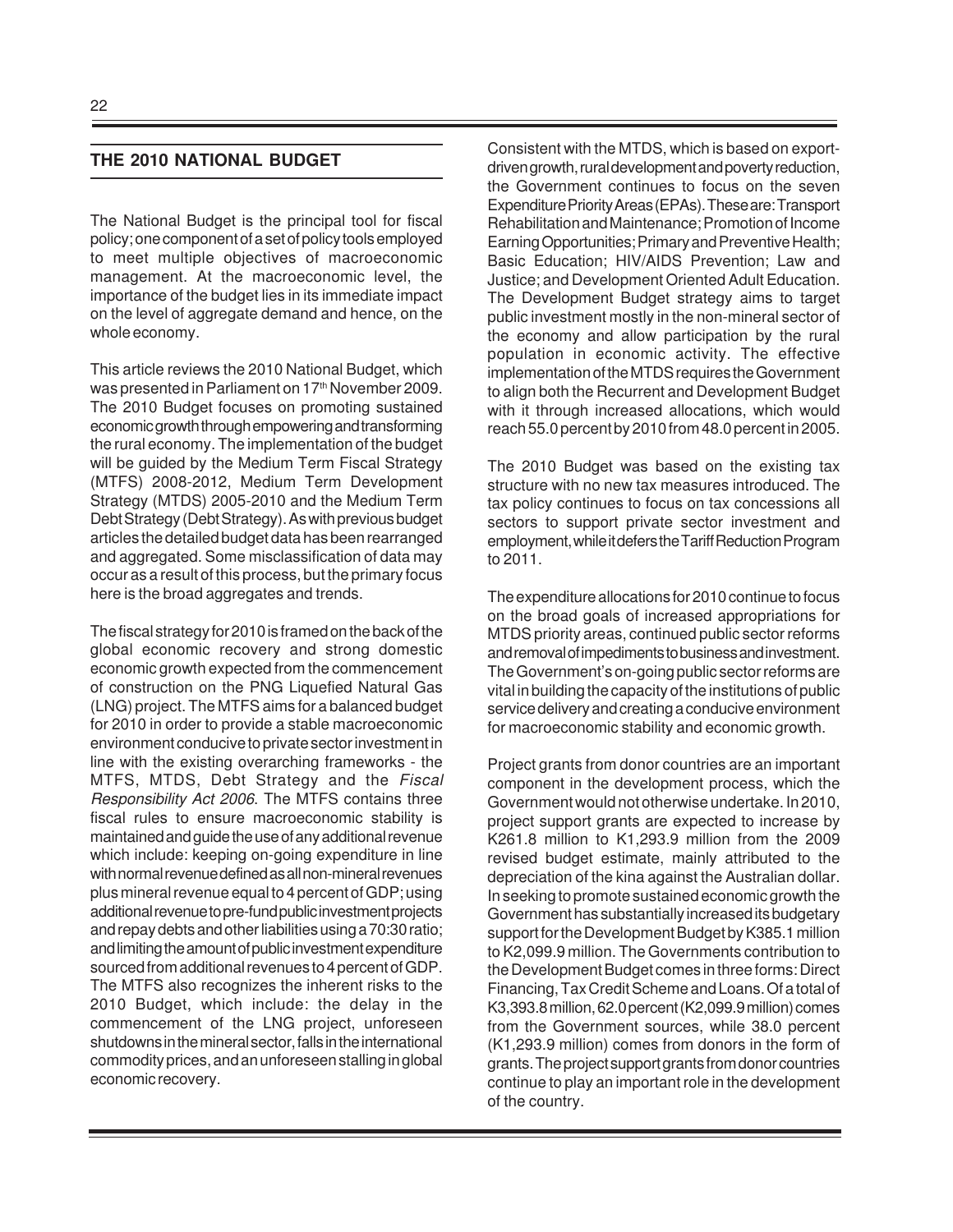The formulation of the Budget was based on the expectations of global economic recovery and the commencement of construction of the LNG project. Real GDP is projected to grow at 8.5 percent in 2010 following an expected growth of 4.5 percent in 2009 mainly boosted by the construction phase of the LNG project. The higher growth also reflects commencement of production at the new Ramu Nickel and Hidden Valley gold mines and the expected expansion at Lihir gold mine. Growth is also expected from all sectors of the economy except the oil and gas extraction sector mainly due to the natural decline of reserves in existing oil fields. The non-mining sectors including the 'transport, storage and communication', manufacturing, construction, 'wholesale and retail' are expected to continue to grow reflecting the increased domestic demand as the construction of the LNG project starts and the Government increases expenditure on infrastructure projects. The 'agriculture, forestry and fisheries' sector will also contribute to the growth in 2010 with higher coffee and cocoa production expected.

Table 1 summarises fiscal developments from 2006 to

2009 and the Budget indicators for 2010. In 2010, the fiscal burden on the economy as represented by the appropriations/nominal GDP ratio and net external borrowing, is expected to be minimal. This is due to the growth in nominal GDP outweighing the planned increase in expenditure and the Government borrowing from concessional sources. The lower burden also reflects a projected balanced budget in 2010.

The 2010 Budget is considered to be a balanced budget when measured against GDP. Financing of the Budget is comprised of an expected net external borrowing of K85.1 million and an offsetting reduction in domestic debt by the same amount. The external borrowing will be mainly from concessional sources totaling K140.5 million, while external loan repayments will comprise of K17.8 million to commercial and K37.6 million to extraordinary sources. The external borrowing is consistent with the Debt Strategy, as the Government tries to reduce its financial and exchange rate risks.

The overall primary balance measures the effects of discretionary budgetary policy by adding net interest

| Table 1: Budgetary Indicators (K'million)    |        |         |        |                           |                          |                     |               |
|----------------------------------------------|--------|---------|--------|---------------------------|--------------------------|---------------------|---------------|
|                                              | 2006   | 2007    | 2008   |                           | 2009                     |                     | 2010          |
|                                              |        | Actuals |        | Original<br><b>Budget</b> | Revised<br><b>Budget</b> | December<br>Outcome | <b>Budget</b> |
| 1. Total Internal Revenue & Grants           | 6,312  | 7,029   | 7,073  | 6,666                     | 6,640                    | 6,651               | 7,490         |
| 2. Appropriations                            | 5,776  | 6,552   | 7,552  | 6,677                     | 6,726                    | 6,688               | 7,490         |
| 3. of which: Additional Priority Expenditure | 1,207  | 1,727   | 2,155  | 0                         | 0                        | 0                   | 0             |
| 4. Surplus/(Deficit) $=1-2$                  | 536    | 476     | $-479$ | $-10$                     | $-86$                    | -36                 | 0             |
| 5. Primary Balance                           | 843    | 846     | $-97$  | 383                       | 355                      | 413                 | 467           |
| 6. FINANCING                                 | -536   | -476    | 479    | 10                        | 86                       | 36                  | 0             |
| External                                     | $-219$ | $-397$  | $-456$ | -61                       | $-31$                    | $-110$              | 85            |
| Domestic                                     | $-317$ | $-79$   | 935    | 71                        | 117                      | 146                 | $-85$         |
| Memorandum Items:                            |        |         |        |                           |                          |                     |               |
| 7. Borrow ed Funds                           | 1,268  | 4,797   | 2,769  | 1,692                     | 2,371                    | 1,094               | 2,147         |
| 8. GDP (Nominal)                             | 16,897 | 18,798  | 21,626 | 21,782                    | 21,782                   | 21,782              | 24,890        |
| (Ratios to Nominal GDP in %)                 |        |         |        |                           |                          |                     |               |
| 9. Appropriations/GDP                        | 34.2   | 34.9    | 34.9   | 30.7                      | 30.9                     | 30.7                | 30.1          |
| 10. Total Internal Revenue & Grants/GDP      | 37.4   | 37.4    | 32.7   | 30.6                      | 30.5                     | 30.5                | 30.1          |
| 11. Surplus or Deficit/GDP                   | 3.2    | 2.5     | $-2.2$ | 0.0                       | $-0.4$                   | $-0.2$              | 0.0           |
| 12. Borrow ed Funds/GDP                      | 7.5    | 25.5    | 12.8   | 7.8                       | 10.9                     | 5.0                 | 8.6           |
| (Growth rates in %, year on year)            |        |         |        |                           |                          |                     |               |
| 13. Appropriations                           | 39.2   | 13.4    | 15.3   | 1.9                       | 2.6                      | 2.1                 | 11.4          |
| 14. GDP (Nominal)                            | 33.5   | 11.3    | 15.0   | 15.9                      | 15.9                     | 15.9                | 14.3          |
| 15. Headline Inflation (Over the Year) (a)   | 1.3    | 3.2     | 11.2   | 7.0                       | 7.4                      | 5.7                 | 9.9           |

The above figures may not correspond to Table 7.1 in the QEB due to some reclassification.

(a) Actual inflation figures are from the September 2009 QEB, while inflation figures for 2009 and 2010 is from the National Statistical Office and the 2010 Budget document, respectively. Inflation figures from the QEB are annual while those from the Budget documents are projections.

Source: Bank of Papua New Guinea and 2010 Budget Papers, Volume 1 , Department of Treasury and Finance.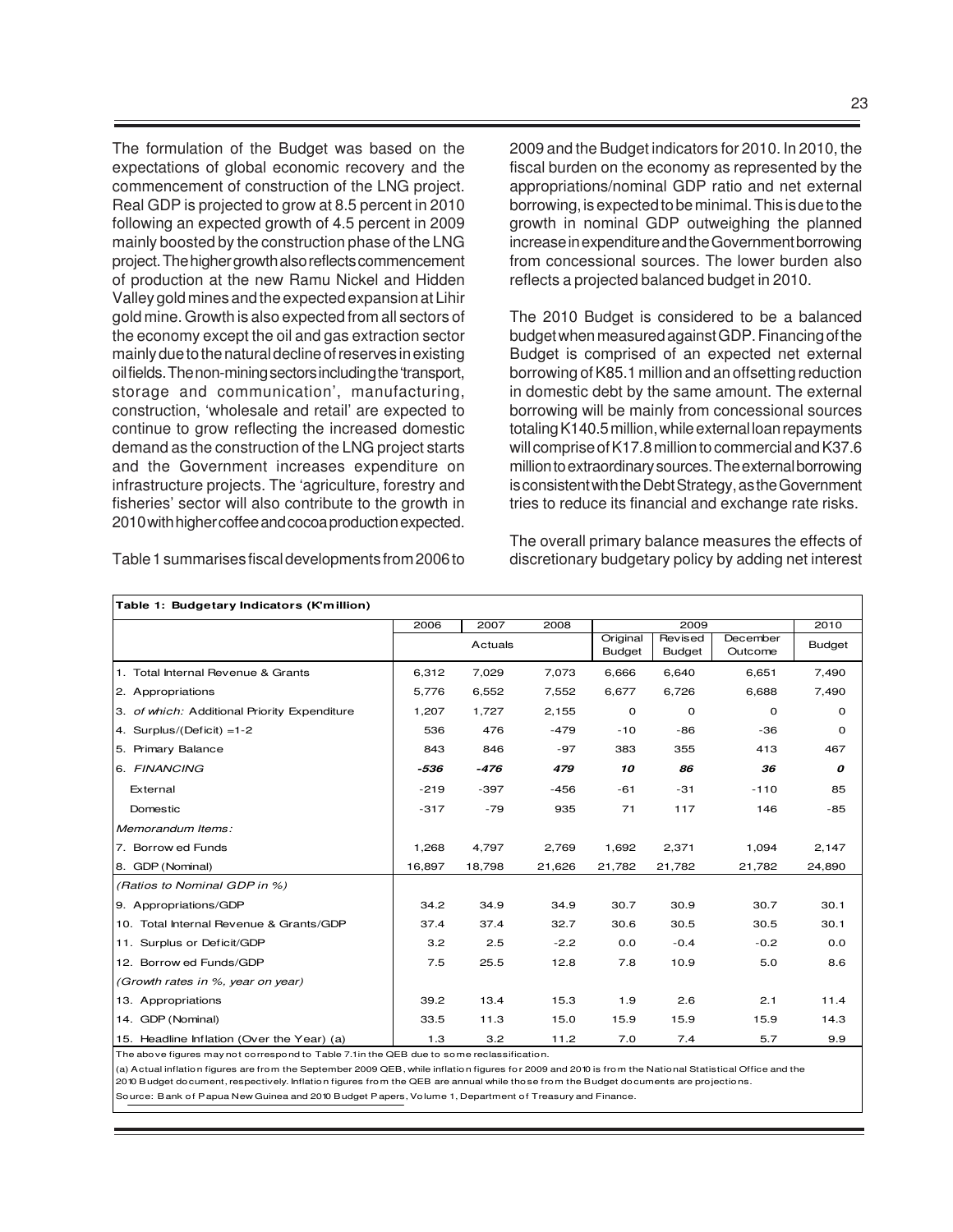expenses on the conventional measure of overall fiscal balance (Table 1). This balance indicates how the fiscal actions of the Government affect its net debt position. A surplus in the primary balance in 2010 indicates that the Government's public debt is expected to decline resulting in lower financial and foreign currency risks.

Table 2 depicts the revenue components of the 2010 Budget as a percentage of total revenue, which are projected to increase for all revenue measures. The total budgeted revenue and grants for 2010 is projected to be 12.6 percent higher than the actual outcome for 2009.

In 2010, total direct taxes are projected to increase by 14.5 percent and account for 53.8 percent of total revenue, compared to the actual 2009 outcome. The increase is due to higher personal, company and other direct tax receipts.

Indirect taxes are expected to increase by 17.3 percent

in 2010 and increase as a ratio of total revenue to 22.8 percent, compared to the 2009 actual outcome. This mainly reflects higher collections in all categories of indirect tax receipts. Non-tax revenue is expected to decrease by 42.4 percent, compared to the 2009 outcome mainly due to the non-recording of injections from trust accounts.

Total project grants are estimated to increase by 47.5 percent in 2010, compared to the 2009 outcome. The increase is mainly accounted for by the depreciation of the kina exchange rate against the Australian dollar as more than 50 percent of donor funding is from the AusAID combined with additional funding by the United Nations on projects.

The 2010 Budget shows that total expenditure is 12.0 percent higher than the actual outcome for 2009. National recurrent expenditure is projected to decline by 0.2 percent and recurrent Provincial Government spending by 6.1 percent, while Development expenditure is projected to increase by 44.5 percent.

|                                       | 2006  | 2007<br>2008 |       | 2009                      |                          |                     | 2010          |
|---------------------------------------|-------|--------------|-------|---------------------------|--------------------------|---------------------|---------------|
|                                       |       | Actuals      |       | Original<br><b>Budget</b> | Revised<br><b>Budget</b> | December<br>Outcome | <b>Budget</b> |
| 1. Total Internal Revenue & Grants    | 6,312 | 7,029        | 7,073 | 6,666                     | 6,640                    | 6,651               | 7,490         |
| 2. Direct Taxes                       | 3,824 | 4,491        | 4,353 | 3,044                     | 3,339                    | 3,520               | 4,029         |
| 3. Indirect Taxes                     | 1,121 | 1,363        | 1,404 | 1,570                     | 1,489                    | 1,455               | 1,706         |
| 4. Department Rev. & Services         | 89    | 120          | 95    | 115                       | 93                       | 100                 | 115           |
| 5. Revenue from Assets                | 363   | 334          | 221   | 363                       | 186                      | 178                 | 345           |
| 6. Trust Account Injection            |       |              |       | 600                       | 500                      | 521                 |               |
| 7. Grants<br>Memorandum Item:         | 915   | 721          | 1,002 | 974                       | 1,032                    | 878                 | 1,294         |
| 8. Borrow ings                        | 1,268 | 4,797        | 2,769 | 1,692                     | 2,371                    | 1,094               | 2,147         |
| Ratios (%)                            |       |              |       |                           |                          |                     |               |
| 9. Direct Taxes/Total Revenue         | 60.6  | 63.9         | 61.5  | 45.7                      | 50.3                     | 52.9                | 53.8          |
| 10. Indirect Taxes/Total Revenue      | 17.8  | 19.4         | 19.8  | 23.6                      | 22.4                     | 21.9                | 22.8          |
| 11. Dept. Revenue/Total Revenue       | 1.4   | 1.7          | 1.3   | 1.7                       | 1.4                      | 1.5                 | 1.5           |
| 12. Revenue from Assets/Total Revenue | 5.8   | 4.7          | 3.1   | 5.4                       | 2.8                      | 2.7                 | 4.6           |
| 13. Grants/Total Revenue              | 14.5  | 10.3         | 14.2  | 14.6                      | 15.5                     | 13.2                | 17.3          |
| Memorandum Item:                      |       |              |       |                           |                          |                     |               |
| 14. Borrow ings/Total Revenue         | 20.1  | 68.3         | 39.1  | 25.4                      | 35.7                     | 16.5                | 28.7          |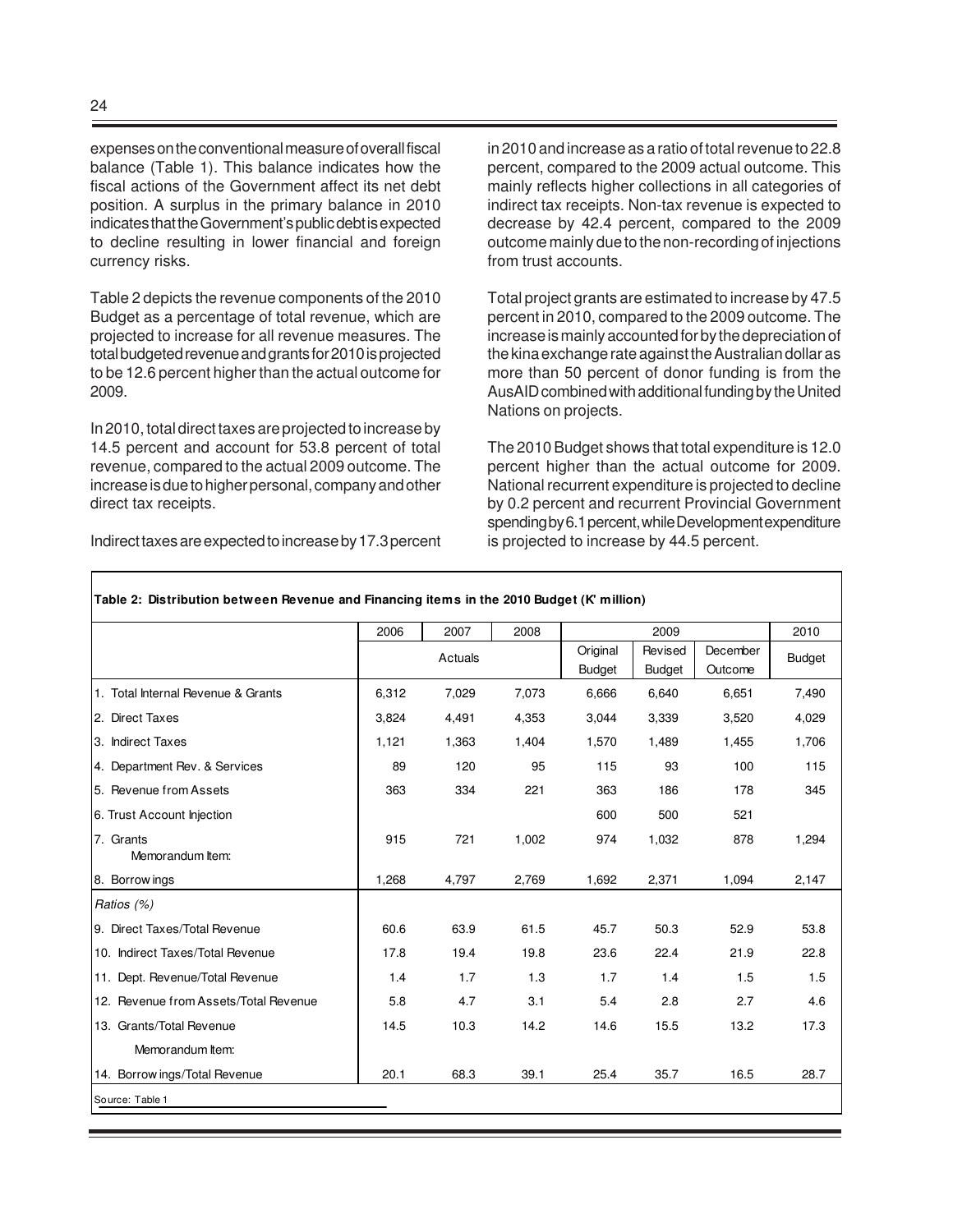Table 3 shows that the share of recurrent expenditure to total appropriation will reduce to 41.6 percent in 2010, compared to 46.7 percent in 2009. This is consistent with the planned balanced budget for 2010 and in line with the fiscal strategy of spending additional revenue equal to 4.0 percent of GDP. The share of development expenditure to total appropriation is 45.3 percent in 2010, compared to 35.1 percent in 2009. The increase reflects the alignment of funding for the Development Budget with the MTDS priority areas through increased funding allocation by the Government in the 2010 Budget.

Achieving the 2010 Budget revenue and expenditure targets is important because of its implications on financing and the level of public debt. The threat to monetary conditions, exchange rate and inflation remains any fiscal slippages in the 2010 Budget in light of a build up of unfunded commitments from past Supplementary Budgets. Therefore, adherence to the MTFS, MTDS, and debt strategy are important to ensure prudent management of public finances will help to maintain balanced budget projected in 2010 and sustainable debt levels in the medium term and sustain economic growth.

The Central Bank will pursue a tight monetary policy

stance, despite easing it in December 2009, in light of expectations of high inflationary pressures emanating from the domestic sector through increased Government expenditure and high credit growth to the private sector combined with the improvement in the global economy.

This policy stance is expected to be complemented by the Government's sound fiscal management through the restraint on recurrent expenditure and the increase in development expenditure in the priority areas of health, education, law and order and physical infrastructure. The continuation of public sector reforms and removal of impediments to trade and investment will assist the efforts to sustain and enhance economic growth in the medium term. Given the anticipated decline in revenue, the Government should spend within the parameters set out in the 2010 Budget without resorting to domestic financing to meet budgeted and unbudgeted expenditure levels. Any increase in domestic financing to cover shortfalls in revenue could undermine the macroeconomic stability gained over the last seven years. In this context, it is important that the Government continue with the structural reforms and expenditure priorities are implemented in order to achieve long-term sustainable growth.

| Table 3: Appropriation (K' million)                              |                      |         |       |                    |                          |                         |        |
|------------------------------------------------------------------|----------------------|---------|-------|--------------------|--------------------------|-------------------------|--------|
|                                                                  | 2006<br>2007<br>2008 |         |       |                    | 2009                     |                         | 2010   |
|                                                                  |                      | Actuals |       | Original<br>Budget | Revised<br><b>Budget</b> | December<br>Outcome (p) | Budget |
| 1. Total Appropriation                                           | 5,776                | 6,552   | 7,552 | 6,677              | 6,726                    | 6,688                   | 7,490  |
| 2. Current Expend. National Level (a)                            | 2,203                | 2,703   | 2,964 | 3,007              | 3,056                    | 3,120                   | 3,113  |
| 3. Development Expenditure (b)                                   | 1,554                | 1,328   | 1,630 | 2,595              | 2,596                    | 2,349                   | 3,394  |
| 4. Provincial Governments (c)                                    | 812                  | 795     | 803   | 897                | 897                      | 1,047                   | 983    |
| 5. Additional Priority Expenditure/Reappropriation to Trust Acco | 1,207                | 1,727   | 2,155 | 177                | 177                      | 173                     |        |
| 6. Supplementary Budget                                          |                      |         |       |                    |                          |                         |        |
| Ratios (%)                                                       |                      |         |       |                    |                          |                         |        |
| 7. Current Expenditure/Total Appropriation                       | 38.1                 | 41.3    | 39.2  | 45.0               | 45.4                     | 46.7                    | 41.6   |
| 8. Dev. Expenditure/Total Appropriation                          | 26.9                 | 20.3    | 21.6  | 38.9               | 38.6                     | 35.1                    | 45.3   |
| 9. Provincial Govts/Total Appropriation                          | 14.1                 | 12.1    | 10.6  | 13.4               | 13.3                     | 15.6                    | 13.1   |

Source: Table 1 Notes:

(a) Current Expenditure, National Level includes interest payments and transfers to Statutory Authorities.

(b) Development expenditure includes Australian project grants

(c) Provincial Government's is recurrent expenditure only.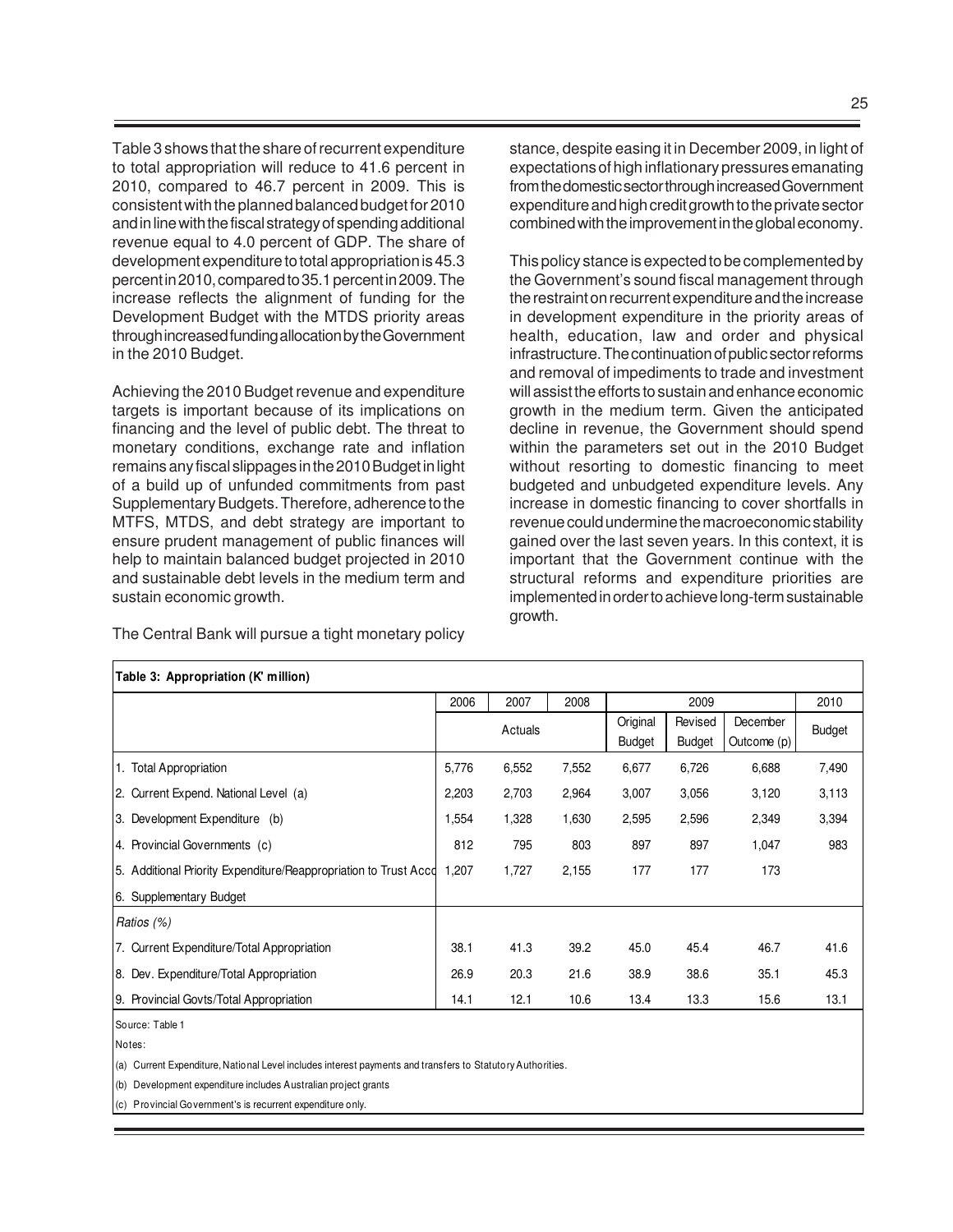### **MONETARY POLICY STATEMENT (MPS) MARCH 2010**

#### **Objective of Monetary Policy**

The objective of monetary policy in Papua New Guinea (PNG) is to achieve and maintain price stability. This entails low inflation supported by stable interest and exchange rates. The maintenance of price stability leads to:

- **·** Confidence in the kina exchange rate and management of the economy;
- **·** A foundation for stable fiscal operations of the Government;
- **·** Certainty for businesses to plan for long-term investment; and
- **·** A stable macroeconomic environment conducive to economic growth.

#### **Executive Summary**

The PNG economy will experience a period of significant economic growth following the commencement of the PNG Liquefied Natural Gas (LNG) project in 2010. During the construction phase, Gross Domestic Product (GDP) is expected to increase significantly, especially in 2010 and 2011. The global economic recovery is also expected to contribute to the growth.

Inflationary pressures are expected to increase through activities related to the LNG project and the global economic recovery. The Bank will carefully assess and evaluate the trade-off between higher economic growth and inflation so as not to discourage domestic economic activity and ensure inflation does not spiral out of control.

Inflation declined from a high of 13.5 percent in the September quarter of 2008 to a low of 5.3 percent in the September quarter of 2009, before increasing slightly to 5.7 percent in the December quarter. The easing in inflation prompted the Bank to reduce the Kina Facility Rate (KFR) from 8.00 percent to 7.00 percent in December 2009 where it was maintained up to March 2010.

For 2010, the Bank projects annual headline inflation to be around 8.0 percent. This projection is based on the following factors: domestic demand pressures resulting from the commencement of construction for the LNG project starting in 2010; implementation of the minimum wage increases in late 2009 and early 2010; slightly higher imported inflation from PNG's major trading partners; and stability in the kina exchange rate for the rest of 2010.

Broad money supply grew by 19.3 percent in 2009 mainly due to increases in net foreign assets of depository corporations and private sector credit. A growth of 11.9 percent in monetary base was associated with drawdown of Government trust account funds. In 2010, the Bank projects growth of 21.3 percent in broad money supply, influenced mainly by higher growth in credit to the private sector to cater for a projected increase in domestic economic activity, and 15.3 percent in monetary base. Whilst the Bank is mindful of the inflationary impact of growth in private sector credit, the projected growth in monetary aggregates is considered sufficient to support economic growth.

Preliminary estimates of the fiscal operations of the Government for 2009 show a deficit of 0.2 percent of nominal GDP, which included the K521 million drawdowns from the trust accounts that were already recorded as revenue. Despite an initial understanding, the failure by the Government to move trust account funds from commercial banks to the Bank of PNG has substantially increased the cost of monetary policy management, with the Central Bank issuing net K1,567 million in Central Bank Bills (CBBs) in 2009, at a cost of around K90 million, to diffuse the excess liquidity. The Bank reiterates that only closer coordination and cooperation between fiscal and monetary management can help mitigate inflationary pressures.

Only prudent fiscal management of the windfall revenue from the LNG project and close cooperation and coordination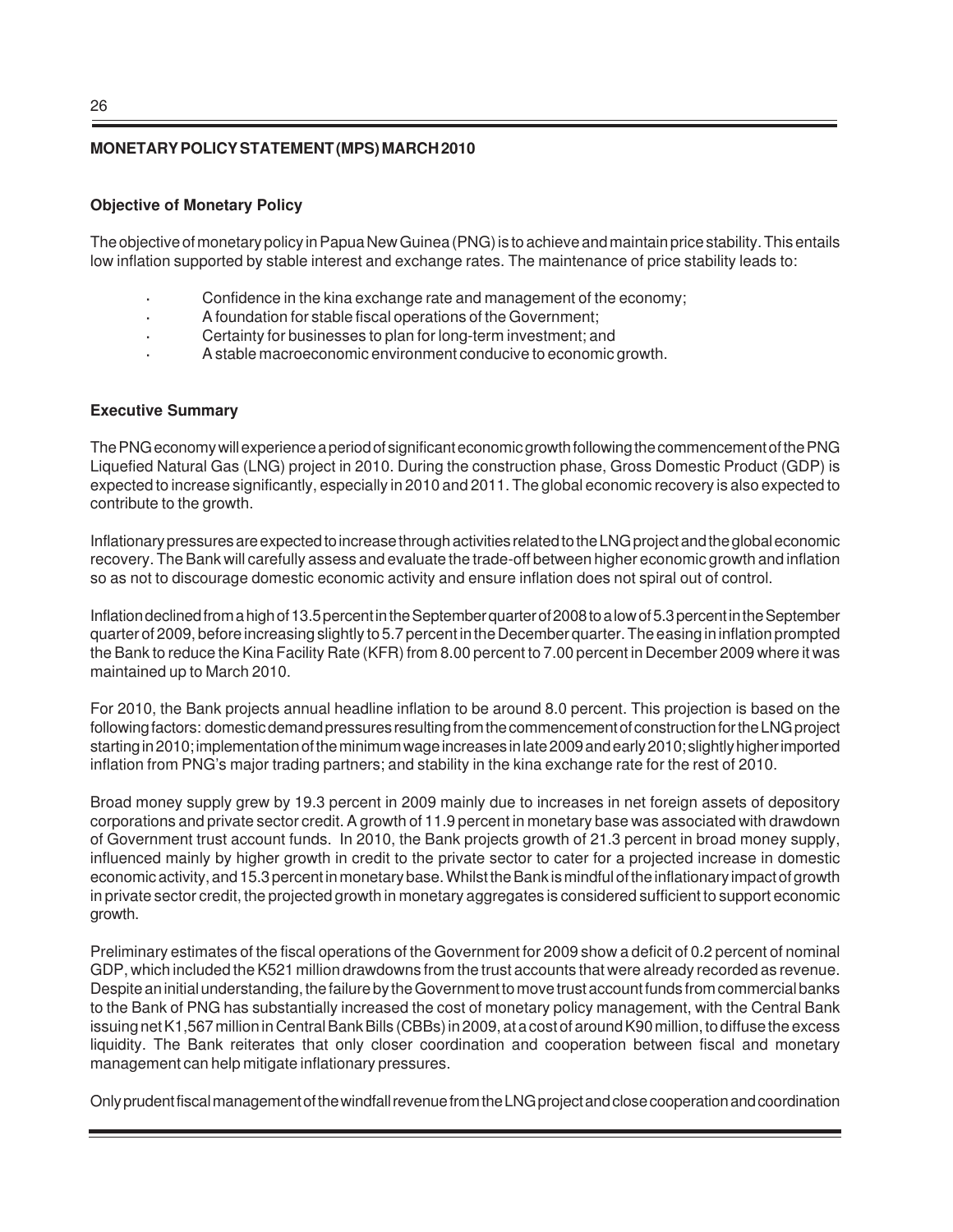between the Central Bank and the Government will make it possible for monetary policy to address inflationary concerns. The decision by Government to establish a Sovereign Wealth Fund (SWF) is a positive move and part of a responsible Government fiscal strategy, which would help limit exchange rate pressures while also regulating the Government's drawdown of the revenues from the project. Until the establishment of the SWF, the Government should allow the Bank of PNG to keep windfall mineral tax income, not budgeted for immediate use, in offshore foreign currency accounts, instead of depositing them in trust accounts. This would reduce the impact of these inflows on domestic liquidity, the exchange rate and inflation.

The Bank will review its monetary policy management and operations and adopt appropriate strategies to contain inflation and support economic growth.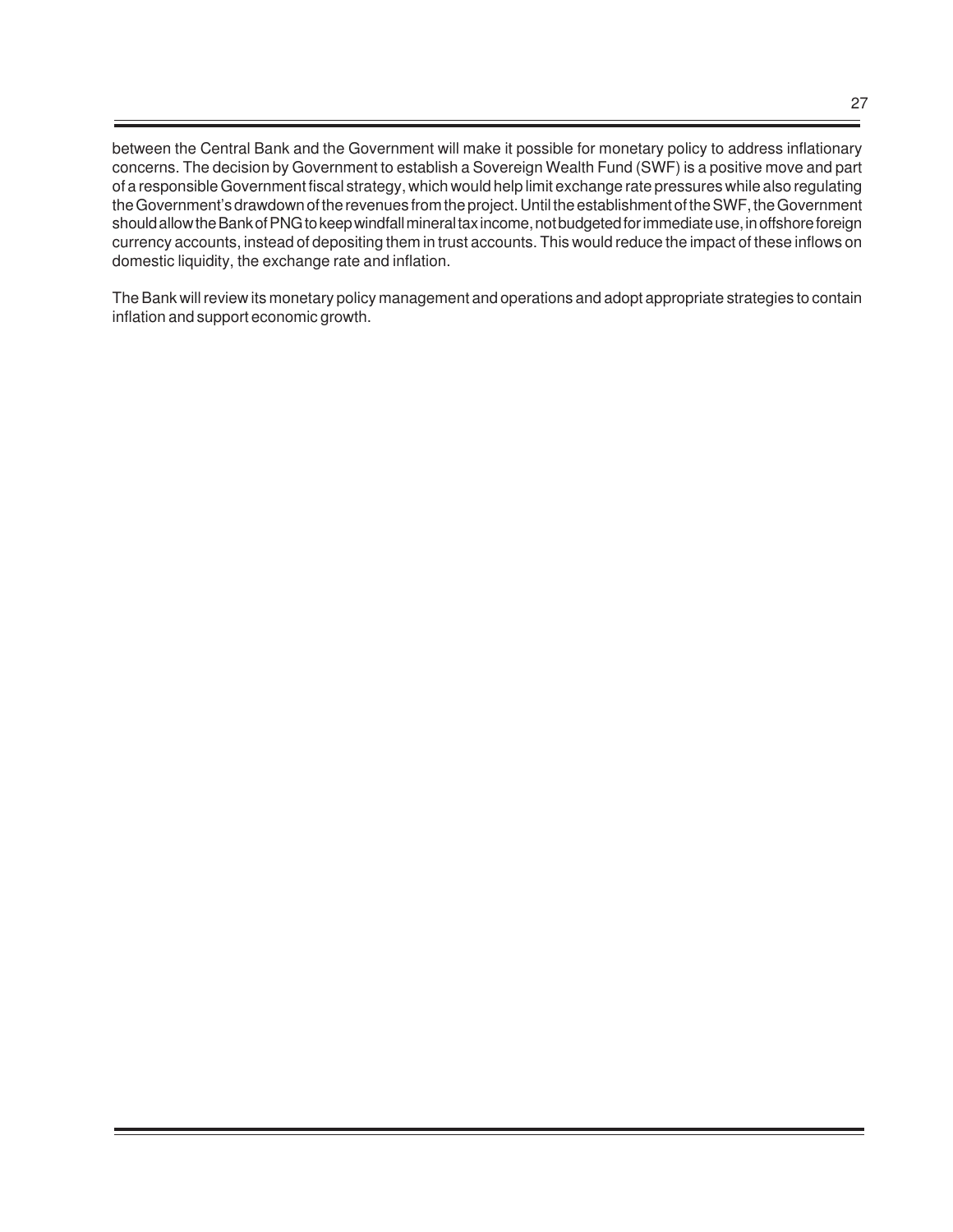#### **1.0 Monetary Policy Discussions**

#### **1.1 Monetary Policy Assessment and Issues**

In PNG inflation declined from a high of 13.5 percent in the September quarter of 2008 to a low of 5.3 percent in the September quarter of 2009, before increasing slightly to 5.7 percent in the December quarter. Low global demand and imported inflation, resulting mainly from lower international food and fuel prices, the lag effect of the kina's appreciation in the latter part of 2008 and first half of 2009, and the tight monetary policy stance in 2009 contributed to the favourable inflation outcomes. The easing in inflation prompted the Bank to reduce the KFR from 8.00 percent to 7.00 percent in December 2009.

Annual growth in broad money supply (M3\*) and the monetary base were 19.3 percent and 11.9 percent, respectively, in 2009. The high growth in broad money supply relative to 2008 was mainly due to an increase in net foreign assets of depository corporations, while private sector growth moderated to 17.3 percent in 2009. The growth in monetary base was associated with drawdown of trust account funds, which resulted in high exchange settlement account balances of commercial banks and currency outside depository corporations, in spite of the tight stance of monetary policy. To diffuse excess liquidity from the banking system and counter domestic inflationary pressures, the Bank issued net new CBBs of K1,567 million in 2009.

In spite of the understanding between the Bank and the Government to move the trust account funds from commercial banks to the Bank of PNG, most of the funds still remain at the commercial banks, making monetary policy management more difficult and expensive. Additionally, the fast drawdown of these funds—which breached the 4 percent of GDP limit in the Medium Term Fiscal Strategy—is highly inflationary. More stringent measures must be put in place to control spending in the future, especially in the lead up to the National Elections in 2012. Under these circumstances, the Bank reiterates that only closer coordination and cooperation between fiscal and monetary management can help mitigate inflationary pressures. This includes keeping trust accounts at the Central Bank and offshore management of any windfall revenues from mineral taxes before the establishment of a SWF for LNG taxes and dividends.

Preliminary estimates of the Government's fiscal operation show a deficit of K36.3 million in 2009, or 0.2 percent of nominal GDP, which included the K521 million drawdowns from the trust accounts that were already recorded as revenue. Recurrent expenditure was 105.4 percent of the revised budget, while development expenditure was 90.4 percent. The deficit combined with the net external loan repayment of K110.1 million was financed from domestic sources totalling K146.4 million.

In 2010, broad money supply is expected to grow by 21.3 percent, influenced mainly by higher growth in credit to the private sector to cater for a projected increase in domestic economic activity. Monetary base is expected to grow by 15.3 percent in 2010. While the Bank is mindful of the inflationary impact of growth in private sector credit associated with the LNG project, the projected growth in monetary aggregates is considered sufficient to support economic growth.

The recovery in the global economy that began in the second half of 2009, which has been particularly strong in Australia, China and India, could also fuel foreign inflation leading to higher imported inflation in PNG. This could also be exacerbated by inflationary pressures emanating from the LNG project. Stronger global demand could also impact positively on PNG's export revenues, which would lead to further increases in domestic demand.

Looking ahead, the LNG project will generate a lot of business activity in the private sector, mainly in the building and construction, transport and communication, manufacturing, commerce and financial/business and other services sectors as indicated from both the Bank's Business Liaison Survey (BLS) and the study on the impact of the LNG project (refer to Box 1). According to the BLS conducted in February 2010, firms are streamlining their operations and building their capacity to meet demand arising from the LNG project. While the project is expected to fuel higher growth it can also generate higher inflation in 2010 and the medium term. With the private sector expecting higher growth, it is therefore important that the Government conforms to its budget framework to avoid over-expenditure that would only add to the inflationary environment.

In the short term, foreign exchange inflows for the domestic component of the construction phase may exert an upward bias on the exchange rate. However,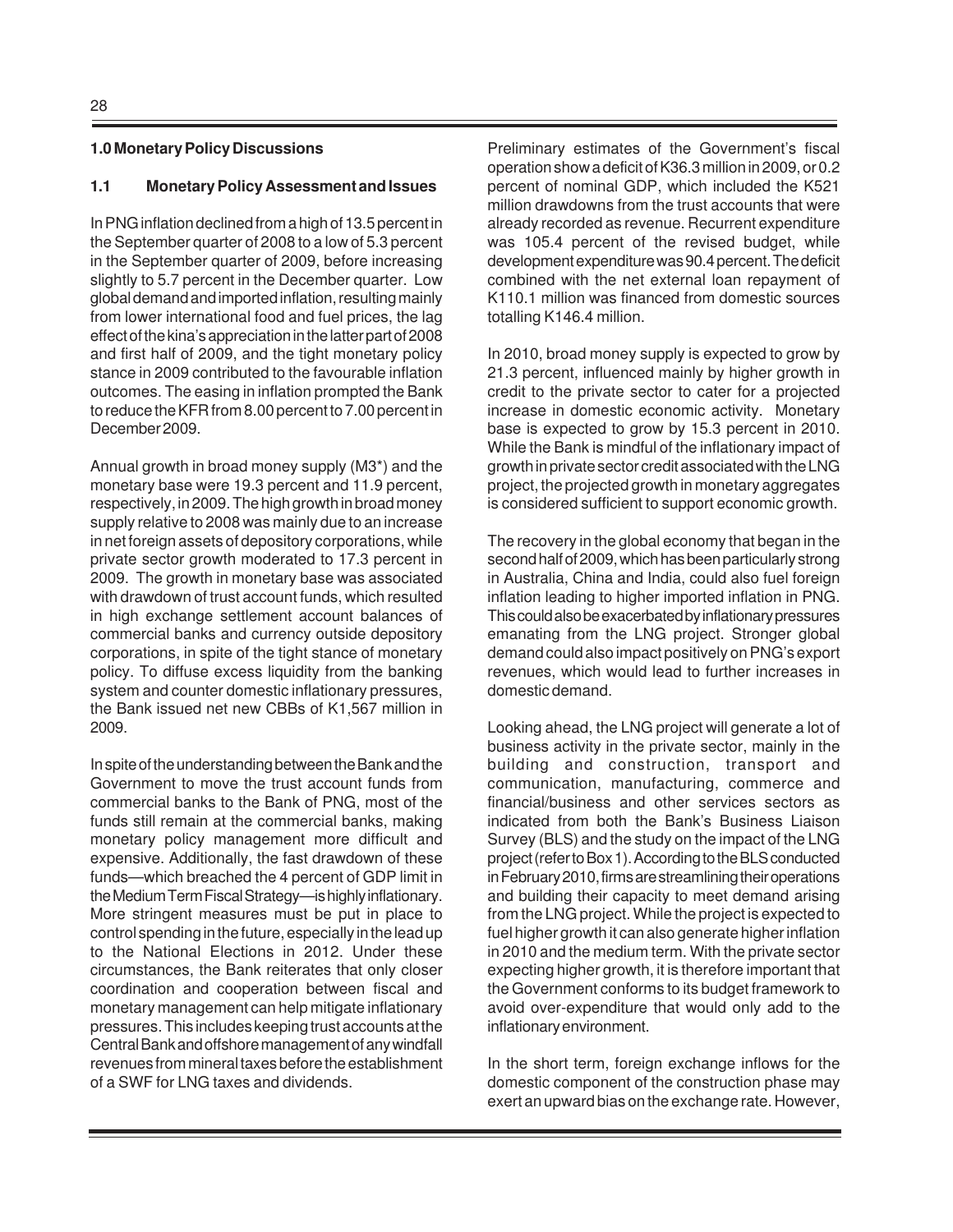this could be offset by firms importing materials to expand their operations. After the project begins exporting, the significant tax revenues and any export proceeds would lead to an appreciation of the kina. Although this would help to reduce imported inflation, the appreciation would adversely affect the traditional export sector - a condition referred to as the Dutch Disease. Establishing an offshore managed SWF would help limit these exchange rate volatilities while also regulating the Government's drawdown of the income from the project. The real benefit of the project to the rest of PNG will depend on how the Government manages and spends this windfall revenue. An appropriate fiscal framework that involves the Government saving some of this revenue under the SWF will make it easier for the management of monetary policy in addressing inflationary concerns and minimise the effects of Dutch Disease. This fiscal strategy is referred to as the conservative policy in the study (see Box 1). Under the strategy, living standards of the people can be improved through spending on priority areas while at the same time there is some saving for future generation, in contrast to an aggressive (overspending) or passive (balanced budget) fiscal policy. It is through this kind of prudent fiscal management that the rest of PNG can benefit from the LNG project.

Until the establishment of the SWF, the Government should allow the Bank of PNG to keep windfall mineral tax income, not budgeted for immediate use, in offshore foreign currency accounts, instead of depositing them in trust accounts. This would reduce the impact of these inflows on domestic liquidity, the exchange rate and inflation.

With the expected high economic growth and inflation environment, the Bank will carefully assess and evaluate the trade-off between higher economic growth and inflation so as not to discourage domestic economic activity and ensure inflation does not spiral out of control. In light of this, the Bank will re-assess its monetary policy instruments and prudential measures.

#### **1.2 Monetary Policy Stance**

Inflation continued to ease in the second half of 2009. As a result, the KFR was reduced from 8.00 percent to 7.00 percent in December 2009. With the pick up in domestic demand and the global recovery, the Bank kept the KFR unchanged at 7.00 percent over the three months to March 2010.

The projected growth of the economy and a high inflation environment mainly as a result of the LNG project presents a significant challenge for the Bank and the Government. In order to contain inflation in 2010 and the medium term when the private sector is driving economic growth, coordination between fiscal and monetary policies is essential. This will entail the Government managing fiscal policy prudently in line with the budget framework and its medium to long term policies. The Bank will take necessary measures to limit inflationary pressures.

The Bank projects broad money supply to grow by 21.3 percent and the monetary base by 15.3 percent in 2010. Private sector credit growth is expected to be around 23.0 percent in 2010, which is considered sufficient to cater for an increase in economic activity associated with the LNG project.

The Bank projects headline inflation to be around 8.00 percent in 2010. Upside risks to this projection could arise from:

- **·** Higher than expected domestic demand pressures resulting from the commencement of construction for the LNG project;
- **·** Excessive Government expenditure;
- **·** Higher imported inflation from PNG's major trading partners; and
- **·** Depreciation in the kina exchange rate due to high demand for foreign exchange resulting from increased economic activity.

The Bank will assess these developments and, if necessary, make appropriate adjustments to the stance of monetary policy in the coming six months.

# **1.3 Conduct of Monetary Policy**

Monetary policy will be conducted within the reserve money framework. The Monetary Policy Statement (MPS) provides the overall monetary policy stance, while the monthly KFR remains the instrument for signalling this stance or any changes through an announcement by the Governor. Following the announcement, Open Market Operations (OMOs) will be conducted to support the Bank's monetary policy stance. The OMOs involve Repurchase Agreement (Repo) transactions with commercial banks and the auction of CBBs to licensed Other Depository Corporations (ODCs) and Treasury bills to the general public.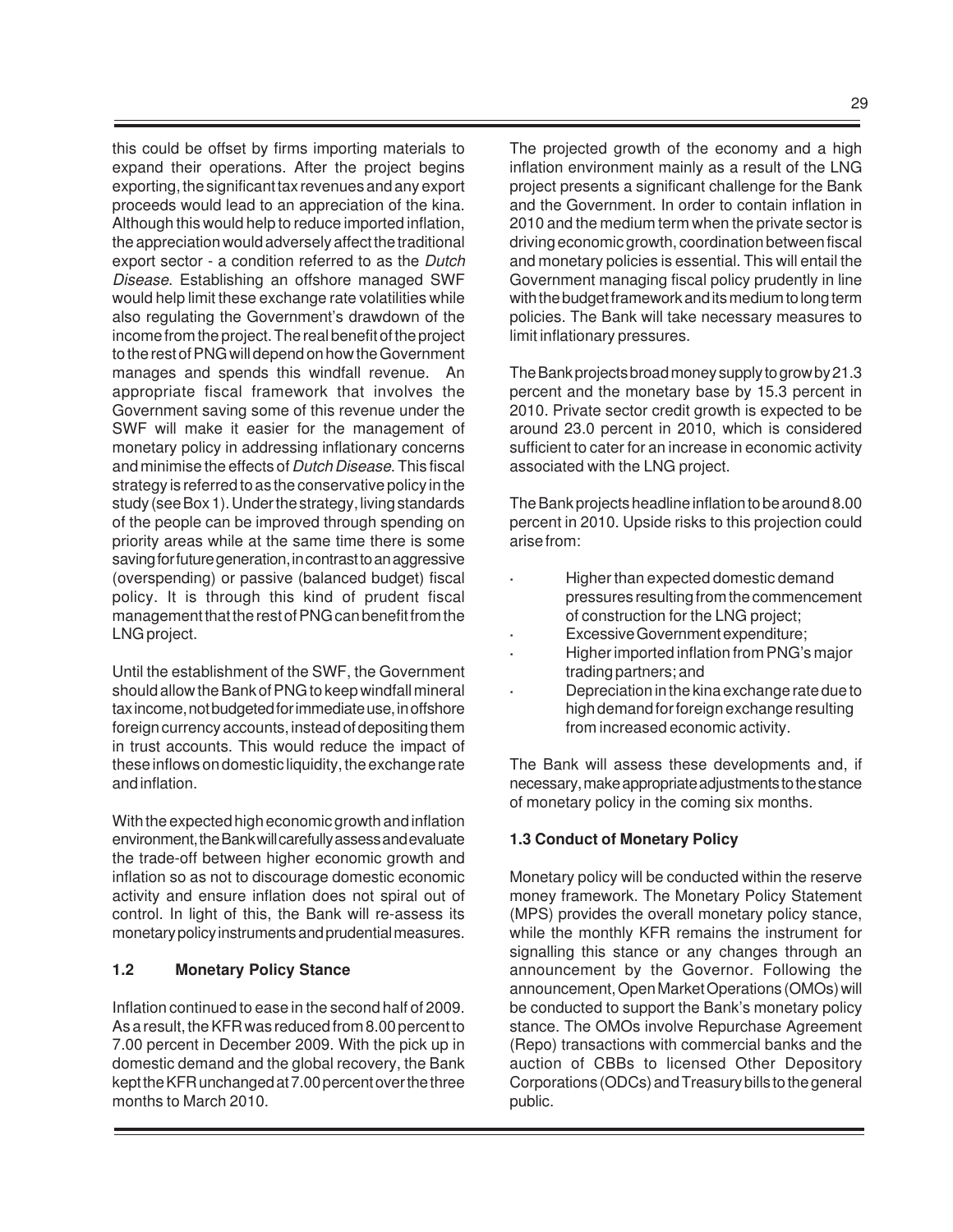In light of the high inflationary environment, the Bank will also re-assess its monetary policy instruments and prudential measures.

#### **2.0 Developments and Expectations**

#### **2.1 International Developments**

There were indications of economic recovery in the second half of 2009, with a turnaround in economic activity in some major economies. According to the January 2010 World Economic Outlook (WEO) Update by the International Monetary Fund (IMF), the advanced economies bounced back in the second half of 2009. The recovery was supported by improved confidence in global financial markets and a rebound in global trade on the back of coordinated fiscal stimulus and highly expansionary monetary policies. As a result, real GDP in the advanced economies is expected to grow by 2.1 percent in 2010 and by 2.4 percent in 2011, after a decline of 3.2 percent in 2009. However, major challenges still lie ahead as countries deal with high unemployment rates, high public debt and low net household assets. The IMF projects emerging and developing economies to grow by 6.0 percent in 2010, compared to 2.1 percent in 2009. China is expected to take the lead followed by India and Latin American countries.

Real GDP increased in the United States (US) at an annualized rate of 5.9 percent in the fourth quarter of 2009, compared to 2.2 percent in the third quarter of 2009. The acceleration in the US was mainly due to strong growth in inventories, non-residential fixed investments, exports and personal consumption expenditures. Japan's GDP also increased in the fourth quarter by 1.1 percent supported by strong domestic demand, whilst the United Kingdom (UK) experienced its first positive growth of 0.3 percent in the December quarter after six quarters of consecutive negative growth. The expansion in the Eurozone economies slowed to a meager 0.1 percent in the fourth quarter as the region reeled under the weight of high public debt, especially in Greece, Ireland, Portugal and Spain.

The global labour market remained weak as countries dealt with the aftermath of the financial crisis. In the US, the rate of unemployment declined slightly to 9.7 percent in January 2010 after peaking at 10.0 percent in December 2009. In the Eurozone, the unemployment rate in January 2010 stands at 9.9 percent with the total number of unemployed people increasing to a record 15.7 million. In the UK, the unemployment rate remained unchanged at 7.8 percent in January 2010 but the number of people claiming unemployment benefits increased to 1.64 million. Australia was an exception, where the unemployment rate continued to trend lower on the back of a strong recovery in the domestic economy. Australia's unemployment rate declined to 5.3 percent in January 2010 from 5.5 percent in December 2009.

Inflation remained low in the advanced economies in 2009 reflecting weak consumer demand. However, the projected increase in most commodity and energy prices would pose a risk to future inflation. In January 2010, the inflation rate was 2.7 percent in the US, 1.0 percent in the Eurozone, 3.5 percent in the UK, and negative 1.3 percent in Japan.

Most major central banks maintained an accommodative monetary policy stance up to March 2010. The US Federal Reserve kept their policy rate at 0.25 percent and the Bank of Japan at 0.10 percent. The European Central Bank and the Bank of England have reduced their official rates by 150 basis points each to 1.00 percent and 0.50 percent, respectively. Since September 2009, the Reserve Bank of Australia has gradually increased its overnight cash rate from 3.00 percent to 4.00 percent (see Chart 1).

Globally, financial markets have improved as governments and central banks restored liquidity in their respective markets. Confidence has returned to the money markets as banks gradually moved back to the inter-bank market instead of relying on credit from central banks. However, bank lending is expected to remain moderate as banks rebuild their balance sheets. Equity markets have strengthened and bond markets have improved as more issuers enter the market, buoyed by investors' appetite for high yields. Sovereign debt however, has come under pressure due to rising fiscal deficits amongst some Eurozone countries.

In the foreign exchange market, the US dollar strengthened against the euro and pound sterling but weakened against the Australian dollar and the Japanese yen over the six months to February 2010. The US dollar strengthened against the euro as a result of high public debt of some of the member countries and the slowdown in the Eurozone area. Sterling's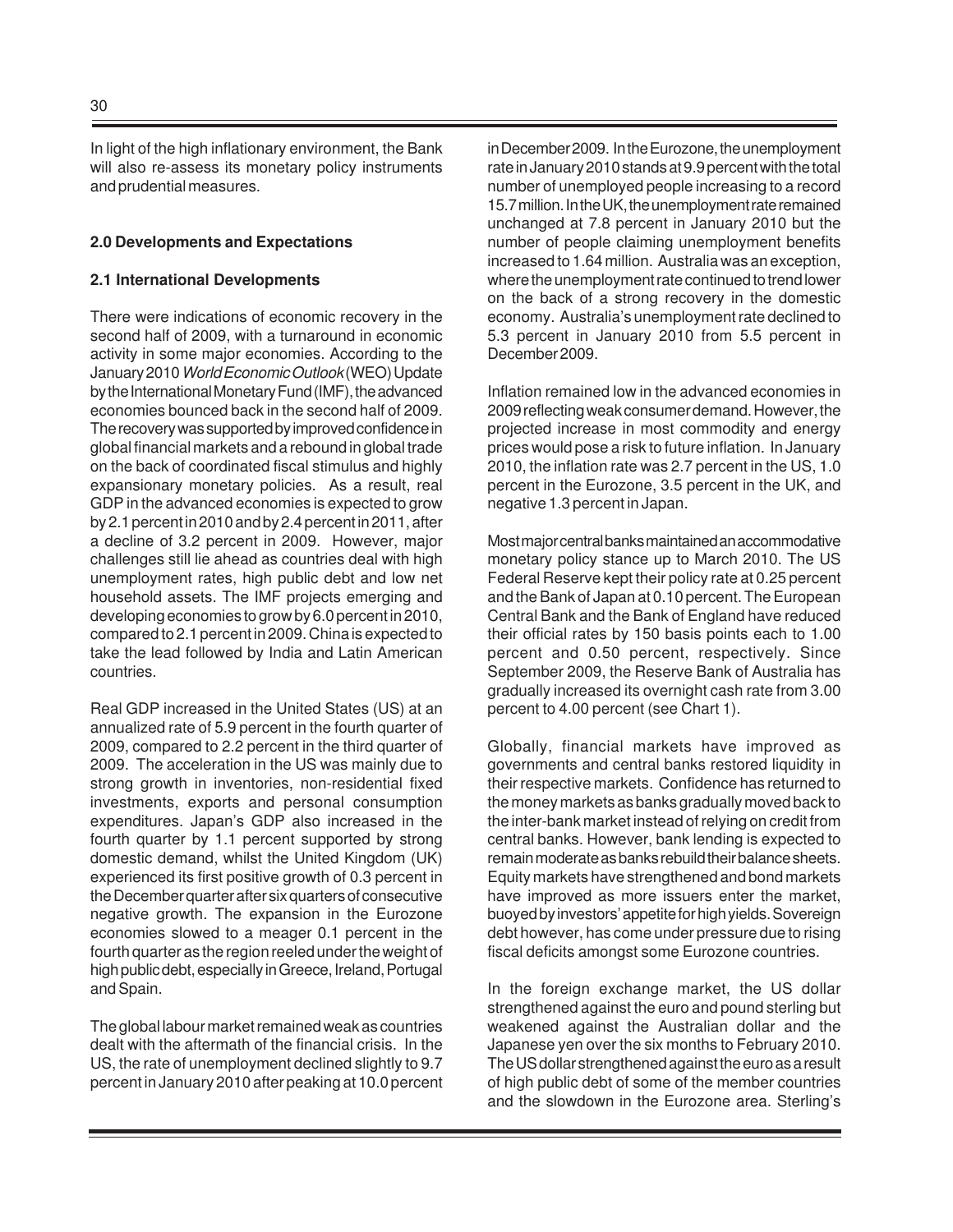

weakness against the US dollar was mainly on the back of a plunge in equity markets. The Australian dollar strengthened against the US dollar as a result of rising domestic interest rates in Australia and improved commodity prices. The yen appreciated against the US dollar due to the weak US economic growth.

#### **2.2 Domestic Economic Conditions**

The Bank revised downwards its GDP growth (from the September 2009 MPS) estimate for 2009, reflecting weak demand, decline in business sales and lower employment growth. The revision was largely due to lower export commodity prices associated with the downturn in global economy. Over the twelve months to September 2009, the Bank's BLS show that total sales declined by 15.8 percent, while excluding the mineral sector, it fell by 9.2 percent. The significant decline in 2009 was mainly associated with low commodity prices for most of PNG's major exports. The Bank's Employment Index show that the total level of employment in the formal private sector increased by 4.2 percent over the year to December 2009, compared to 6.7 percent in 2008. The increase was broad-based across all sectors except the financial/ business and other services sector. All regions recorded higher employment levels except the Momase region. Excluding the mineral sector, the employment index increased by 5.0 percent over the year to December 2009.

The Bank's GDP projection for 2010 is broadly in line

with the Government's projection of around 8.0 percent. Exceptional growth is projected in the building and construction, mining and quarrying, manufacturing and commerce sectors, and the transport and communication sub-sectors, while the petroleum sector is expected to decline. The increase in the construction sector and its spill-over effects to the other sectors is attributed to the remaining construction works at the Ramu Nickel/Cobalt mine and commencement of construction works for the LNG project and related activities, as well as major transport infrastructure and building projects undertaken by the Government and private sector. The growth in the mining and quarrying sector reflects the commencement of production at the Ramu Nickel/Cobalt mine and first full year of production at the Simberi and Hidden Valley mines. There will also be increased production of gold at existing mines. The significant increase in the commerce and manufacturing sectors are driven by strong domestic demand and growth in construction activity. The increase in the transport sub-sector reflects an increase in shipping activity, combined with high passenger travel and cargo haulage by air and land transportation companies. Growth in the communication sub-sector is mainly the result of expansion of networks by the two mobile phone companies.

For the medium term, the Bank expects the economy to continue to grow. Growth in the building and construction sector is associated with construction work for the LNG project, together with ongoing Government, donor and private sector funded projects.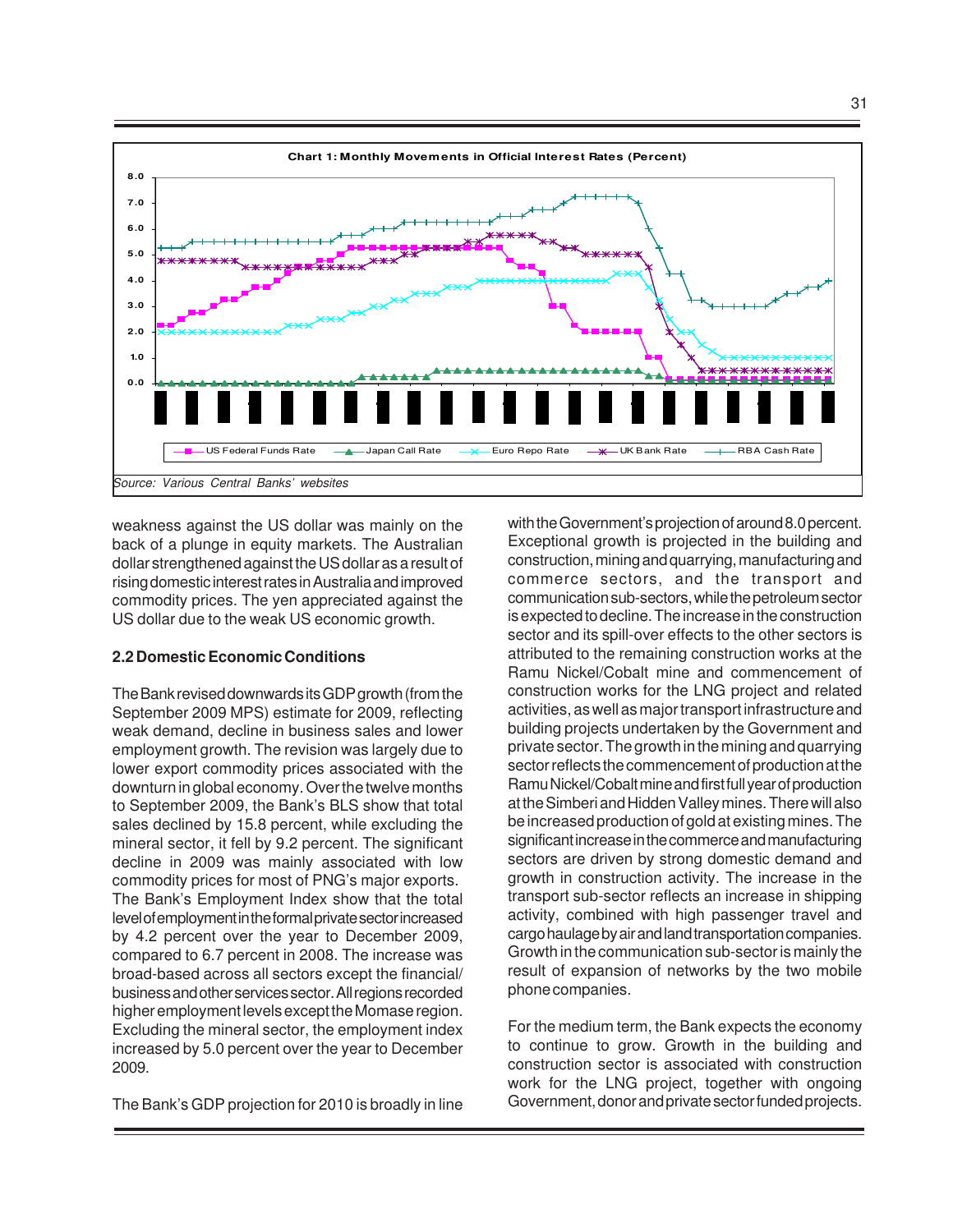

The increase in the mining sector reflects production by the Ramu Nickel/Cobalt, Lihir, Hidden Valley, and Simberi mines. Other sectors are also expected to grow and contribute to the overall growth in GDP.

#### **2.3 Balance of Payments**

Preliminary balance of payments data for 2009 showed an overall surplus of K1,724 million, compared to a deficit of K598 million in 2008. This outcome was due to a surplus in the capital and financial accounts, which more than offset a deficit in the current account (see Chart 3). The surplus in the capital account was the result of higher transfers by donor agencies through direct project financing.

The surplus in the financial account reflected higher net inflow from direct investments associated with share placements by a resident mineral company to raise capital for on-going operating and capital-related expenditure, combined with drawdown of investments in short-term money market instruments. The inflows from other investments were due to a drawdown in the net foreign assets of the banking system and foreign currency account balances of resident mineral companies. These more than offset net loan repayments by the Government. The deficit in the current account resulted from lower trade surplus and higher net service payments, which more than offset lower income payments and higher net transfer receipts.

The level of gross foreign exchange reserves at the end of December 2009 was US\$2,610.5 (K7,045.9) million, sufficient for 10.9 months of total and 15.0 months of non-mineral import covers. As at 30th March 2010, the level of gross foreign exchange reserves was US\$2,329.8 (K6,330.9) million.

The IMF's February 2010 price forecasts suggest that international prices for most of PNG's non-mineral export commodities will be higher in 2010, compared to 2009. According to the mineral companies, prices of all mineral exports are also expected to increase in 2010.

Price forecasts for nickel and cobalt, PNG's new export commodities, are projected to be higher during the same period.

The export volumes of all of PNG's major non-mineral commodities are projected to increase in 2010 compared to 2009, with the exception of tea, rubber and logs. The projected higher production in 2010 and over the medium term is associated with increased international prices attributed to growth in global demand. Mineral commodity export volumes are projected to increase in 2010 compared to 2009, with the exception of crude oil. The increase in gold production is due to the on going expansion at the Lihir mine, first full year production from the Simberi and Hidden Valley mines and the mining of higher ore grades from existing mines. Copper export volumes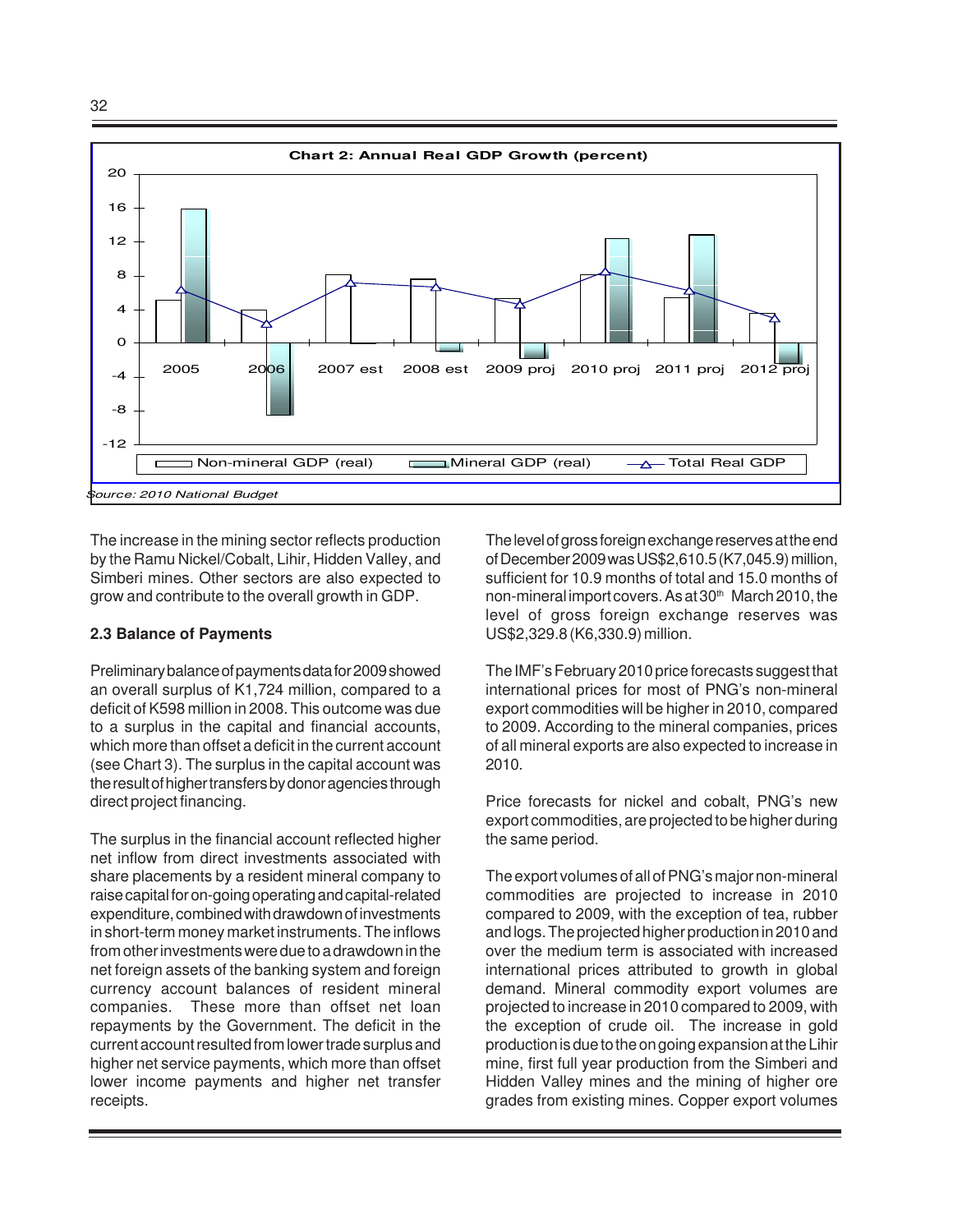are expected to increase due to export of stock piles accumulated from 2009. In the petroleum sector, the decline in production is associated with the natural decline in the existing oilfields. The Ramu Nickel/ Cobalt project is expected to commence production in the second half of 2010.

The main assumptions underlying the balance of payments projections for 2010 and the medium term are:

- **·** Stability in the kina exchange rate;
- **·** The commencement of production at Ramu Nickel/Cobalt mine in the second half of 2010;
- **·** The commencement of construction of the LNG project; and
- **·** Higher export prices and volumes, stemming from increased global demand as world economic recovery continues.

The current account is projected to record a significantly higher deficit in 2010 mainly due to increase in import and service payments associated with the LNG project. This will be partially offset by a surplus in the financial account reflecting inflows mainly associated with the drawdown of equity and loan funds for financing of the LNG project. As a result, the overall balance of

payments is projected to be in deficit by K759 million in 2010, compared to a surplus of K1,724 million in 2009. At the end of 2010, the gross foreign exchange reserves are projected to be around US\$2,284.0 (K6,202.0) million, sufficient for 4.4 months of total and 11.2 months of non-mineral import covers. Despite the inflows associated with LNG project during the construction phase, gross reserves are projected to decline due to higher demand for foreign reserves to finance the balance of payments transactions (see Appendix – Table 2). Most of the flows associated with the LNG project will be conducted through offshore accounts and will have a minimum impact on the level of foreign exchange reserves. Foreign exchange inflows for the domestic component of the construction phase may exert an upward bias on the exchange rate. However, this could be offset by increased demand for imports.

#### **2.4 Fiscal Operations of the National Government**

Preliminary estimates of the Government's fiscal operation show a deficit of K36.3 million in 2009, which is 0.2 percent of nominal GDP, which included the K521 million drawdowns from the trust accounts that were already recorded as revenue. Total revenue, including foreign grants, declined by 6.0 percent in

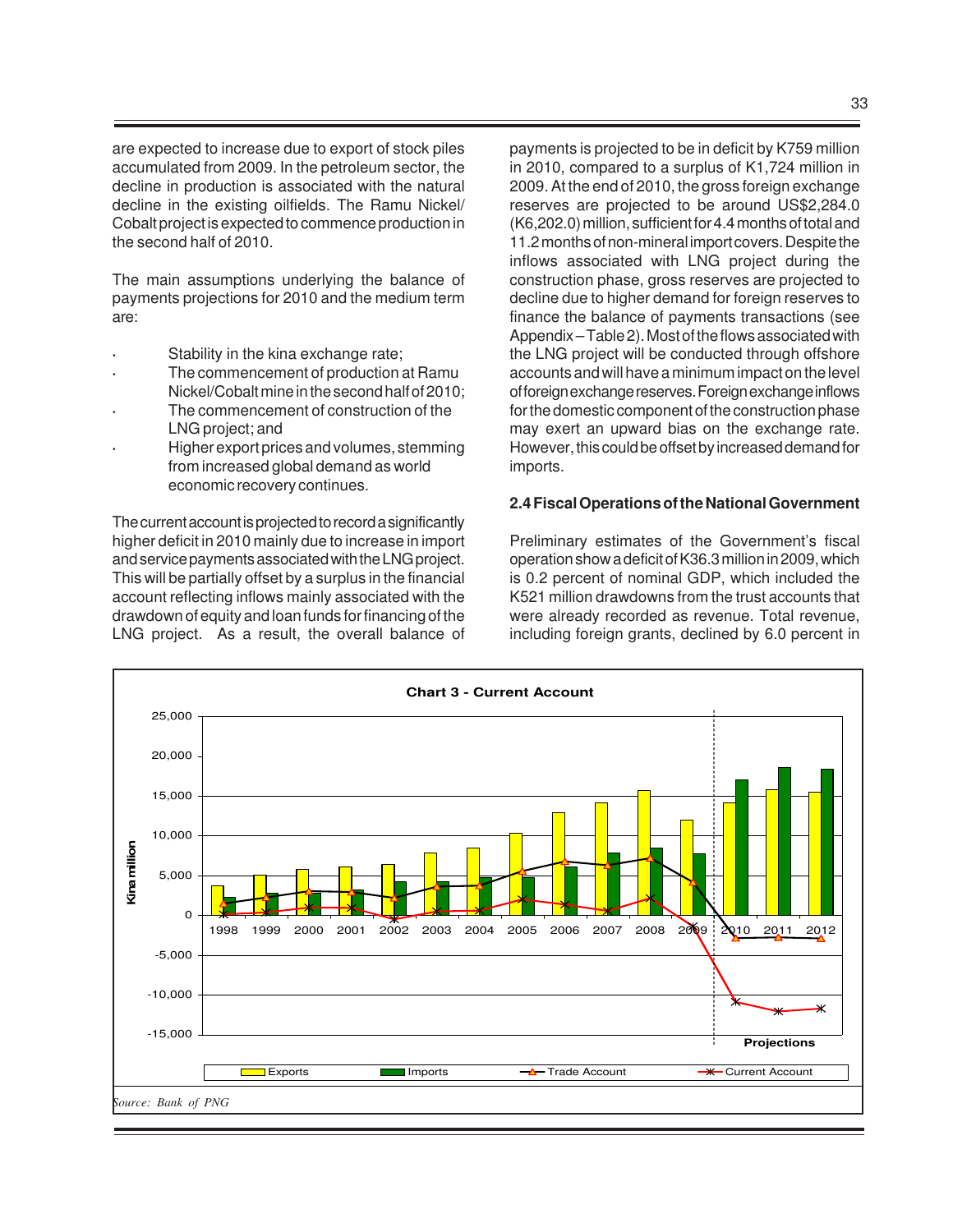2009, compared to 2008 and represented 100.2 percent of the revised budget. The decrease in revenue mainly reflected lower tax receipts, which more than offset an increase in non-tax revenue. Total expenditure declined by 11.4 percent over the same period and represented 99.4 percent of the revised budget. The increase in recurrent expenditure resulted mainly from higher National Department, provincial government spending and interest payments. Development expenditure increased reflecting the implementation of the 2009 Development Budget combined with projects funded by international donors.

The total amount of government deposits in the depository corporations decreased by K649.6 million from K3,339.4 million in 2008 to K2,689.8 million in 2009. At the Central Bank, the amount of trust account funds has declined from K1,460 million in December 2008 to K389 million in March 2010 (see Chart 5).

In spite of the understanding between the Bank and the Government to move the trust account funds from commercial banks to the Bank of PNG, most of the funds still remain at the commercial banks, making monetary policy management more difficult and expensive. Additionally, the fast drawdown of these funds—which breached the 4 percent of GDP limit in the Medium Term Fiscal Strategy—is highly inflationary. More stringent measures must be put in place to control spending in thefuture, especially in the lead up to the National Elections in 2012. Under these circumstances, the Bank reiterates that only closer coordination and cooperation between fiscal and monetary management can help mitigate inflationary pressures. This includes keeping trust accounts at the Central Bank and offshore management of any windfall revenues from mineral taxes before the establishment of a SWF for LNG taxes and dividends.

The Government should allow the Bank of PNG to keep windfall mineral tax income, not budgeted for immediate use, in offshore foreign currency accounts, instead of depositing them in trust accounts. This would reduce the impact of these inflows on domestic liquidity, the exchange rate and inflation.

Total debt to nominal GDP ratio increased to 32.6 percent from 31.3 percent between 2009 and 2008, reflecting the net issuance of domestic securities to finance the deficit. Total domestic debt increased by 7.1 percent to K4,228.3 million, mainly due to increased issuance of Inscribed stocks and Treasury bills. Foreign debt increased by 0.3 percent to K2,827.9 million, mainly reflecting the depreciation of the kina against most of the major currencies combined with lower net loan repayments during the year.

The 2010 National Budget was framed against a background of global economic recovery and strong domestic growth, mainly driven by activities associated with the commencement of the LNG project. The Government projected a balanced budget for 2010,

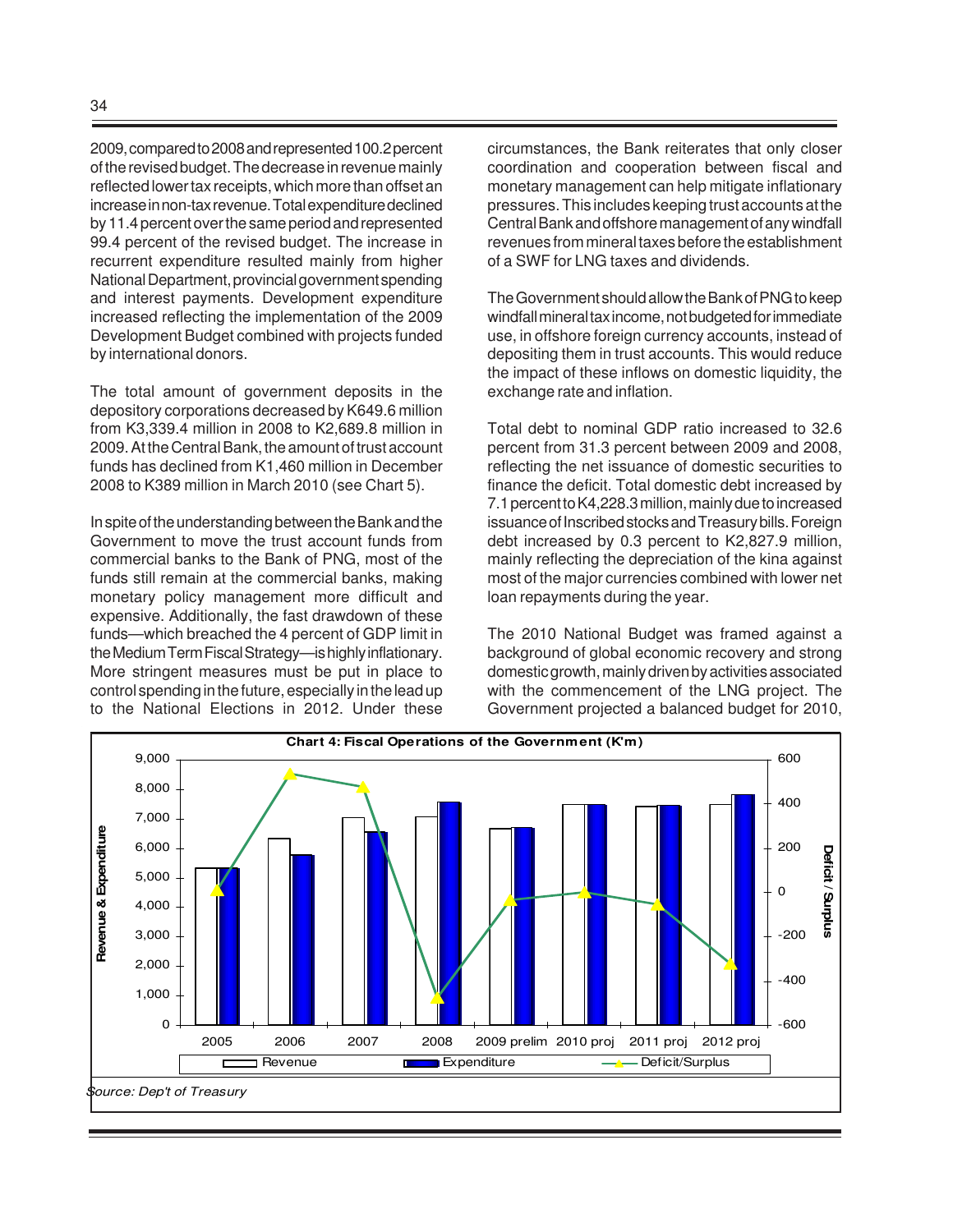

reflecting higher revenue mainly due to increase in commodity prices and tax revenue from increased business activity associated with the LNG project. The financing of the 2010 Budget reflects a net borrowing of K85.1 million from external sources and net repayment to domestic sources of the same amount. Public debt is projected to be 28.7 percent of GDP in 2010. The Government projects budget deficits for 2011 and 2012.

#### **2.5 Exchange Rate**

Between December quarter 2009 and 26<sup>th</sup> March 2010, the daily average kina exchange rate depreciated against the US dollar by 1.7 percent to US\$0.3658 and against the Australian dollar by 1.1 percent to AU\$0.4049. The depreciation of the kina against the US dollar reflected lower export receipts, whilst the depreciation against the Australian dollar was attributed to cross currency movements, as the Australian dollar strengthened against most major currencies due to increased demand for its exports coupled with the rise in its interest rates. As a result, the Trade Weighted Index (TWI) depreciated by 2.2 percent during the same period. The Real Effective Exchange Rate (REER) depreciated by 3.9 percent during the December quarter of 2009 (see Chart 6).

# **2.6 Inflation**

Annual headline inflation was 5.7 percent in the December quarter of 2009, coming down from 11.2 percent in the December quarter of 2008. The easing in inflation was mainly due to lower international food and fuel prices and low inflation in PNG's main trading partners. All expenditure groups and urban areas recorded lower inflation rates in 2009.

The underlying inflation measures also decreased in the December quarter of 2009. Annual exclusionbased inflation was 5.0 percent in the December quarter of 2009, falling from 11.0 percent in December 2008, while annual trimmed mean inflation declined to 3.8 percent from 11.7 percent over the same period (see Chart 7).

The Bank projects the annual headline inflation for 2010 to be around 8.0 percent, while trimmed-mean inflation and the exclusion-based measure are projected to be around 7.5 and 9.0 percent, respectively. These projections are based on the following factors:

- **·** Domestic demand pressures resulting from the commencement of construction for the LNG project in 2010;
- **·** Implementation of the minimum wage increases in late 2009 and early 2010;
- **·** Slightly higher imported inflation from PNG's major trading partners; and
- **·** Stability in the kina exchange rate for the rest of 2010.

Additional assumptions used for these projections are that the currencies of most of PNG's major trading partners are expected to depreciate slightly against the US dollar, fuel prices are expected to increase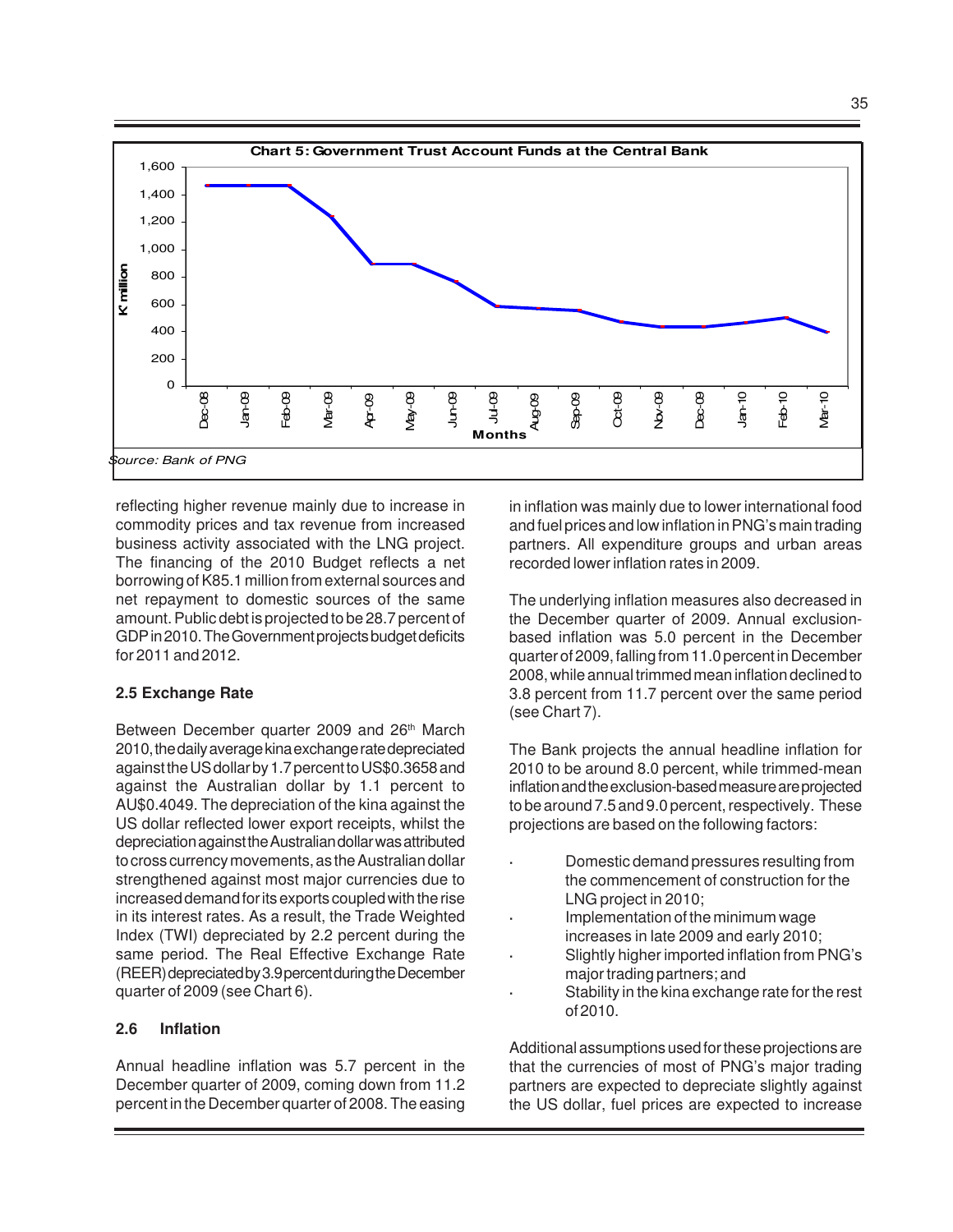

gradually.and the Government is expected to run a balanced budget. For the medium term, headline inflation is projected to be around 8.5 percent in 2011 and 7.0 percent in 2012.

There are significant upside risks to these projections. These include the potential for higher than expected domestic demand pressures due to the LNG project, depreciation of the kina due to higher imports, higher inflation expectations reflecting the LNG project, increased government spending especially from trust account funds outside of the budget, and a faster than expected global economic recovery which could push up fuel and commodity prices as well as inflation in the major advanced economies.

The Bank will carefully assess and evaluate the tradeoff between higher economic growth and inflation so as not to discourage domestic economic activity and ensure inflation does not spiral out of control.

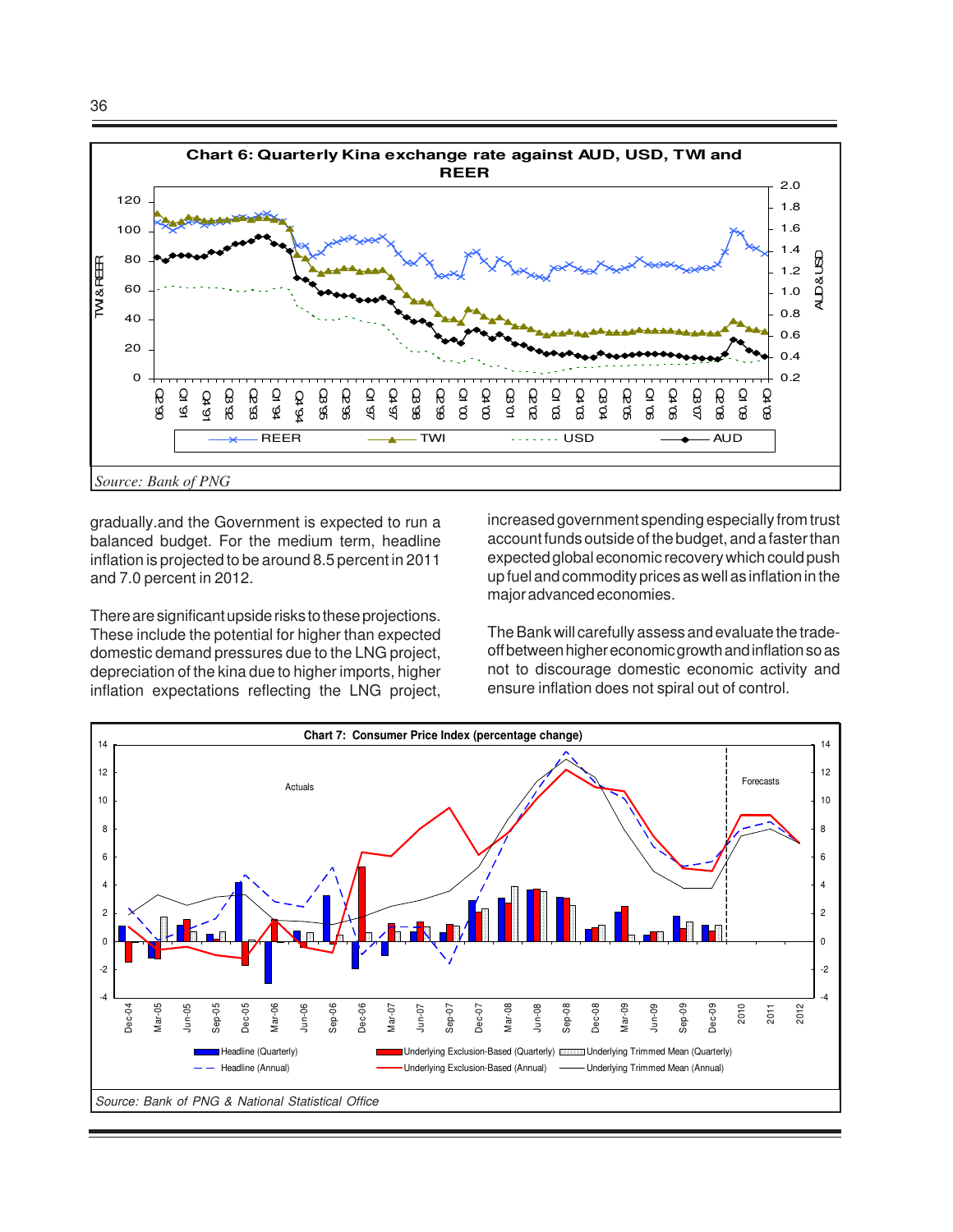#### **2.7 Monetary and Financial Market Developments**

In view of the moderation in headline inflation from a high of 13.5 percent in the September quarter of 2008 to 5.3 percent in the September quarter of 2009, the Bank reduced the KFR from 8.00 percent to 7.00 percent in December 2009, after maintaining it at 8.00 percent since December 2008 (see Chart 8). The trading margin for the Repo was maintained at 100 basis points on both sides of the KFR. Annual headline inflation was 5.7 percent in the December quarter of 2009. Although inflation eased over the year, the Bank was mindful of inflationary pressures arising from various economic developments including strong domestic demand associated with the LNG project, drawdown of trust account funds and foreign inflation given the recovery in the global economy. The KFR was therefore maintained at 7.00 percent over the three months to March 2010.

The Bank issued net new CBBs totalling over K1,567 million in 2009 to diffuse excess liquidity in the banking system in 2009. As a result, CBB rates decreased from over 7.0 percent to 5.0 percent in 2009. Treasury bill rates also decreased from 8.0 percent to over 7.0 percent during the same period. Indicator Lending Rates (ILR) of commercial banks remain unchanged at

10.95 – 11.95 percent as at December 2009, following the increase from 9.95 – 10.95 percent in March 2009. The weighted average interest rate on total deposits increased from 1.62 percent in December 2008 to 2.16 percent in December 2009, while the weighted average lending rate on total loans increased from 8.79 percent to 10.19 percent. As a result, the spread between the weighted average lending and deposit rates remained largely unchanged (see Chart 9).

Total liquidity of the banking system increased by 32.2 percent to K6,557.7 million in 2009, influenced mainly by draw downs in the trust account funds. Lending extended by ODCs to the private sector increased by 15.7 percent in 2009. The growth in private sector credit was broad based across all sectors, with notable increase to the building and construction, hotels and restaurants and real estate and business services sectors, as well as personal loans. Net claims on the Government increased by K690.9 million in 2009, mainly due to the utilisation of trust account funds in ODCs.

The level of broad money supply (M3\*) increased by 19.3 percent in 2009 as a result of growth in private sector credit, increases in net foreign assets of ODCs and net credit to Government. The monetary base increased by 11.9 percent during the same period,

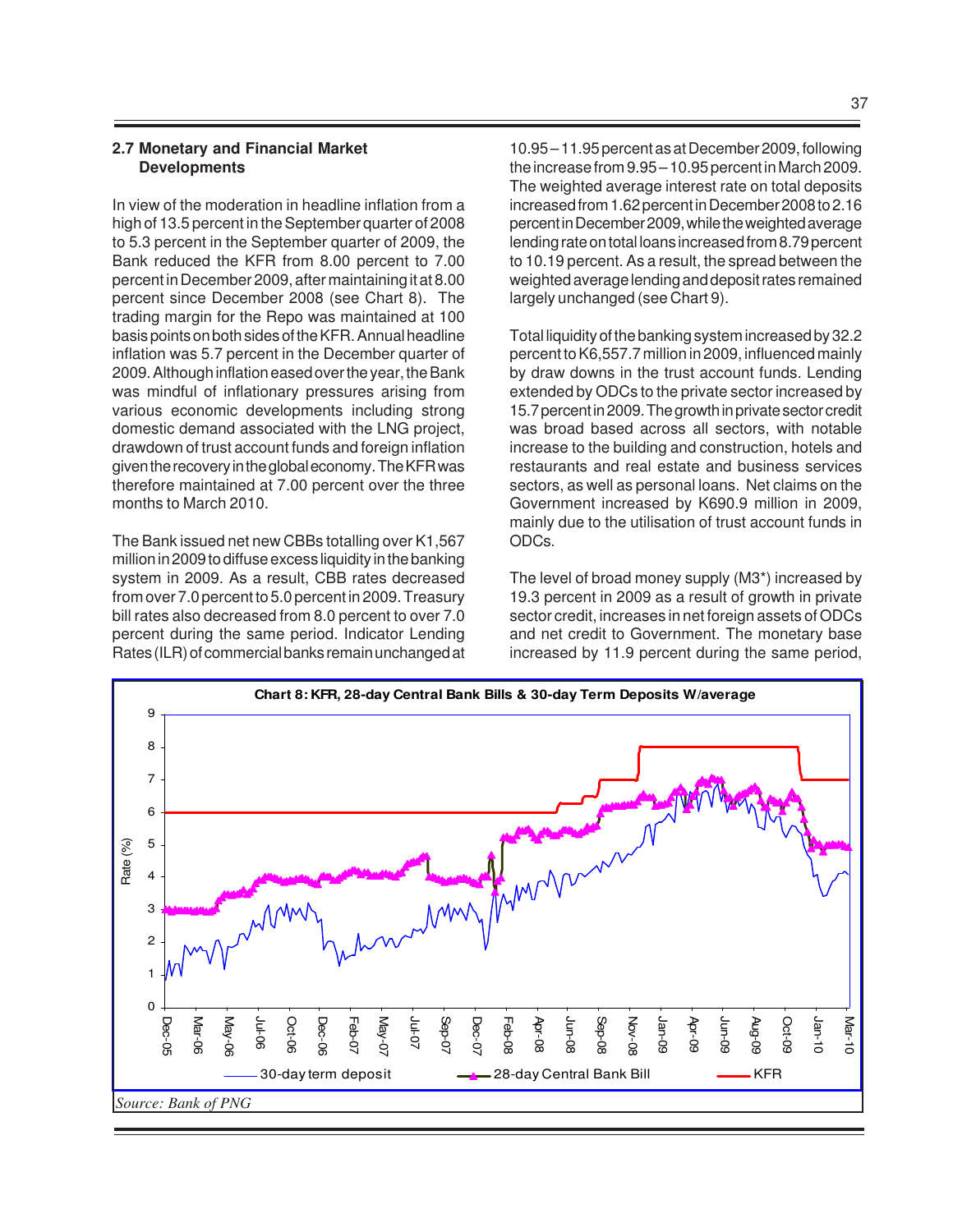mainly reflecting the increases in the Exchange Settlement Accounts of the commercial banks held at the Central Bank and currency outside depository corporations.

In 2010, broad money supply is expected to grow by 21.3 percent, influenced mainly by higher growth in credit to the private sector to cater for the projected increase in domestic economic activity. Monetary base is expected to grow by 15.3 percent and private sector credit by 23.0 percent in 2010. While the Bank is mindful of the inflationary impact of growth in private sector credit associated with the LNG project, the projected growth in monetary aggregates is considered sufficient to support economic growth (see Appendix-Table 1).

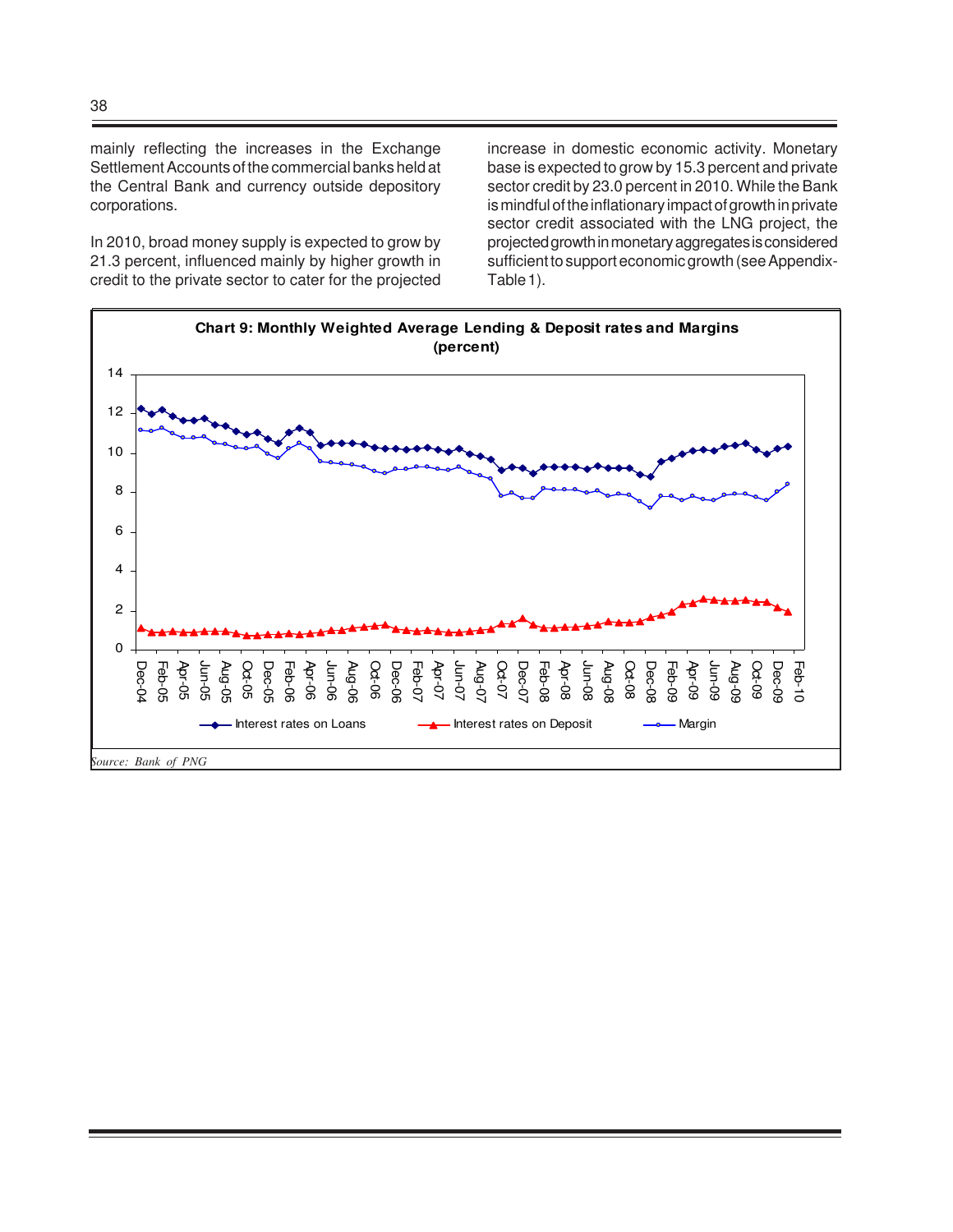# **Box 1: Effects on the PNG economy of a major LNG project<sup>1</sup>**

#### **1. Introduction**

Work has commenced on a LNG project in PNG led by Exxon Mobil, generating a lot of hype and expectations about the benefits of the project. The project is important for the economy but a study' warned that the benefits can be exaggerated. It is important to identify and distinguish the benefits that really matters for the domestic economy. In the construction phase, what matters for the domestic economy are the expenditures on PNG factors of production and not the bulk of around K30 billion for setup expenditure over the first three years that will be spent on imported material and short-term foreign labour (paid for by non-residents). Similarly, in the production phase, exports from PNG will have an enormous effect on Gross Domestic Product (GDP) but from the point of view of the PNG economy, this is largely irrelevant as the LNG exports are owned by foreigners. What is of relevant for PNG are the taxes, royalties and dividends paid to the Government and how that money is managed and spent for the benefit of all Papua New Guineans. That is, the welfare of a country depends on its Gross National Product (GNP - a measure of its income), and not the GDP (a measure of output produced within its borders).

#### **2. Macroeconomic management of the LNG generated Government revenue: three scenarios**

The means through which to spread the benefits of the LNG project throughout PNG through time is the Government's fiscal policy. The Government can use the LNG revenues to allow real public and private consumption to move steadily above their baseline forecast paths (paths without the project) while at the same time save some of the funds for future use under a **conservative policy**. A quicker increase in standards of living in PNG can be achieved under an **aggressive policy**, where more than what is received from the project is spent, thus incurring debt. Or under a **passive policy**, the LNG revenues are spent on public and private consumption as they accrue and neither incurs debt nor make savings.

#### **3. Economic effects of the LNG project**

#### **3.1 Consumption**

Figure 1 shows the results of real public and private consumption under the three policies. Under the conservative policy, the consumption deviation peaks in 2024. This gives a slow build up in PNG's standard of living, with the LNG revenue being allowed to increase the rate of growth in consumption by a little less than 1 percentage point a year (14 percent deviation after 15 years). Under the aggressive policy, the consumption build-up is much more rapid. The consumption deviation peaks in 2015 (can be interpreted as a few years later given the late start of the project) at about 14.5 percent, implying that the LNG revenue is allowed to increase the rate of growth of consumption between 2009 and 2015 by about 2.4 percentage points (14.5 percent deviation after 6 years). The passive policy gives a similar increase in consumption for the period 2009 to 2015 to that in the aggressive policy.

<sup>1</sup> A study on the impact of the project on the PNG economy, using computable general equilibrium modelling analysis, was carried out jointly by the Bank of PNG and the Centre of Policy Studies, Monash University, early this year. A detailed report of the study will be released by the Governor of the Bank later this year.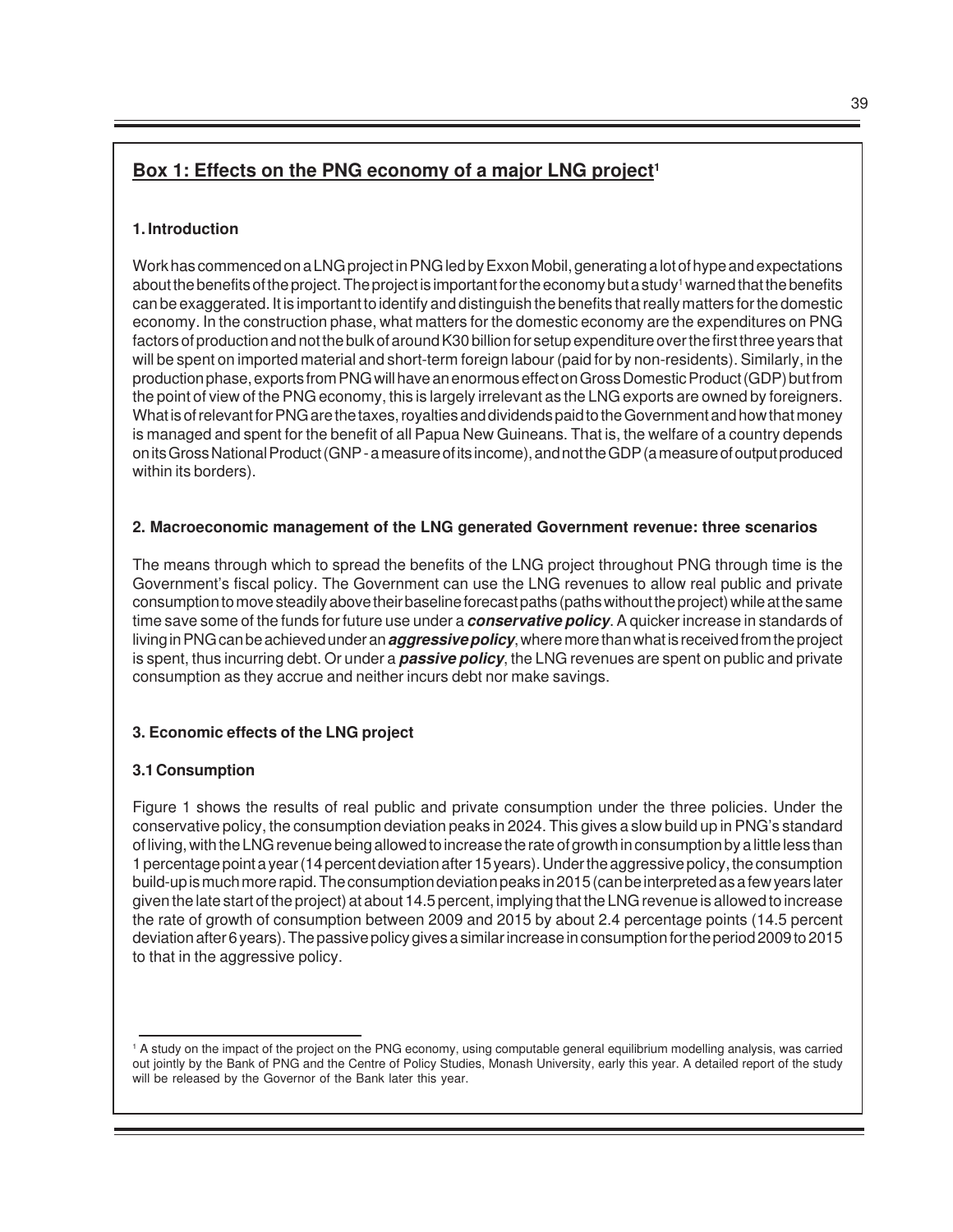

#### **3.2 Assets and Debt**

Under the conservative policy, PNG accumulates assets during the early years of the LNG project. During these years, PNG makes considerable savings: the boost in consumption does not absorb all of the LNGrelated revenue. As seen in figure 2, the Government uses savings of LNG related revenue to accumulate assets, e.g., US bonds, worth about 25 percent of baseline GNP in 2020. These assets are gradually run down and reach zero by 2050. By contrast, under the aggressive policy, PNG accumulates debt during the early years of the LNG project. The rapid increase in consumption under this policy more than absorbs LNG-related revenue. Debt peaks at about 14 percent of GNP in 2023. Under the passive scenario, PNG accumulates neither assets nor debt.



**Figure 2. Assets accumulated by PNG government from LNG project: percent of baseline GNP**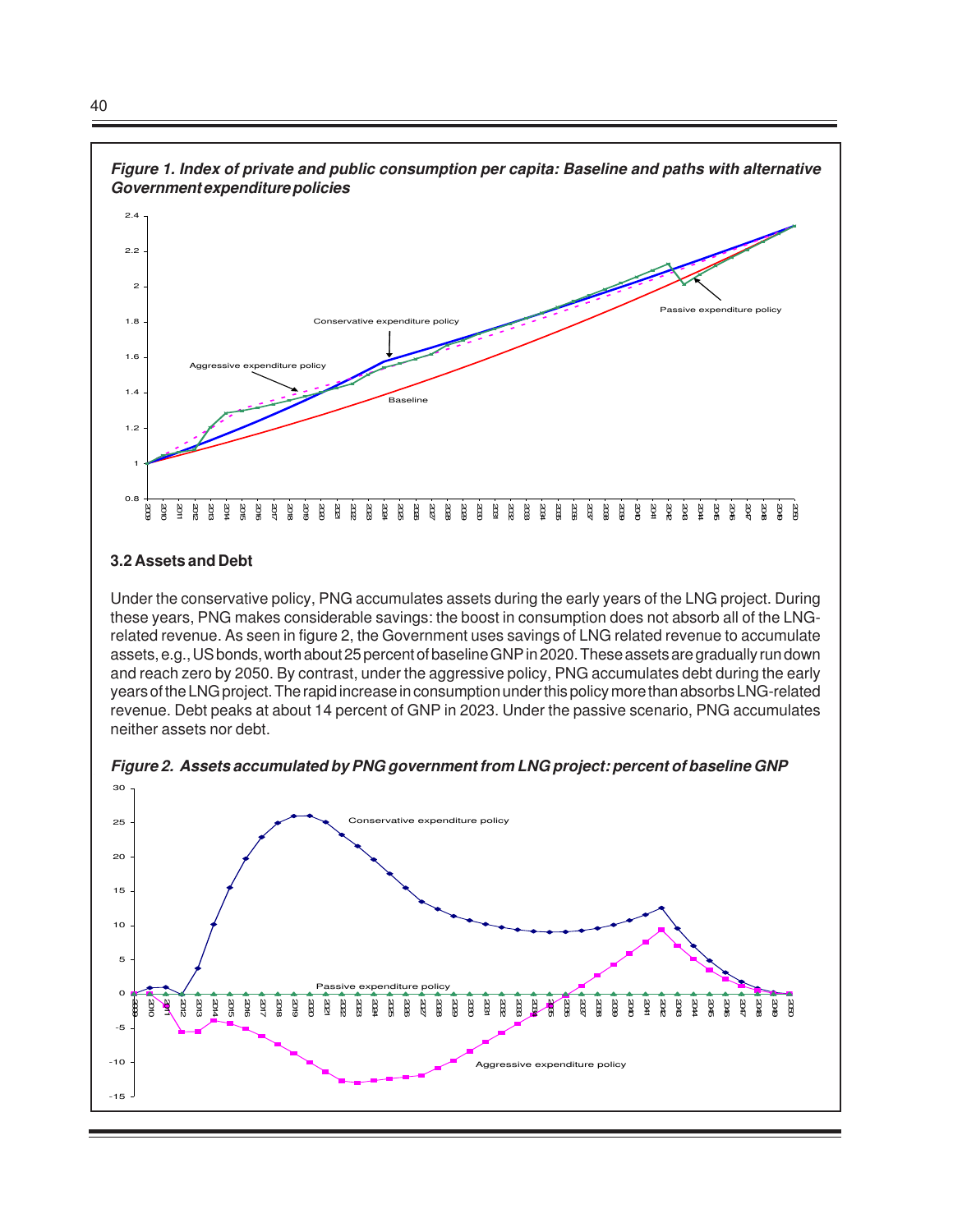# **3.3 Trade and Real Exchange Rate**

The study shows that the LNG project under all three scenarios has a negative effect on the traditional non-LNG exports and a positive effect on non-LNG imports for the entire period up to 2050. This was to be expected. The project provides PNG with extra foreign currency income, allowing it to increase its consumption by importing more and exporting less. The reduction in exports and increase in imports are realised via changes in the real exchange rate. The study found that with the project the real exchange rate appreciates in all three scenarios for almost all years out to 2050. The only exceptions are the years beyond 2043 when the project ends. From the point of view of current exchange rate policy, the important years are at the beginning of the project where PNG cannot avoid significant real appreciation during the construction phase. During these years, under any of the policy scenarios, the real exchange rate is forced up by the project's demand for labour and for domestic material inputs.

# **3.4 Sectoral Implications**

Only some sectors will benefit from the LNG project, especially in the short run. These are the building and construction, transportation, manufacturing, services, and domestically oriented agriculture sectors. The short-run effect on construction, manufacturing and transportation are particularly pronounced, reflecting inputs from these sectors to the construction phase of the project. While the manufacturing and transportation sectors gain in the short run from the provision of inputs during the construction phase, in the operational phase, both these sectors show predominantly negative output deviations. Manufacturing faces considerable competition from imports and is harmed by LNG-induced appreciation of the real exchange rate. The negative effects on transport are associated with the overall contraction of traditional exports. These exports are heavy users of internal transport services (facilitating flows from points of production to ports of exit).

The sector that will particularly be affected by the LNG project is the export agriculture sector (an aggregation of coffee, cocoa, palm oil, copra and forestry). This sector is harmed by real appreciation, the Dutch Disease. The downward adjustment in output is noticeably more rapid under the passive and aggressive scenarios than under the conservative scenario.



**Figure 3. Output of the Export agriculture sector (percentage deviation from baseline)**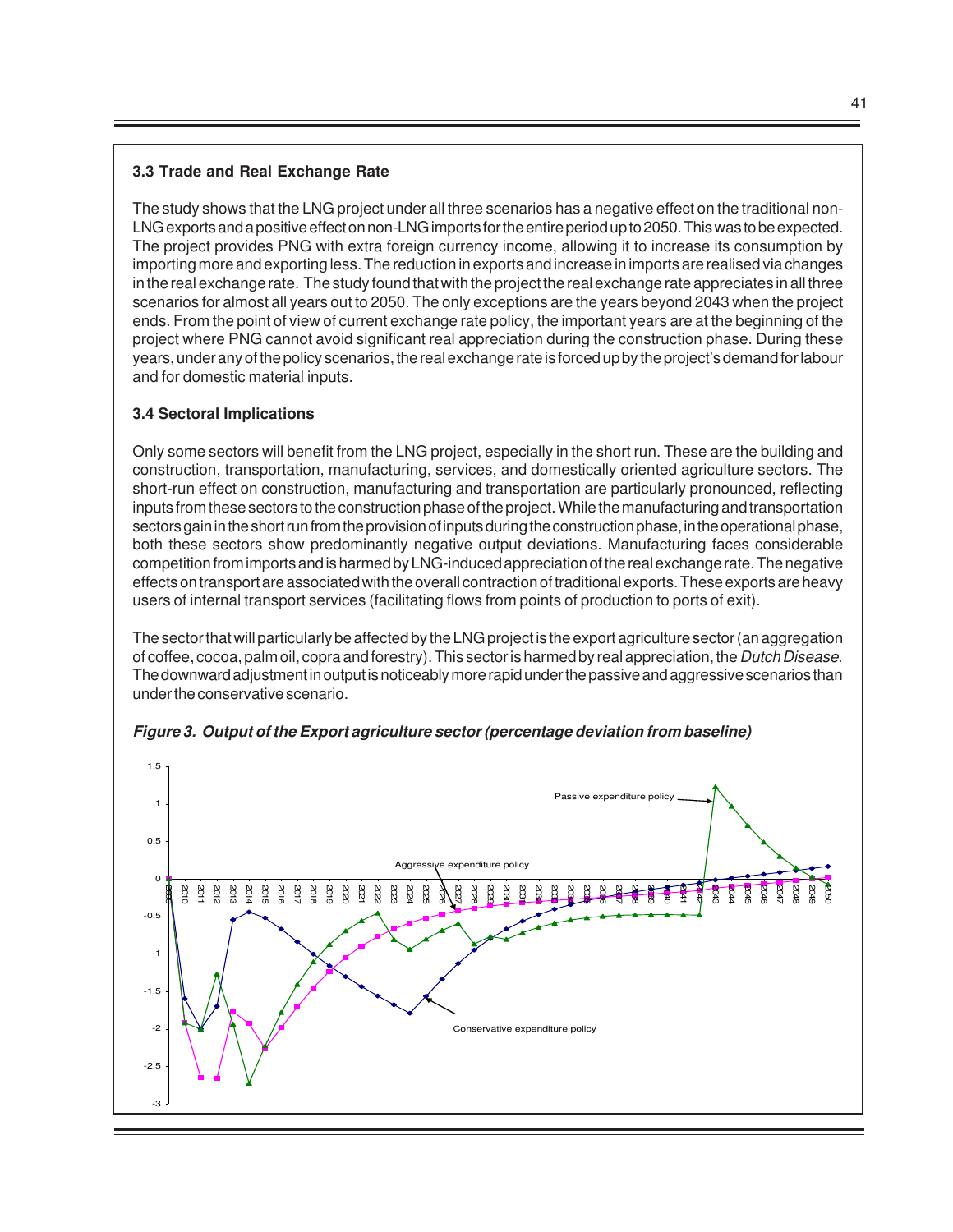#### **4. Recurring Theme**

A recurring theme in the study is that economic adjustment problems associated with the LNG project will be easier to handle if the conservative pattern of consumption increases is adopted. Under the conservative scenario there will be less strain on monetary policy than under the other two scenarios. In addition, adjustment in the industrial composition of economic activity in PNG will be more gradual, in other words, the Dutch Disease will be less under the conservative policy scenario.

While the project is highly significant for the PNG economy, care must be taken not to exaggerate its effects and create false expectations. In popular discussions, emphasis is often placed on GDP effects. This study asserts that GDP will increase by about 50 percent. But as emphasised earlier, the increase in GDP is not relevant. Attention should be concentrated on the effects on GNP and the consequent potential for increases in public and private consumption. The increase in public and private consumption, and the overall standard of living can be greatly enhanced by the appropriate expenditures by the Government on infrastructure, including transport, health and education. The LNG project on its own will not do that.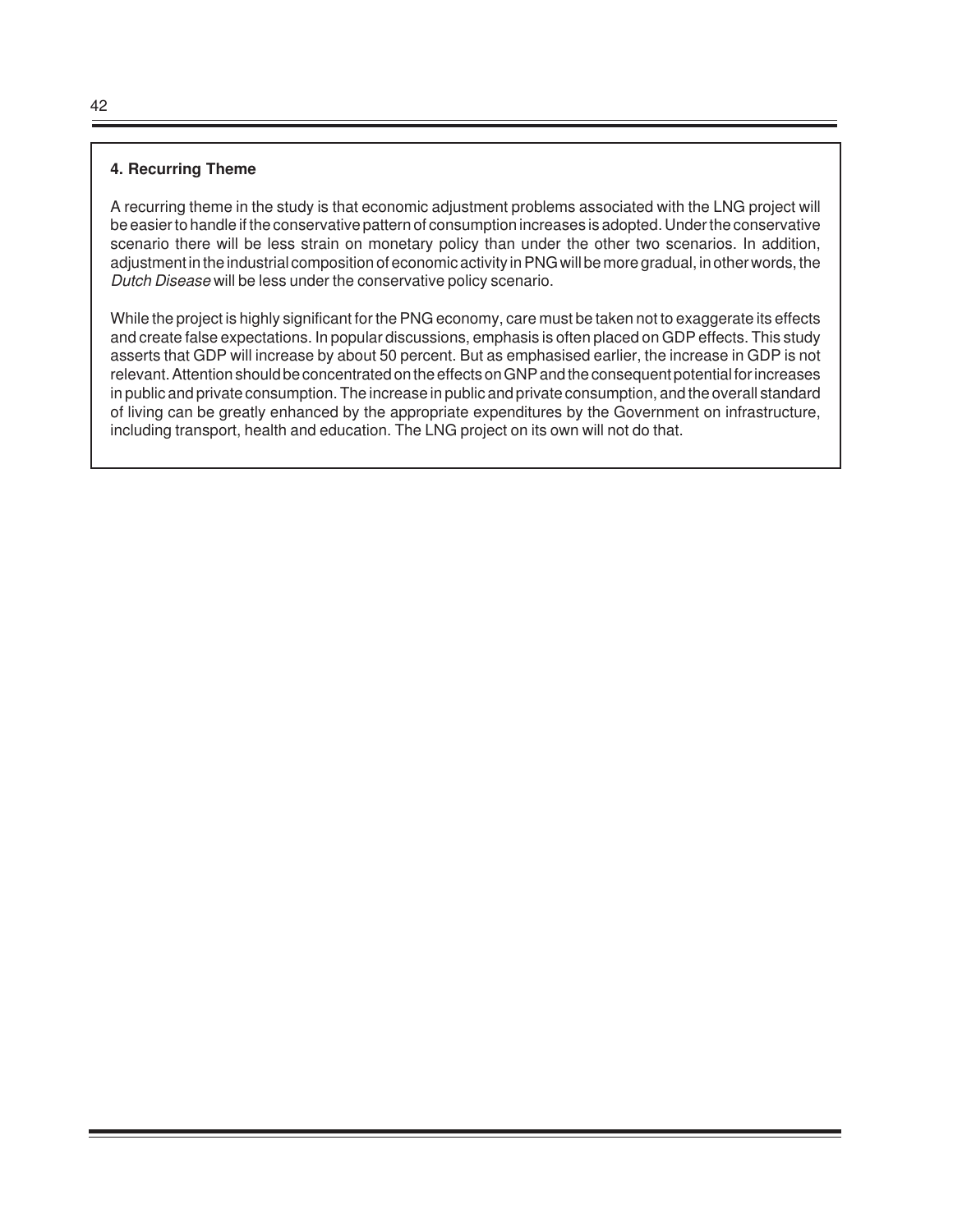#### **Appendix**

#### **Table 1: Monetary and Credit Aggregates (annual % changes)**

| <b>INDICATOR</b>                | 2006<br>(actual) | 2007<br>(actual) | 2008<br>(actual) | <b>Sep 2009</b><br><b>MPS</b> | 2009<br>(actual) | <b>2010</b><br>$(\text{proj})$ | 2011<br>(proj) | 2012<br>$(\text{proj})$ |
|---------------------------------|------------------|------------------|------------------|-------------------------------|------------------|--------------------------------|----------------|-------------------------|
| <b>Broad Money Supply</b>       | 39.0             | 27.3             | 11.2             | 7.4                           | 19.3             | 21.3                           | 16.5           | 9.9                     |
| <b>Monetary Base</b>            | 21.7             | 61.8             | $-12.0$          | 4.1                           | 11.9             | 15.3                           | 16.6           | 16.9                    |
| Claims on the Private<br>Sector | 36.8             | 30.8             | 39.4             | 15.0                          | 17.3             | 23.0                           | 18.0           | 15.0                    |
| Net Claims on Gov't             | $-11.6$          | $-83.5$          | $-174.3$         | 122.1                         | $-568.8$         | 99.8                           | 5.9            | 21.0                    |
| Net Foreign Assets              | 58.2             | 51.7             | $-9.4$           | 13.4                          | 20.0             | $-2.5$                         | $-6.6$         | $-2.0$                  |

Source: Bank of PNG

#### **Table 2: Summary of Other Macroeconomic Indicators**

| <b>INDICATOR</b>                                  | 2006<br>(actual) | 2007<br>(actual) | 2008<br>(actual) | <b>Sep</b><br>2009<br><b>MPS</b> | 2009<br>(actual) | 2010<br>(proj) | 2011<br>(proj) | 2012<br>(proj) |
|---------------------------------------------------|------------------|------------------|------------------|----------------------------------|------------------|----------------|----------------|----------------|
| <b>CONSUMER PRICE INDEX (annual % changes)</b>    |                  |                  |                  |                                  |                  |                |                |                |
| Headline                                          | $-0.9$           | 3.2              | 11.2             | 6.5                              | 5.7              | 8.0            | 8.5            | 7.0            |
| Trimmed-mean                                      | 1.5              | 5.5              | 11.7             | 4.0                              | 3.8              | 7.5            | 8.0            | 7.0            |
| Exclusion-based                                   | 6.0              | 5.7              | 11.0             | 7.5                              | 5.0              | 9.0            | 9.0            | 7.0            |
| <b>BALANCE OF PAYMENTS (kina millions)</b>        |                  |                  |                  |                                  |                  |                |                |                |
| Current account                                   | 1,354            | 550              | 2,145            | $-1,269$                         | $-1,374$         | $-10,872$      | $-12,079$      | $-11,708$      |
| Financial account                                 | 485              | 888              | $-2,861$         | 1,808                            | 2,989            | 10,021         | 11,376         | 11,341         |
| Overall balance                                   | 1,958            | 1,592            | $-598$           | 538                              | 1,724            | $-759$         | $-605$         | $-272$         |
| Gross Int. Reserves                               | 4,326            | 5,919            | 5,322            | 6,305                            | 7,046            | 6,202          | 5,598          | 5,326          |
| <b>IMPORT COVER (months)</b>                      |                  |                  |                  |                                  |                  |                |                |                |
| Total                                             | 8.5              | 9.1              | 7.9              | 7.8                              | 10.1             | 4.4            | 3.6            | 3.5            |
| Non-mineral                                       | 11.5             | 13.0             | 11.4             | 12.4                             | 15.3             | 11.2           | 9.3            | 8.2            |
| <b>EXPORT PRICE</b>                               |                  |                  |                  |                                  |                  |                |                |                |
| Crude oil (US\$/barrel)*                          | 67.3             | 73.0             | 106.7            | 52.1                             | 58.7             | 60.0           | 70.0           | 70.4           |
| Gold (US\$/ounce)                                 | 554.7            | 671.0            | 850.9            | 865.7                            | 959.2            | 999.4          | 995.1          | 994.6          |
| Copper (US\$/pound)                               | 296.6            | 320.0            | 327.8            | 168.0                            | 217.6            | 275.0          | 275.0          | 275.0          |
| FISCAL OPERATIONS OF THE GOVERNMENT**             |                  |                  |                  |                                  |                  |                |                |                |
| Surplus/Deficit (K'm)                             | 535.8            | 476.2            | $-478.5$         | $-249.6$                         | $-36.3$          | 0.0            | $-54$          | $-322.8$       |
| $%$ of GDP                                        | 3.1              | 2.5              | 2.2              | 1.2                              | 0.2              | 0.0            | 0.2            | 1.2            |
| REAL GROSS DOMESTIC PRODUCT (annual % growth) *** |                  |                  |                  |                                  |                  |                |                |                |
| <b>Total GDP</b>                                  | 2.3              | 7.2              | 6.7              | 6.2                              | 4.5              | 8.5            | 6.2            | 2.9            |
| Non-mineral GDP                                   | 3.9              | 8.1              | 7.6              | 5.6                              | 5.2              | 8.1            | 5.4            | 3.5            |

\* Prices take into account, company hedging and differ from market prices.

\*\* Preliminary fiscal operations for 2009; 2010 - 2012 projections are from the 2010 National Budget

\*\*\* GDP figures are from the 2010 National Budget

Source: Bank of PNG, NSO and Department of Treasury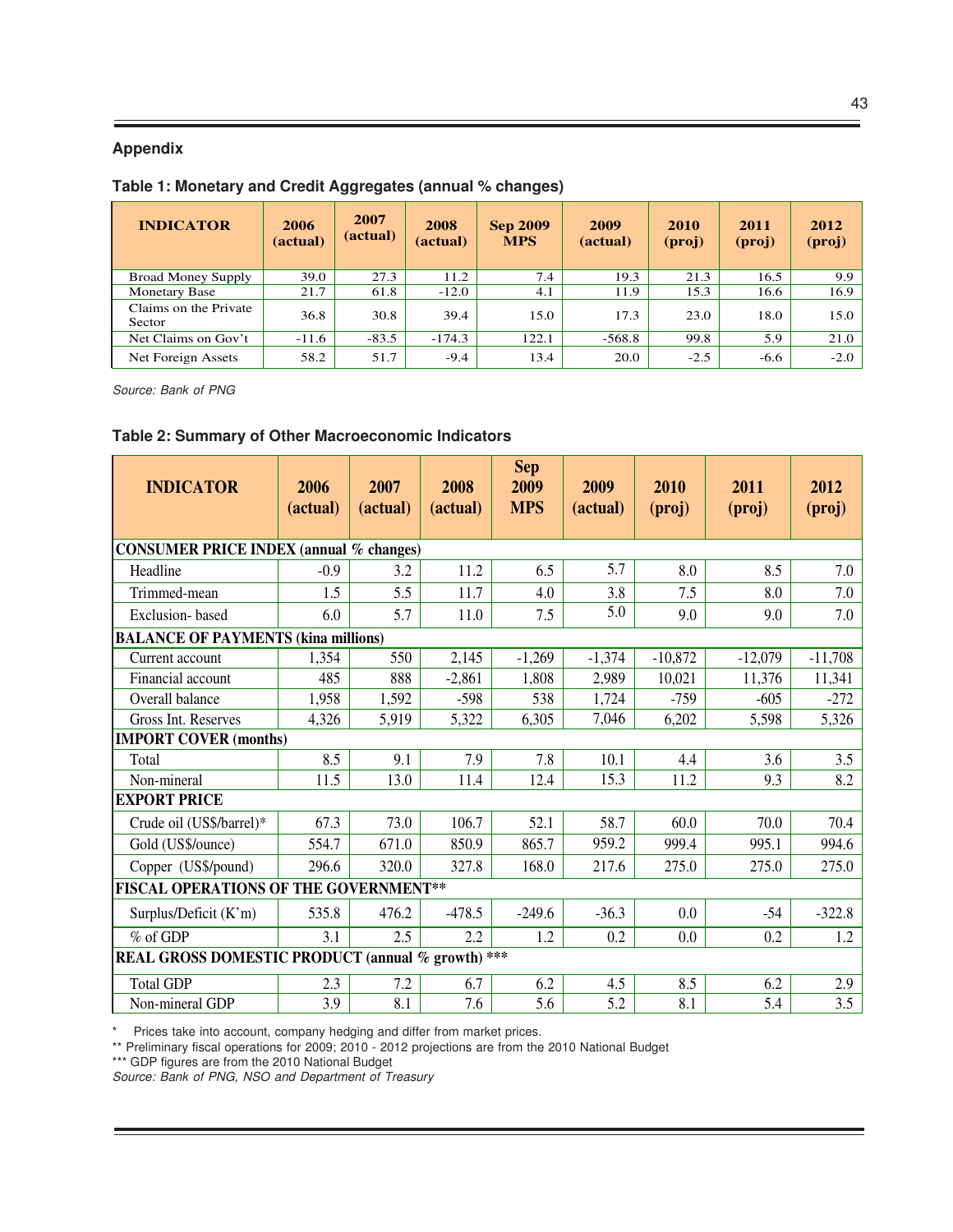# **Revisions to Monetary and Financial Statistics tables in the December 2009 quarterly economic bulletin**

Revised treatment of SDR Allocations in Monetary Statistics

In August 2009 there was a revision in the treatment of the IMF Special Drawing Rights (SDR) Allocations in the compilation of Monetary Statistics. Hence, the increase in Central Bank 'liabilities to nonresidents' was due to the reclassification of the SDR Allocations as 'liabilities to nonresidents' previously recorded as a component of 'shares and other equity'. This alignment is consistent with the methodology in the System of National Accounts (SNA 2008) and the Balance of Payments Manual, 6th edition (BPM 6). The IMF member countries pay interest on the SDR allocations and as such are considered as debt holdings and not equity. Historical data have been revised accordingly.

#### Increase in SDR Allocations

 Also in August 2009, the IMF agreed to increase SDR Allocations and Holdings to all member countries after the 2008 global financial crisis and economic slowdown. Papua New Guinea was allocated its share of over US\$150 million. This is recorded in the respective central bank (Bank of PNG) sectoral balance sheet and survey contained in the monetary statistics tables.

Corrections to data sources.

The changes also reflect corrections done to previous data sources as revisions are done and data were updated. This also accounts for errors done when data was recorded. Hence, historical data have been revised accordingly.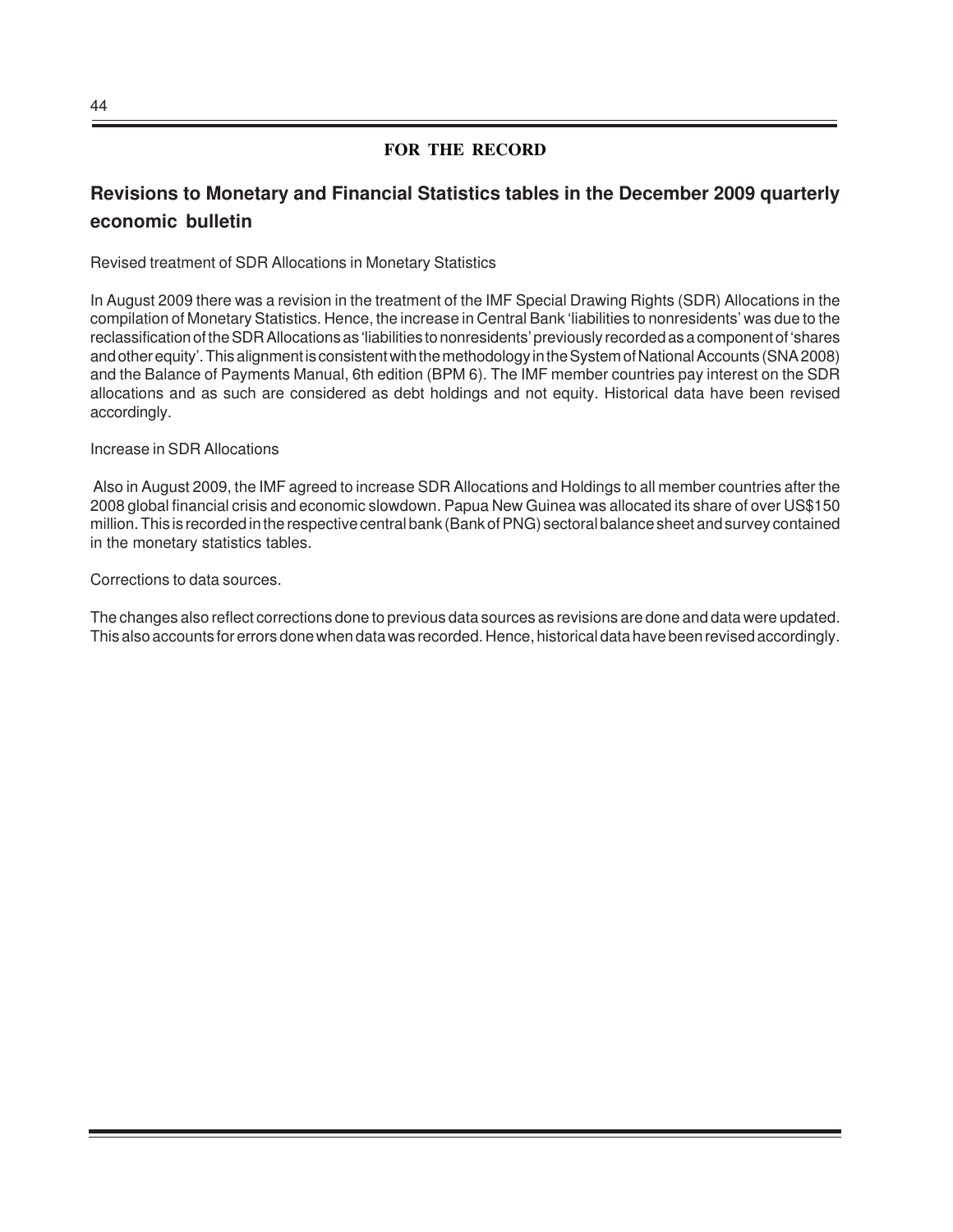# **Reporting of Detail Current Account Transactions**

In spite of data availability, the Bank did not publish the details of import transactions, classified under standard international trade classification (SITC) and the details of services, income and current transfer's transactions, classified in various Balance of Payment's Manual in the Quarterly Economic Bulletin (QEB). The data were published in a summarized form. Since the disaggregate transactions data on merchandise imports, services, income and transfers accounts are captured by Balance of Payments Reporting System, but not published, expert from Pacific Financial and Technical Assistance Centre (PFTAC) recommended that the detail data can be published for serious research and analysis purposes. As a result, detail data from 2005-2009 annual and 2008- 2009 quarterly data on imports, services, income and transfers accounts were published in December Quarter Issue of the QEB respectively. The incorporated changes are in line with the fifth edition of the International Monetary Fund's Balance of Payments Manual (BPM5). (Refer to the table that follows on page 28)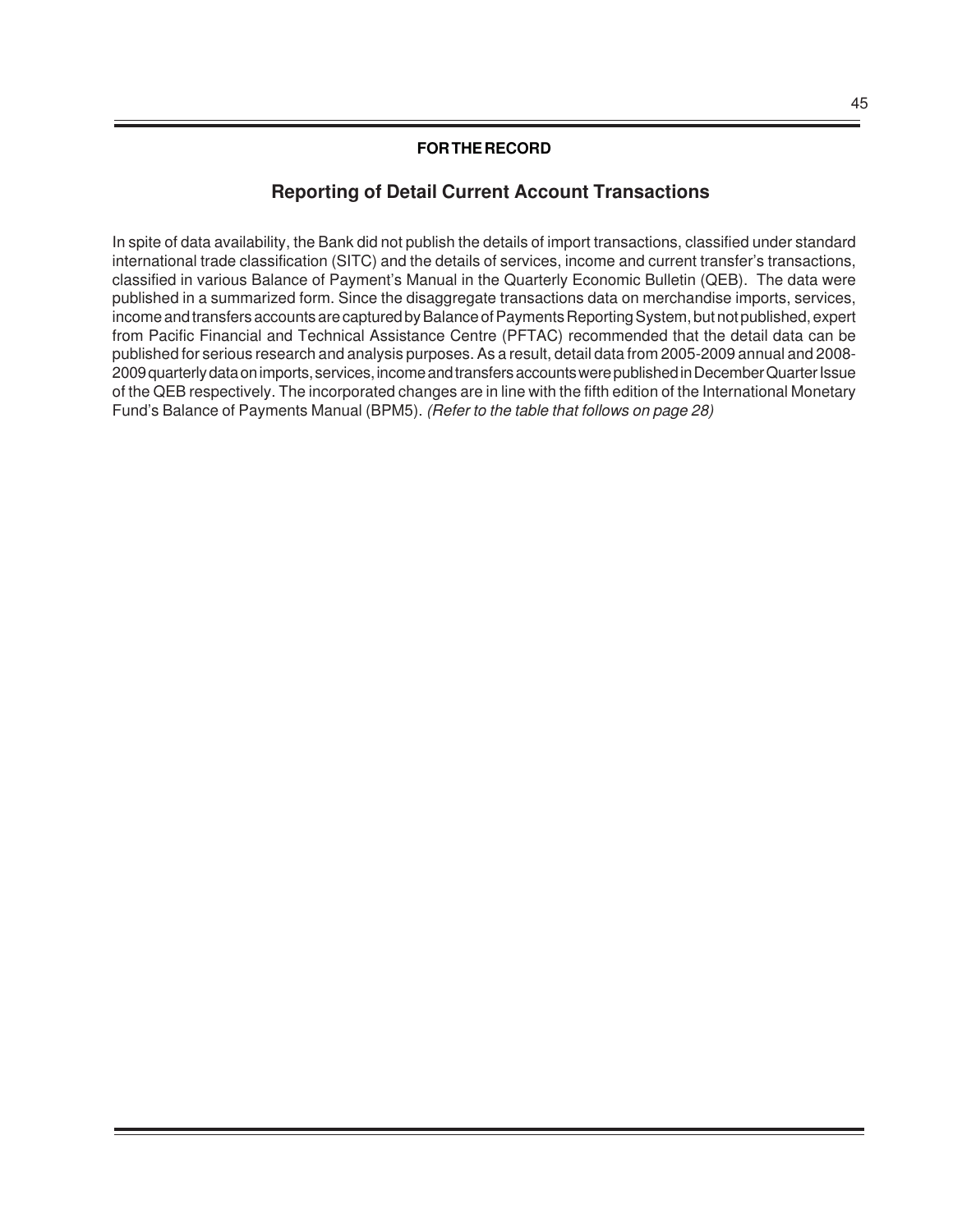The following table depicts various changes to page numbers, titles and contents of the BOP tables due to the inclusion of the imports, services, income and current transfers account tables in the QEB.

| <b>OLD</b><br><b>PAGE</b> | <b>OLD</b><br><b>TABLE</b> | <b>OLD TITLE</b>                                                       | <b>NEW</b><br><b>PAGE</b> | <b>NEW</b><br><b>TABLE</b> | <b>NEW TITLE</b>                                              | <b>COMMENTS</b>                                                                      |
|---------------------------|----------------------------|------------------------------------------------------------------------|---------------------------|----------------------------|---------------------------------------------------------------|--------------------------------------------------------------------------------------|
| S39                       | 8.1                        | <b>Balance of Payments</b>                                             | S39                       | 8.1                        | <b>Balance of Payments</b>                                    | No Change                                                                            |
| S40                       | 8.2                        | Net Foreign Assets                                                     | S40                       | 8.2                        | by Commodity Group<br>Exports<br>(Values)                     | Changes in Page, Table # but NOT content                                             |
|                           |                            |                                                                        |                           | 8.3                        | Agriculture and Other Exports<br>(Values)                     | Changes in Page, Table # but NOT content                                             |
| S41                       | 8.3                        | <b>Exchange Rates</b>                                                  | S41                       | 8.4<br>8.5                 | Agriculture Export by Qty<br>Non Agriculture Export by Qty    | Changes in Page, Table # but NOT content<br>Changes in Page, Table # but NOT content |
| S42                       | 8.4                        | Export by Commodity                                                    | S42                       | 8.6                        | Imports                                                       | <b>New</b>                                                                           |
|                           | 8.5                        | Group (Values)<br>Agriculture<br>Exports<br>(Values)                   |                           | 8.7                        | Service Account                                               | <b>New</b>                                                                           |
| S43                       | 8.6                        | Agriculture Exports by                                                 | S43                       | 8.8                        | Income Account                                                | <b>New</b>                                                                           |
|                           | 8.7                        | Quantity<br>Non-Agriculture                                            |                           | 8.9                        | <b>Current Transfers Account</b>                              | <b>New</b>                                                                           |
| S44                       | 8.8                        | Exports by Qty<br>Export Prices, Non-                                  | S44                       | 8.10                       | Net Foreign Assets                                            | Changes in Page, Table # but NOT content                                             |
|                           |                            | <b>Mineral Commodity</b>                                               |                           |                            |                                                               |                                                                                      |
| S45                       | 8.9                        | International<br><b>Commodity Prices</b>                               | S45                       | 8.11                       | <b>Exchange Rates</b>                                         | Changes in Page, Table # but NOT content                                             |
| S46                       | 8.10                       | Economist<br>Price<br>Indices                                          | S46                       | 8.12                       | Non-Mineral<br>Export<br>Prices,<br>Commodity                 | Changes in Page, Table # but NOT content                                             |
| S47                       | 8.11                       | <b>Export Price Indices</b>                                            | S47                       | 8.13                       | <b>International Commodity Prices</b>                         | Changes in Page, Table # but NOT content                                             |
| S48                       | 8.12                       | Export<br>Volume<br>Indices                                            | S48                       | 8.14                       | <b>Economist Price Indices</b>                                | Changes in Page, Table # but NOT content                                             |
| S49                       | 8.13<br>8.14               | Origin of Imports<br><b>Destination of Exports</b>                     | S49                       | 8.15                       | <b>Export Price Indices</b>                                   | Changes in Page, Table # but NOT content                                             |
| S50                       | 9.1                        | Prices and Wages                                                       | S50                       | 8.16                       | Export Volume Indices                                         | Changes in Page, Table # but NOT content                                             |
| S51                       | 9.2<br>9.3                 | CPI - Classified by<br><b>Expenditure Group</b><br>CPI - Classified by | S51                       | 8.17<br>8.18               | Origin of Imports<br><b>Destination of Exports</b>            | Changes in Page, Table # but NOT content<br>Changes in Page, Table # but NOT content |
| S52                       | 9.4                        | <b>Urban Areas</b><br>Employment<br><b>Classified by Region</b>        | $\overline{S52}$          | 9.1                        | Prices and Wages                                              | Changes in Page, but NOT Table # and<br>content                                      |
| S53                       | 9.5                        | Employment                                                             | S53                       | 9.2                        | Price<br>Index<br>Consumer<br>$\overline{\phantom{0}}$        | Changes in Page, but NOT Table # and                                                 |
|                           |                            | Classified by Industry                                                 |                           |                            | Classified<br>Expenditure<br>bv<br>Group                      | content                                                                              |
|                           |                            |                                                                        |                           | 9.3                        | Price<br>Consumer<br>Index<br>Classified by Urban Areas       | Changes in Page, but NOT Table # and<br>content                                      |
| S54                       | 9.6                        | Expenditure on GDP<br>- Current Prices                                 | S54                       | 9.4                        | Employment<br>Classified<br>by                                | Changes in Page, but NOT Table # and                                                 |
|                           | 9.7                        | Expenditure on GDP                                                     |                           |                            | Region                                                        | content                                                                              |
|                           | 9.8                        | - Constant Prices<br>Income<br>Component                               |                           |                            |                                                               |                                                                                      |
|                           |                            | of GDP - Current<br>Prices                                             |                           |                            |                                                               |                                                                                      |
|                           |                            |                                                                        | S55                       | 9.5                        | Classified<br>Employment<br>by<br>Industry                    | Changes in Page, but NOT Table # and<br>content                                      |
|                           |                            |                                                                        | S56                       | 9.6                        | Expenditure on GDP - Current                                  | Changes in Page, but NOT Table # and                                                 |
|                           |                            |                                                                        |                           | 9.7                        | Prices<br>Expenditure on GDP - Constant                       | content<br>Changes in Page, but NOT Table # and                                      |
|                           |                            |                                                                        |                           | 9.8                        | Prices<br>Income Components of GDP -<br><b>Current Prices</b> | content<br>Changes in Page, but NOT Table # and<br>content                           |
|                           |                            |                                                                        |                           |                            |                                                               |                                                                                      |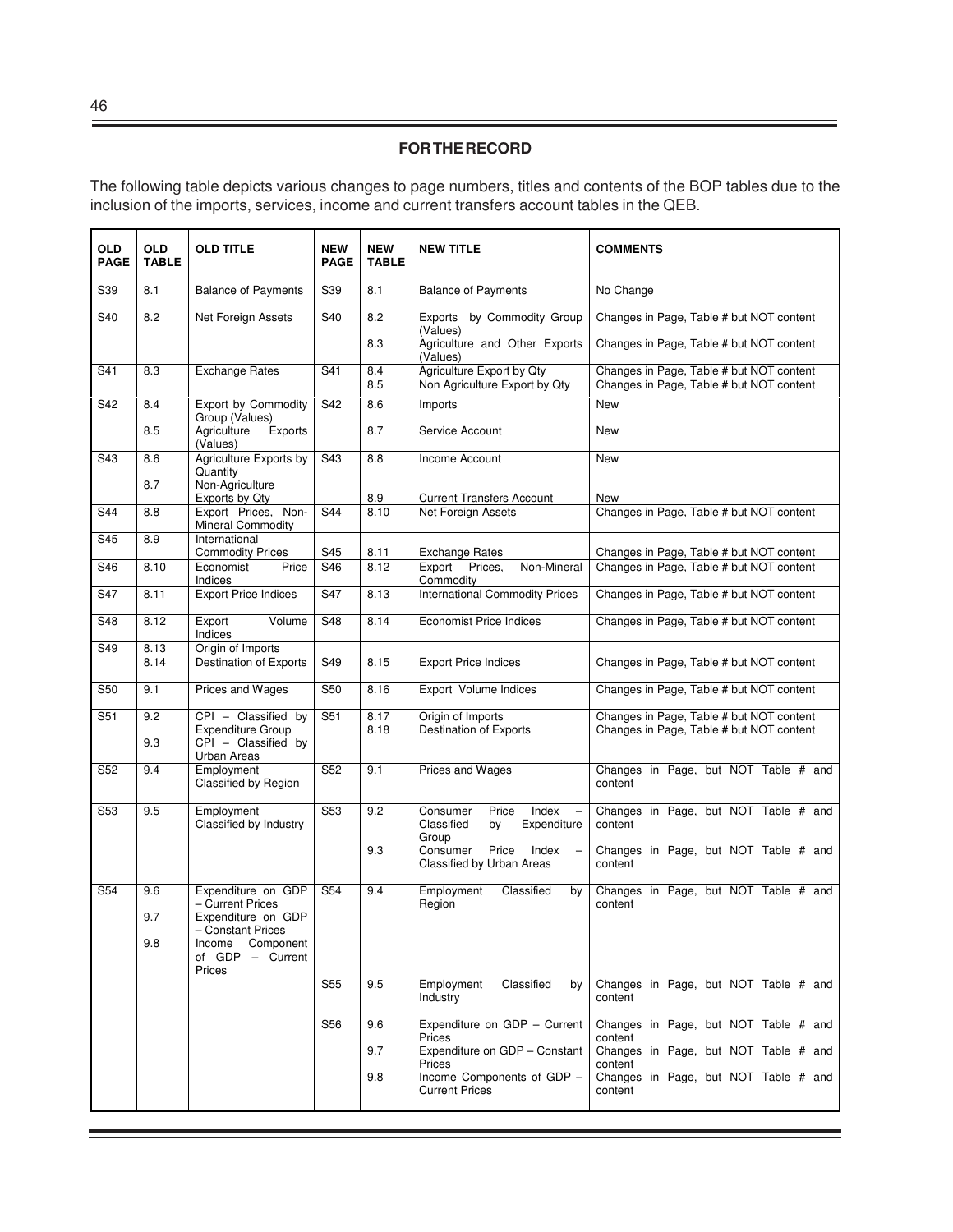#### **MONTHLY KINA FACILITY RATE ANNOUNCEMENTS**

The Central Bank introduced the Kina Facility Rate (KFR) in February 2001 as the official rate to indicate its stance of monetary policy. The KFR is a monthly rate and any changes to it should translate to changes in market interest rates. Changes to the KFR is based on assessment of economic fundamentals consistent with the overall objective of monetary policy of price stability in the economy. From January 2008, the KFR announcements by the Bank were;

| 2008 | 07 January<br>04 February<br>03 March<br>07 April<br>05 May<br>02 June                                                                                     | Maintained at 6.00 %<br>Maintained at 6.00 %<br>Maintained at 6.00 %<br>Maintained at 6.00 %<br>Maintained at 6.00 %<br>Maintained at 6.00 %                                                                                                                                              |
|------|------------------------------------------------------------------------------------------------------------------------------------------------------------|-------------------------------------------------------------------------------------------------------------------------------------------------------------------------------------------------------------------------------------------------------------------------------------------|
|      | 10 June<br>07 July<br>04 August<br>01 September<br>06 October<br>03 November<br>01 December                                                                | Raised to 6.25 %<br>Maintained at 6.25 %<br>Raised to 6.50 %<br>Raised to $7.00\%$<br>Maintained at 7.00 %<br>Maintained at 7.00 %<br>Raised to 8.00 %                                                                                                                                    |
| 2009 | 05 January<br>02 February<br>02 March<br>06 April<br>04 May<br>01 June<br>06 July<br>03 August<br>07 September<br>05 October<br>02 November<br>07 December | Maintained at 8.00 %<br>Maintained at 8.00 %<br>Maintained at 8.00 %<br>Maintained at 8.00 %<br>Maintained at 8.00 %<br>Maintained at 8.00 %<br>Maintained at 8.00 %<br>Maintained at 8.00 %<br>Maintained at 8.00 %<br>Maintained at 8.00 %<br>Maintained at 8.00 %<br>Reduced to 7.00 % |
| 2010 | 04 January<br>01 February<br>01 March<br>06 April                                                                                                          | Maintained at 7.00 %<br>Maintained at 7.00 %<br>Maintained at 7.00 %<br>Maintained at 7.00 %                                                                                                                                                                                              |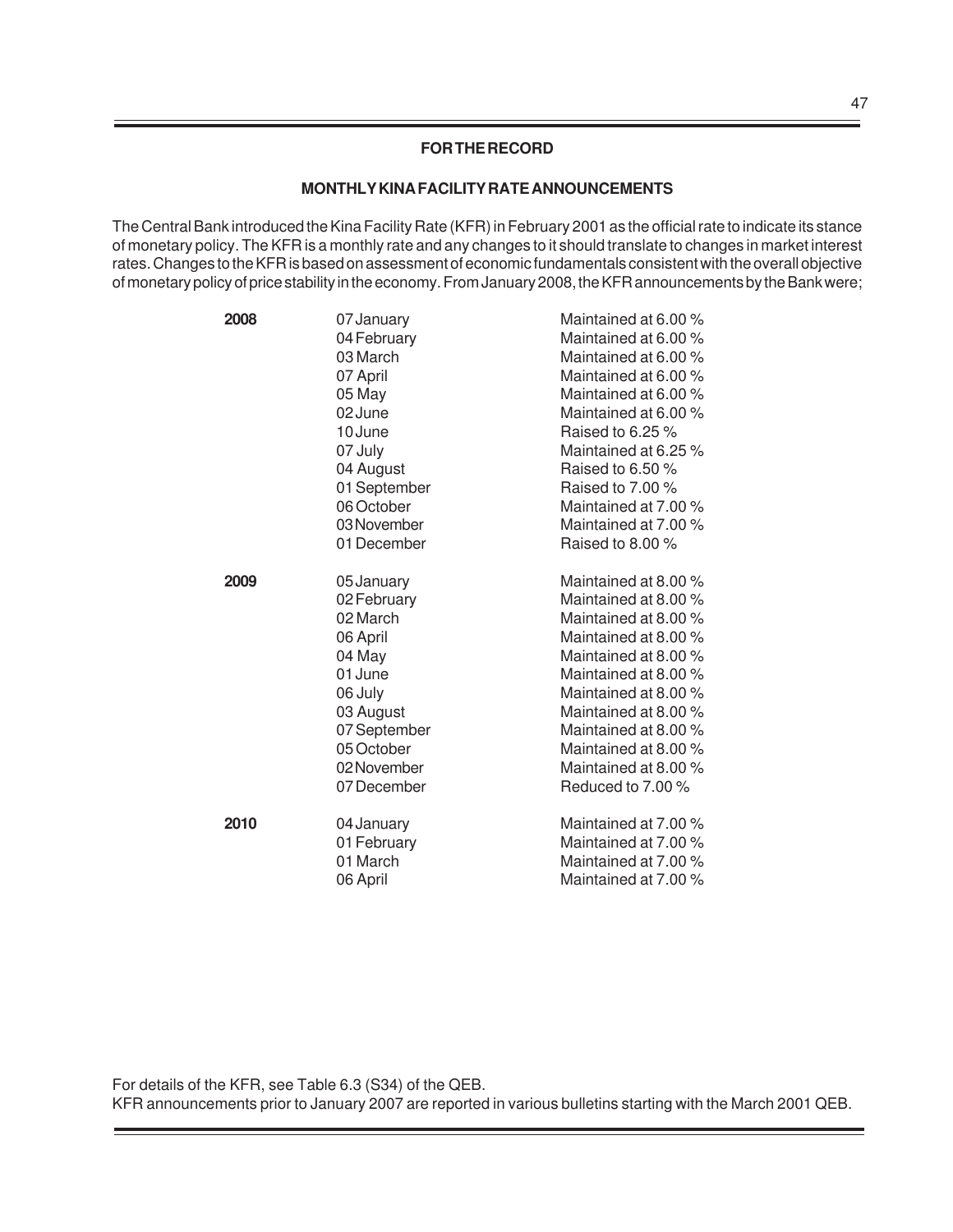# **GLOSSARY OF TERMS AND ACRONYMS**

| <b>Balance of Payments</b>                 | A statistical statement that systematically summa-<br>rises a country's economic transactions with the rest<br>of the world, over a specific time period. It comprises<br>the Current and Capital and Financial Accounts.                                                                               |
|--------------------------------------------|---------------------------------------------------------------------------------------------------------------------------------------------------------------------------------------------------------------------------------------------------------------------------------------------------------|
| <b>Broad Money Supply (M3*)</b>            | Total volume of money comprising narrow money (M1*)<br>and quasi money in the economy at a point in time. See<br>'narrow' and 'quasi' money.                                                                                                                                                            |
| <b>Cash Reserve Requirement (CRR)</b>      | A requirement imposed on commercial banks to hold<br>cash as a percentage of total deposits and other<br>prescribed liabilities at all times.                                                                                                                                                           |
| <b>Capital Account</b>                     | Records all transactions that involves the receipts or<br>transfers of capital and acquisitions/disposal of non-<br>produced, non-financial assets such as purchase of<br>production facilities, i.e. plants and machinery, etc.                                                                        |
| Central Bank Bill (CBB) <sup>1</sup>       | A monetary policy instrument of the Bank of PNG used<br>to manage liquidity in the banking system by either<br>injecting or defusing it in order to achieve a desired level<br>of interest rate.                                                                                                        |
| <b>Current Transfers Account</b>           | Records all foreign transactions that are not transfers<br>of capital and cannot be repaid. These includes dona-<br>tions, gifts and grants, superannuation funds and<br>licensing fees.                                                                                                                |
| <b>Exchange Settlement Account (ESA)</b>   | Accounts of the commercial banks with the Bank of<br>PNG for settlement transactions with each other.                                                                                                                                                                                                   |
| <b>Exclusion-based CPI measure</b>         | An underlying inflation measure which involves zero<br>weighting of volatile sub-groups or items such as fruit<br>& vegetables, betelnut and prices that are largely<br>determined by non-market (seasonal) forces, as well<br>as alcoholic drinks, cigarettes & tobacco, etc. See<br>'Underlying CPI'. |
| <b>Financial Account</b>                   | Records all transactions associated with changes of<br>ownership of foreign financial assets such as holdings<br>of monetary gold, special drawing rights (SDR), claims<br>on non-residents and foreign liabilities.                                                                                    |
| <b>Headline Consumer Price Index (CPI)</b> | A measure of inflation as calculated and published<br>quarterly by the National Statistical Office (NSO),<br>which measures the total price movements in goods<br>and services in the basket.                                                                                                           |

ŧ

<sup>1</sup> See 'For the Record' on page 34 in the 2004 September QEB.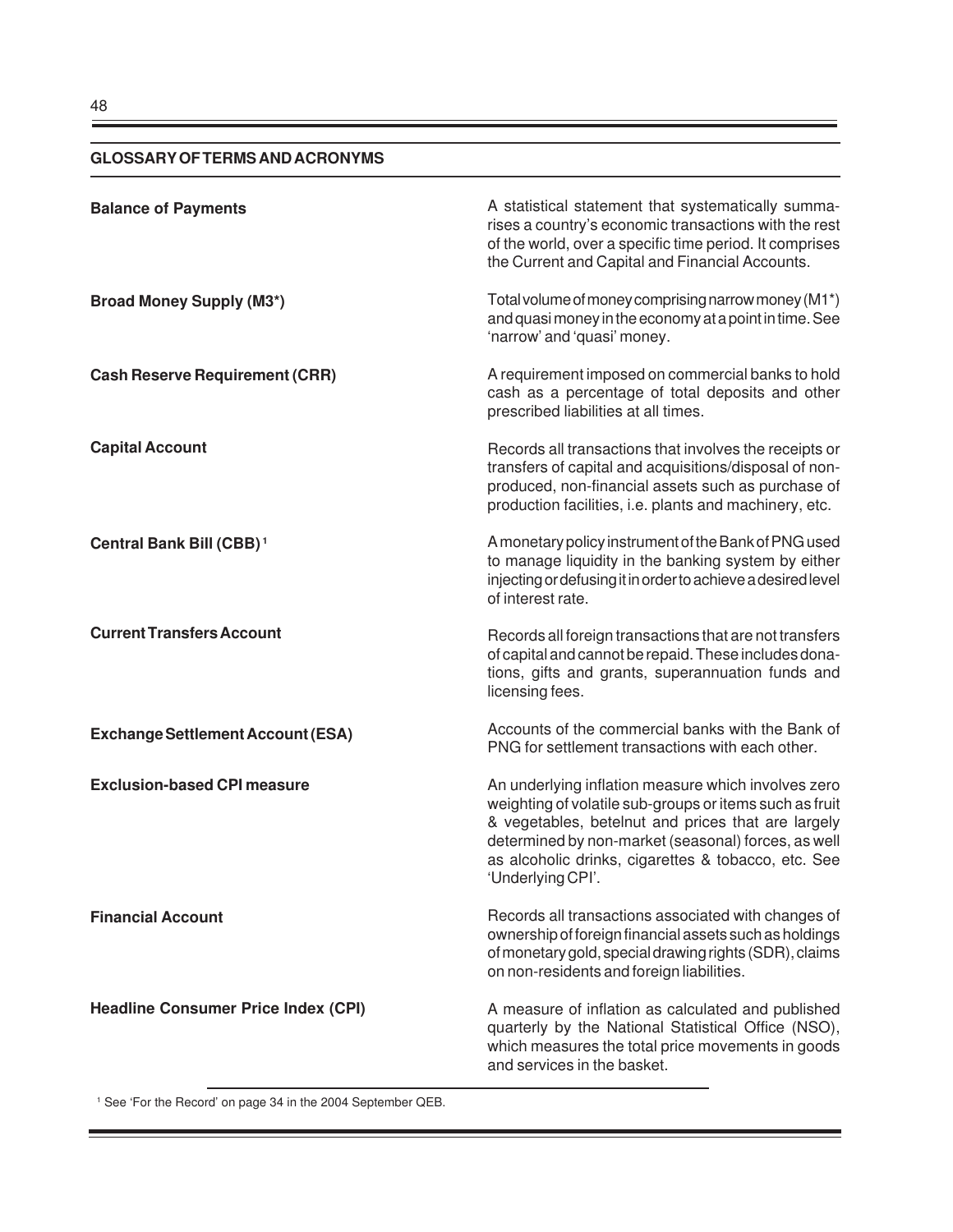| <b>Income Account</b>                    | Records transactions such as compensation of em-<br>ployees, which cover wages, salaries, and other ben-<br>efits in cash and kind, dividends and interest earned on<br>investments between PNG and the other countries.                                |
|------------------------------------------|---------------------------------------------------------------------------------------------------------------------------------------------------------------------------------------------------------------------------------------------------------|
| <b>Inscribed Stock (bond)</b>            | A Government debt instrument sold to the public for<br>a maturity term of one year or longer for Budget<br>financing.                                                                                                                                   |
| Kina Facility Rate (KFR)                 | Official benchmark rate used by the Bank of PNG to<br>signal its monetary policy stance. The KFR is an-<br>nounced monthly by the Governor and published in the<br>newspapers and on the Bank's website.                                                |
| <b>Liquid Assets</b>                     | Assets of the commercial banks, which are in near<br>liquid form, comprising cash, ESA balances, CBBs,<br>Treasury bills and Inscribed stocks less than 3 years<br>to maturity.                                                                         |
| <b>Minimum Liquid Asset Ratio (MLAR)</b> | A prudential requirement imposed by the Bank of PNG<br>on commercial banks to hold liquid assets as a<br>percentage of total deposits and other prescribed<br>liabilities at all times.                                                                 |
| <b>Monetary Base (or Reserve Money)</b>  | Comprised of currency held by the public and liquid<br>assets of the commercial banks, including deposits<br>held with the Bank of PNG under the Repurchase<br>Agreement Facility (RAF) or Repos.                                                       |
| <b>Narrow Money</b>                      | A component of total money supply that is considered<br>liquid or can be converted easily to cash on demand,<br>and comprises of currency in circulation (held outside<br>the banking system) and demand deposits.                                      |
| <b>Open Market Operations (OMO)</b>      | Operations of liquidity management conducted by the<br>Bank of PNG with commercial banks and other finan-<br>cial intermediaries involving Government securities.<br>CBB, Repos and foreign exchange trading to influence<br>short-term interest rates. |
| Over the year CPI                        | Percentage change in the CPI of a quarter compared<br>to the corresponding quarter of the previous year (Also<br>called 'annual' CPI).                                                                                                                  |
| <b>Portfolio Investment</b>              | Investments, mainly in equity and debt securities such<br>as bonds and notes, money market debt instruments<br>and financial derivatives, as well as long-term debt,<br>equity and securities.                                                          |
| <b>Quasi Money</b>                       | A component of total money supply that is not easily<br>convertible to cash on demand and comprises of<br>savings and term deposits.                                                                                                                    |

 $\equiv$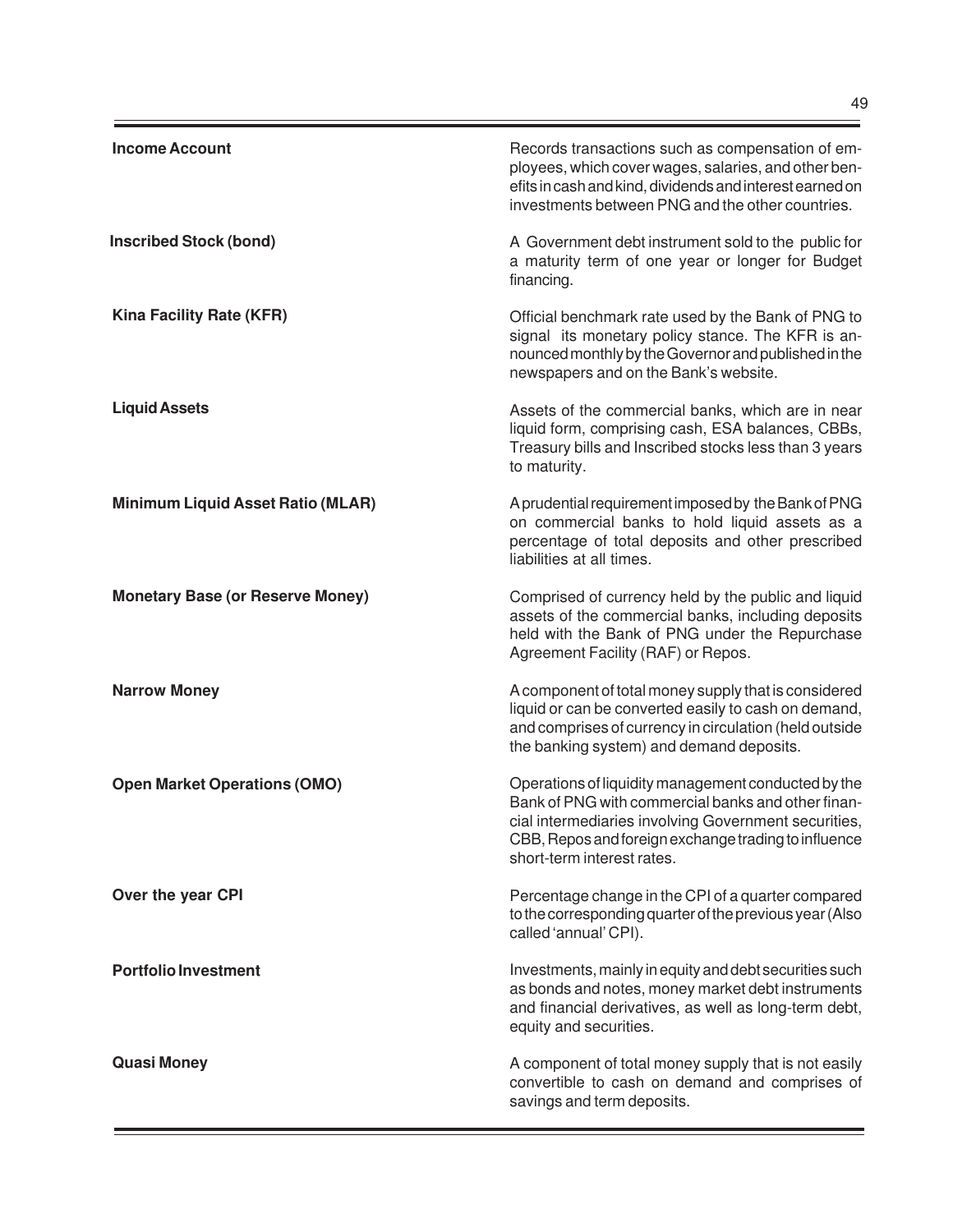| <b>Repurchase Agreement Facility (RAF)</b>                        | A money market instrument used by Bank of PNG to<br>lend to or borrow from the commercial banks, for<br>liquidity management, and is unwound on maturity.<br>The terms range from overnight to 14 days and can be<br>collateralised, for instance, using Treasury bills. |
|-------------------------------------------------------------------|--------------------------------------------------------------------------------------------------------------------------------------------------------------------------------------------------------------------------------------------------------------------------|
| <b>Tap Facility</b>                                               | A facility conducted by the Bank of PNG for sale of<br>Treasury bills and Inscribed stocks to the public.                                                                                                                                                                |
| <b>Temporary Advance Facility</b>                                 | A statutory mechanism stipulated under Section 54 of<br>the Central Banking Act 2000, that provides the Na-<br>tional Government with access to short-term financing<br>to meet mismatches in revenue.                                                                   |
| <b>Trade Account</b>                                              | Records all economic transactions associated with<br>merchandise exports and imports of physical goods.                                                                                                                                                                  |
| Trade Weighted Index <sup>2</sup>                                 | The Trade Weighted Index (TWI) measures the value of<br>the kina against a basket of currencies of PNG's major<br>trading partners.                                                                                                                                      |
| <b>Treasury Bill</b>                                              | Government security or debt instrument sold at a<br>discount value, but redeemed at face value on maturity<br>for purposes of Budget financing. In PNG, Treasury<br>bills are issued for 28, 61, 91, 182 and 364 day<br>maturities.                                      |
| <b>Trimmed-mean CPI measure</b>                                   | A fixed proportion of prices at each end of the distribu-<br>tion of price changes are zero weighted and the mean<br>of the remaining price changes recomputed. See also<br>'Underlying CPI'.                                                                            |
| Underlying CPI (exclusion-based and<br>trimmed-mean CPI measures) | A measure of inflation that excludes short-term volatile<br>movements in prices, such as seasonal factors, Gov-<br>ernment policy decisions and price controlled items.                                                                                                  |

-

۲

<sup>2</sup> See 'For the Record' p.24 in the 2005 September QEB.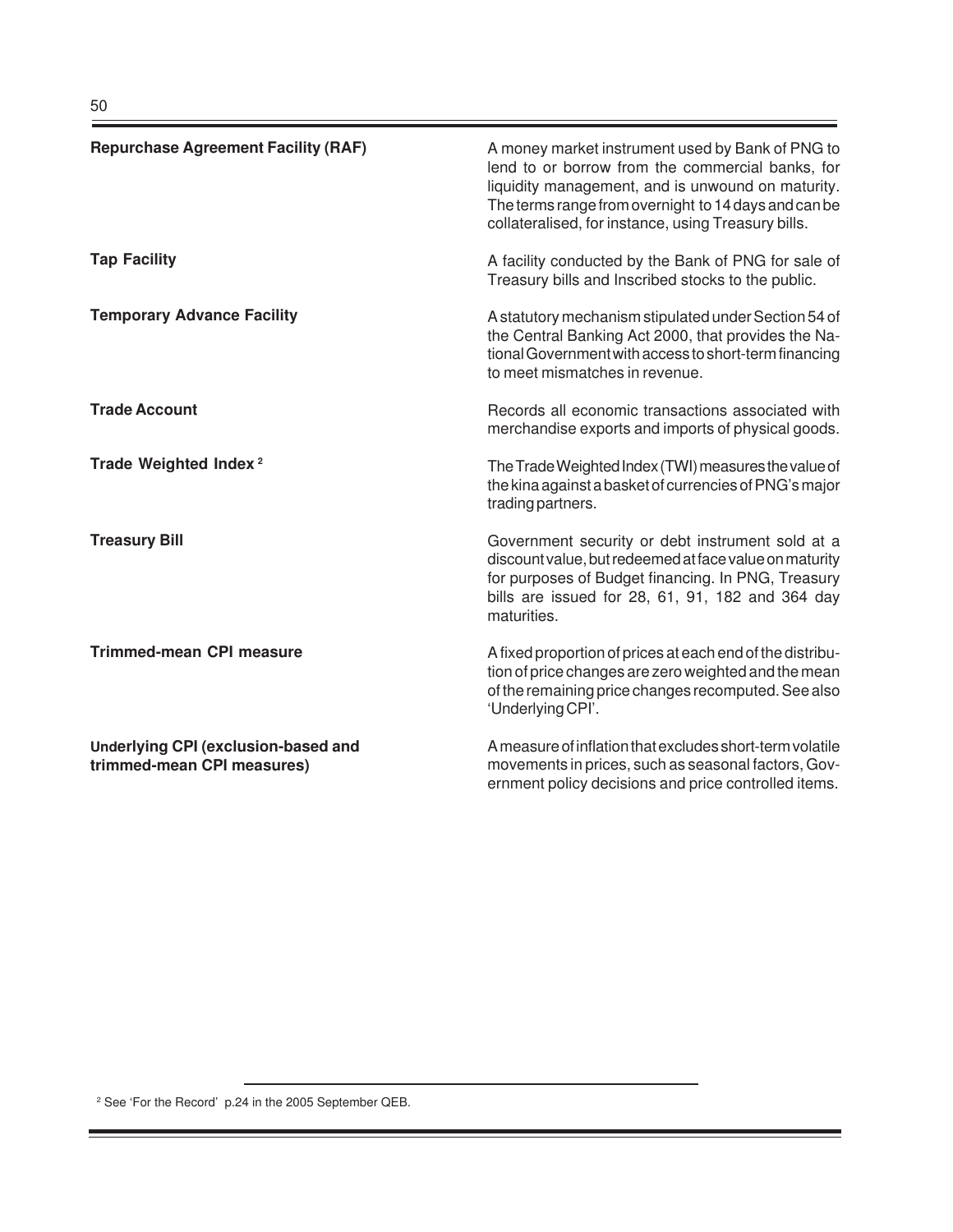# **REFERENCE "FOR THE RECORD"**

Some issues of the Quarterly Economic Bulletin (QEB) have 'For the Record' as additional information relating to changes introduced to various statistical tables. The following 'For the Record' have appeared in the QEB since March 2000.

| <u><b>Issue</b></u> |                          | For the Record                                                                                                              |
|---------------------|--------------------------|-----------------------------------------------------------------------------------------------------------------------------|
|                     |                          |                                                                                                                             |
| Mar 2000            |                          | Removal of QEB Table 3.8                                                                                                    |
| <b>Jun 2000</b>     |                          | Inflation - Consumer Price Index (CPI)                                                                                      |
|                     |                          | Changes to Table 7.2: Other Domestic Interest Rates                                                                         |
| Mar 2001            |                          | Introduction of Monthly Kina Facility Rate                                                                                  |
| Jun 2001            |                          | Changes to Table 10.2: Prices and Wages                                                                                     |
| Dec 2001            |                          | Measures of Inflation                                                                                                       |
|                     |                          | Changes to Table 7.1: Commercial Banks Interest Rates                                                                       |
|                     |                          | Changes to Table 7.2: Other Domestic Interest Rates                                                                         |
|                     |                          | Changes to Table 10.2 Prices and Wages                                                                                      |
| Jun 2002            |                          | Exclusion of QEB Tables 4.2: Rural Development Bank of PNG and Table 10.1: Indicators<br>of Economic Activity               |
| Mar 2003            |                          | Changes to Balance of Payments Tables                                                                                       |
|                     |                          | Bank of PNG Employment Index: Changes to Table 10.4 and Table 10.5                                                          |
|                     |                          | Regional and Industrial Classifications and Abbreviations                                                                   |
| <b>Jun 2003</b>     |                          | Changes to Open Market Operations Instruments                                                                               |
|                     |                          | Directions of Merchandise Trade                                                                                             |
| Sep 2003            |                          | Changes to the Treasury Bills Auction Allocation Process                                                                    |
| Dec 2003            |                          | Further Change to the Treasury Bills Auction Allocation Process                                                             |
|                     |                          | Bank of PNG Employment Survey                                                                                               |
| Sep 2004            |                          | Introduction of Central Bank Bill (CBB)                                                                                     |
| Mar 2005            |                          | Changes to Table 9.5 to include Exports from Napanapa Oil Refinery                                                          |
|                     |                          | Changes to Tables 1.2 and 1.3 'Other Items (Net)'                                                                           |
| <b>June 2005</b>    |                          | Changes to Tables 8.2 and 8.5 'External Public Debt'                                                                        |
| Sep 2005            |                          | Trade Weighted Exchange Rate Index                                                                                          |
|                     |                          | Employment Index - Changes to Tables 10.4 and 10.5                                                                          |
|                     |                          | Central Bank Bill (CBB) Auction - Changes to Tables 3.8 and 7.2                                                             |
| Mar 2006            |                          | Updated Weights for the Trade Weighted Index (TWI)                                                                          |
| <b>June 2006</b>    |                          | Expansion of Monetary and Financial Data Coverage                                                                           |
|                     |                          | Upgrade of PNG's Private Debt and Equity Recording System                                                                   |
| Dec 2006            |                          | Changes to Table 8.1 - Capital Transfers                                                                                    |
| Jun 2007            | $\overline{\phantom{a}}$ | Revisions to the March Quarter 2007 and December Quarter 2006 Consumer Price<br>Index                                       |
| Jun 2007            |                          | <b>Debt Ratios</b>                                                                                                          |
| Sep 2007            |                          | Revisions to the Consumer Price Indices in June Quarter 2007 back<br>to September Quarter 2005.                             |
| Mar 2008            |                          | Updated Weights for the Trade Weighted Index (TWI)                                                                          |
| Mar 2009            |                          |                                                                                                                             |
| Mar 2009            |                          | Changed Monetary Policy Statement release month from January to March<br>Updated Weights for the Trade Weighted Index (TWI) |
| Dec 2009            |                          | New Tables; 8.7, 8.8, 8.9 and 8.10 were included in the December Quarterly Economic                                         |
|                     |                          | Bulletin, resulting in subsequent renumbering of all other tables that follow.                                              |
| Dec 2009            |                          | Revisions to Monetary and Financial Statistics tables in the December 2009 Quarterly<br><b>Economic Bulletin</b>            |
|                     |                          |                                                                                                                             |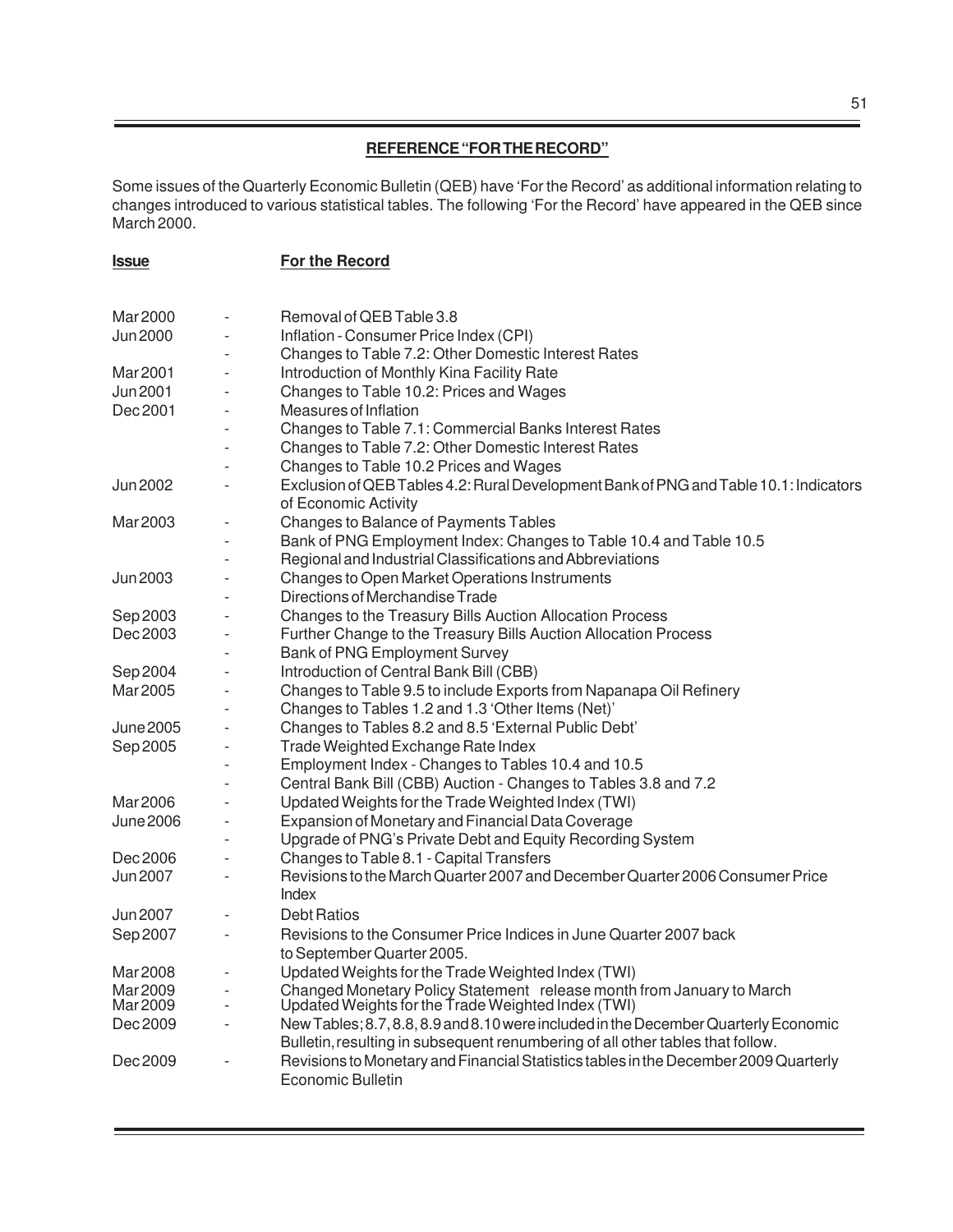#### **REFERENCE**

Each issue of the Quarterly Economic Bulletin contains a review of economic conditions for the past quarter and a comprehensive set of updated statistical tables. Articles of special interest to current economic policy are also prepared by Bank staff for inclusion in the Bulletin. The following articles have appeared in the Quarterly Economic Bulletin since December 1998.

| <u><b>Issue</b></u>         | <b>Title</b>                                                                                      |
|-----------------------------|---------------------------------------------------------------------------------------------------|
| Dec 1998                    | Monetary Policy for 1999                                                                          |
| Mar 1999                    | Papua New Guinea's Total External Exposure                                                        |
| Sep 1999                    | The 1999 Supplementary Budget                                                                     |
| Dec 1999                    | The 2000 National Budget                                                                          |
| Jun 2000                    | Semi-annual Monetary Policy Statement, July 2000                                                  |
| Dec 2000                    | The 2001 National Budget                                                                          |
| Dec 2000                    | Semi-annual Monetary Policy Statement, January 2001                                               |
| Jun 2001                    | Semi-annual Monetary Policy Statement, July 2001                                                  |
| Dec 2001                    | Semi-annual Monetary Policy Statement, January 2002                                               |
| Dec 2001                    | The 2002 National Budget                                                                          |
| Jun 2002                    | Semi-annual Monetary Policy Statement, July 2002                                                  |
| Sep 2002                    | The 2002 Supplementary Budget                                                                     |
| Dec 2002                    | Semi-annual Monetary Policy Statement, January 2003                                               |
| Dec 2002                    | The 2003 National Budget                                                                          |
| Mar 2003                    | Special article: Export Price Index, Volume Index and Weights Calculations Methodology            |
| Jun 2003                    | Semi-annual Monetary Policy Statement, July 2003                                                  |
| Dec 2003                    | The 2004 National Budget                                                                          |
| Dec 2003                    | Semi-annual Monetary Policy Statement, January 2004                                               |
| Sep 2004                    | Semi-annual Monetary Policy Statement, July 2004                                                  |
| Dec 2004                    | Semi-annual Monetary Policy Statement, January 2005                                               |
| Dec 2004                    | The 2005 National Budget                                                                          |
| Jun 2005                    | Papua New Guinea's Total External Exposure                                                        |
| Jun 2005                    | Semi-annual Monetary Policy Statement, July 2005                                                  |
| Dec 2005                    | The 2006 National Budget                                                                          |
| Dec 2005                    | Semi-annual Monetary Policy Statement, January 2006                                               |
| Jun 2006                    | Papua New Guinea's Total External Exposure                                                        |
| Jun 2006                    | Semi-annual Monetary Policy Statement, July 2006                                                  |
| Dec 2006                    | The 2007 National Budget                                                                          |
| Dec 2006                    | Semi-annual Monetary Policy Statement, January 2007                                               |
| Jun 2007                    | Papua New Guinea's Total External Exposure                                                        |
| Jun 2007                    | Semi-annual Monetary Policy Statement, July 2007                                                  |
| Jun 2007                    | Supplement to the July 2007 Monetary Policy Statement                                             |
| Dec 2007                    | The 2008 National Budget                                                                          |
| Dec 2007<br><b>Jun 2008</b> | Semi-annual Monetary Policy Statement, January 2008<br>Papua New Guinea's Total External Exposure |
| Jun 2008                    | Semi-annual Monetary Policy Statement, July 2008                                                  |
| Dec 2008                    | The 2009 National Budget Document                                                                 |
| Dec 2008                    | Monetary Policy Statement, January 2009 Update                                                    |
| Mar 2009                    | Monetary Policy Statement, March 2009                                                             |
| <b>Jun 2009</b>             | Papua New Guinea's Total External Exposure                                                        |
| Sep 2009                    | Monetary Policy Statement, September 2009                                                         |
| Dec 2009                    | The 2010 National Budget Document                                                                 |
| Mar 2010                    | Monetary Policy Statement, March 2010                                                             |
|                             |                                                                                                   |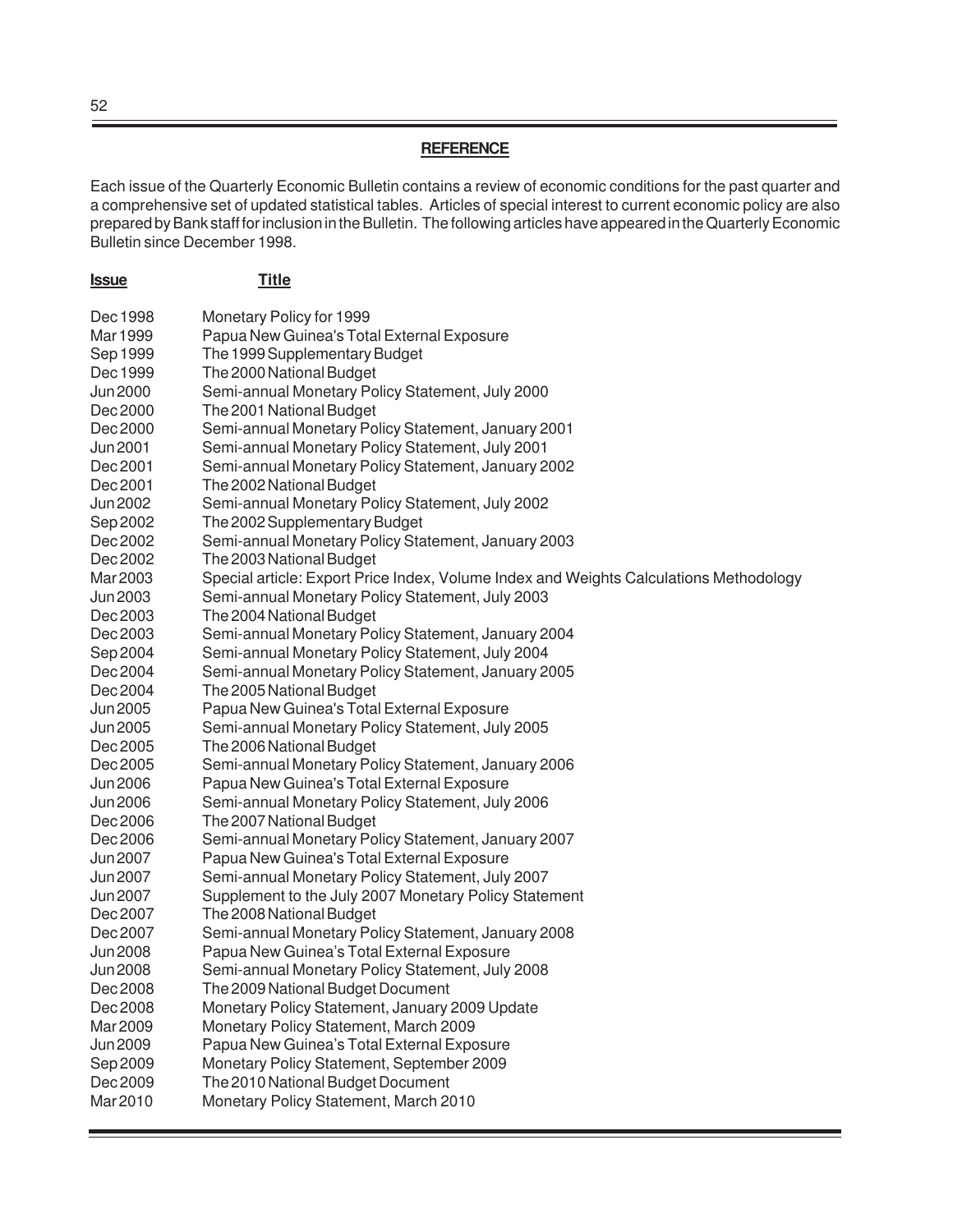# **STATISTICAL SECTION**